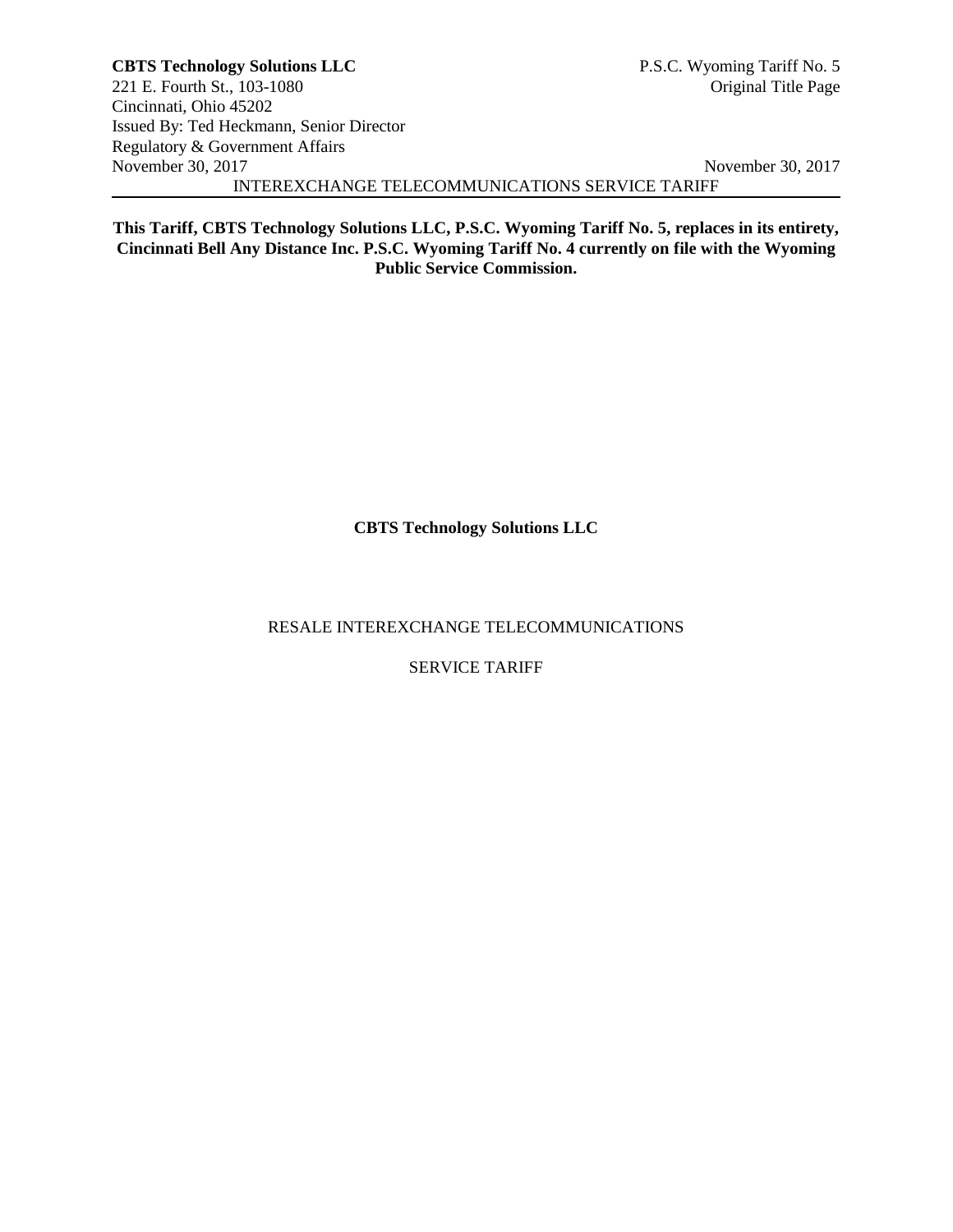# **CHECK SHEET**

Pages of this tariff, as indicated below, are effective as of the date shown at the bottom of the respective pages. Original and revised pages, as named below, comprise all changes from the original tariff and are currently in effect as of the date on the bottom of this page.

| <b>PAGE</b>    | <b>REVISION</b> |        | <b>PAGE</b> | <b>REVISION</b>                                     |        | PAGE | <b>REVISION</b> |
|----------------|-----------------|--------|-------------|-----------------------------------------------------|--------|------|-----------------|
| Title          | Original        | $\ast$ | 33          | Original                                            | $\ast$ |      |                 |
| $\mathbf{1}$   | Original        | $\ast$ | 34          | Original                                            | $\ast$ |      |                 |
| $\overline{c}$ | Original        | $\ast$ | 35          | Original                                            | $\ast$ |      |                 |
| 3              | Original        | $\ast$ | 36          | Original                                            | $\ast$ |      |                 |
| $\overline{4}$ | Original        | $\ast$ | 37          | Original                                            | $\ast$ |      |                 |
| 5              | Original        | $\ast$ | 38          | Original                                            | $\ast$ |      |                 |
| 6              | Original        | $\ast$ | 39          | Original                                            | $\ast$ |      |                 |
| $\tau$         | Original        | $\ast$ | 40          | Original                                            | $\ast$ |      |                 |
| 8              | Original        | $\ast$ | 41          | Original                                            | $\ast$ |      |                 |
| 9              | Original        | $\ast$ | 42          | Original                                            | $\ast$ |      |                 |
| 10             | Original        | $\ast$ | 43          | Original                                            | $\ast$ |      |                 |
| 11             | Original        | $\ast$ | 44          | Original                                            | $\ast$ |      |                 |
| 12             | Original        | $\ast$ | 45          | Original                                            | $\ast$ |      |                 |
| 13             | Original        | $\ast$ | 46          | Original                                            | $\ast$ |      |                 |
| 14             | Original        | $\ast$ | 47          | Original                                            | $\ast$ |      |                 |
| 15             | Original        | $\ast$ | 48          | Original                                            | $\ast$ |      |                 |
| 16             | Original        | $\ast$ |             |                                                     |        |      |                 |
| 17             | Original        | $\ast$ |             |                                                     |        |      |                 |
| 18             | Original        | $\ast$ |             |                                                     |        |      |                 |
| 19             | Original        | $\ast$ |             |                                                     |        |      |                 |
| 20             | Original        | $\ast$ |             |                                                     |        |      |                 |
| 21             | Original        | $\ast$ |             |                                                     |        |      |                 |
| 22             | Original        | $\ast$ |             |                                                     |        |      |                 |
| 23             | Original        | $\ast$ |             |                                                     |        |      |                 |
| 24             | Original        | $\ast$ |             |                                                     |        |      |                 |
| 25             | Original        | $\ast$ |             |                                                     |        |      |                 |
| 26             | Original        | $\ast$ |             |                                                     |        |      |                 |
| 27             | Original        | $\ast$ |             |                                                     |        |      |                 |
| 28             | Original        | $\ast$ |             |                                                     |        |      |                 |
| 29             | Original        | $\ast$ |             |                                                     |        |      |                 |
| 30             | Original        | $\ast$ |             |                                                     |        |      |                 |
| 31             | Original        | $\ast$ |             |                                                     |        |      |                 |
| 32             | Original        | $\ast$ |             |                                                     |        |      |                 |
|                |                 |        |             | * - indicates those pages included with this filing |        |      |                 |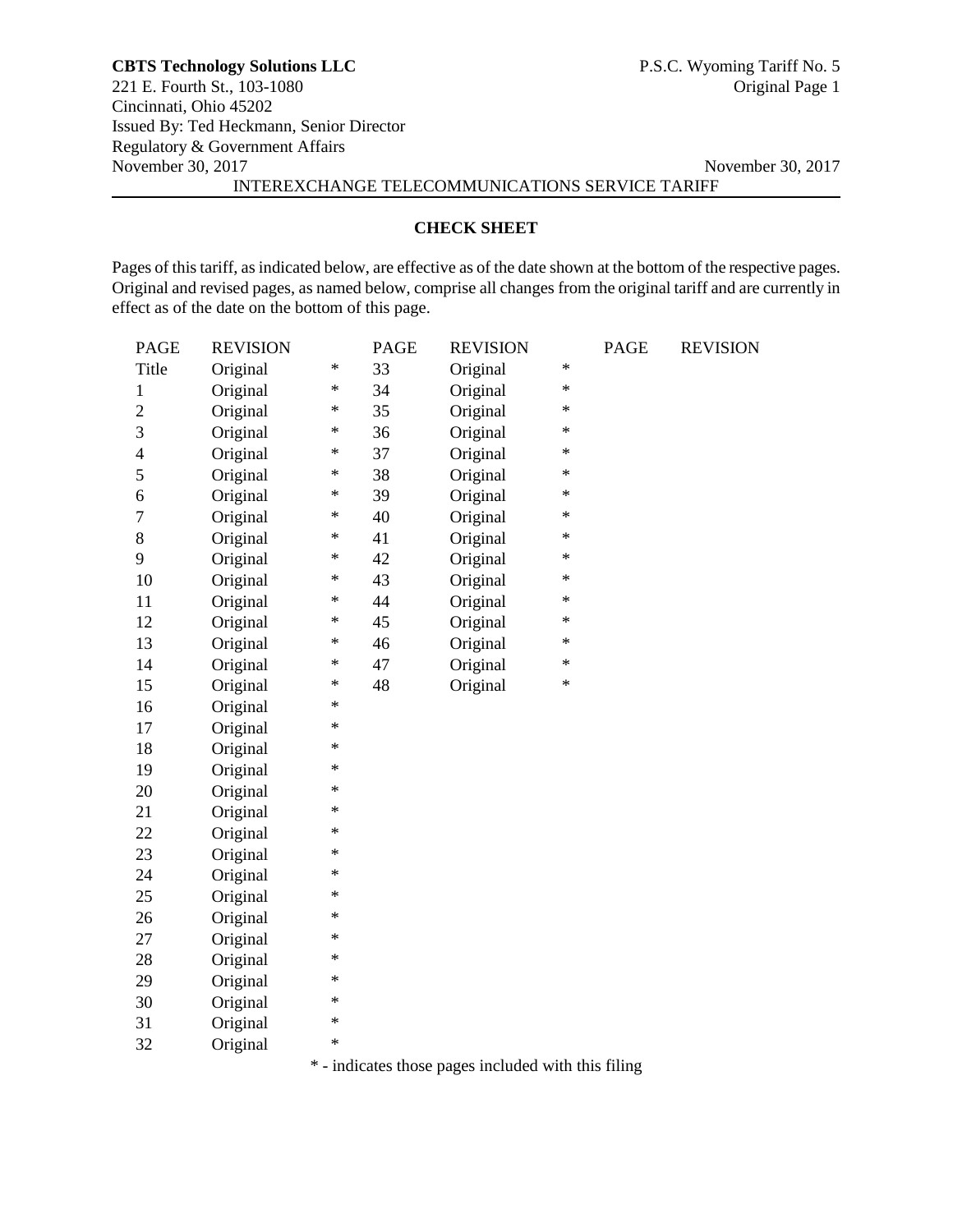# **TABLE OF CONTENTS**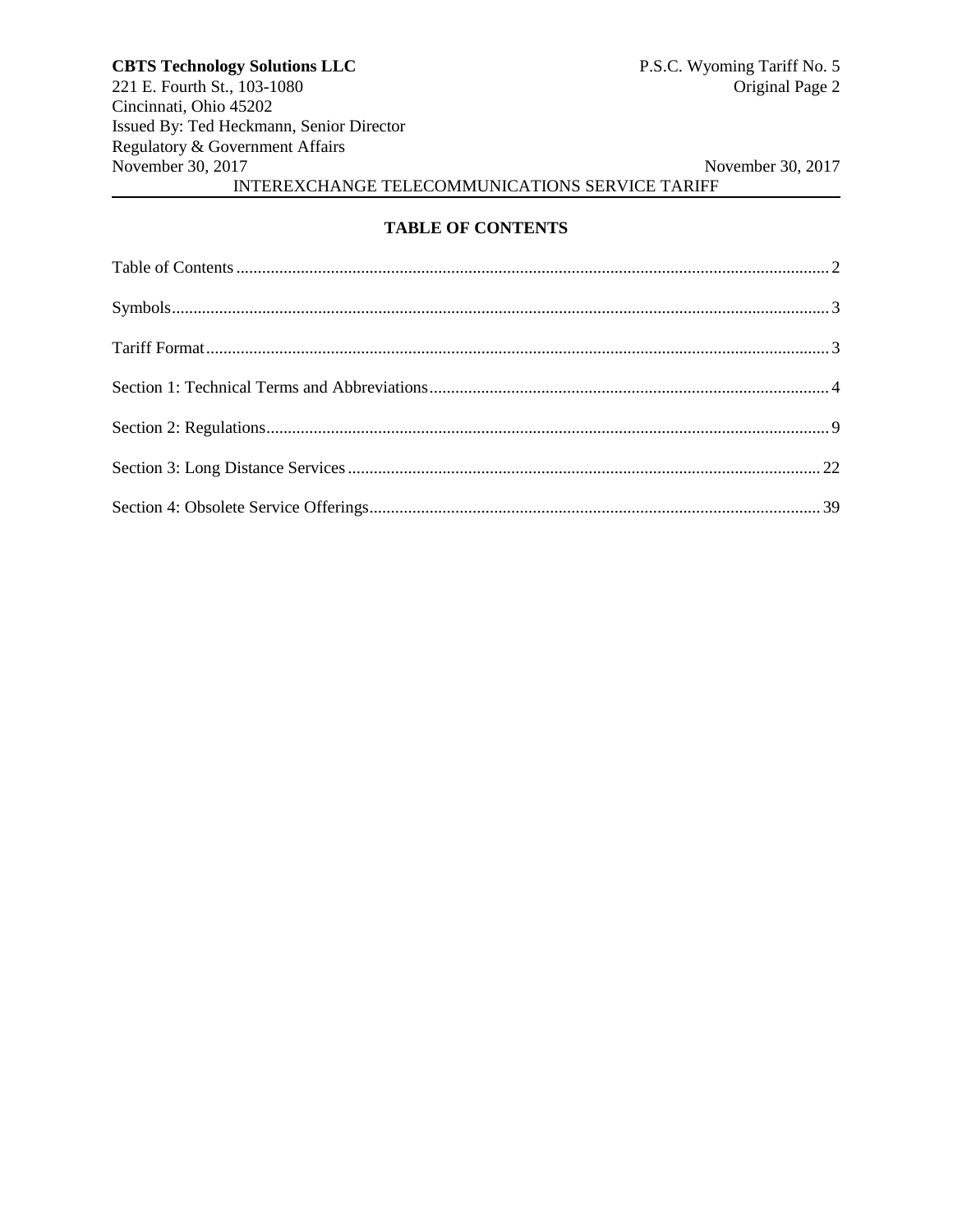**SYMBOLS**

The following are the only symbols used for the purposes indicated below:

- C Change in regulation or rate structure.
- D Delete or discontinue
- I Increase in rate.
- M Moved from another tariff location.
- N New rate or regulation.
- R Reduction in rate.
- T Change in text or regulation but no change in rate or charge.

# **TARIFF FORMAT**

- A. Page Numbering Page numbers appear in the upper right corner of the sheet. Pages are numbered sequentially. However, new pages are occasionally added to the tariff. When a new page is added between existing pages with whole numbers, a decimal is added. For example, a new page added between pages 34 and 35 would be page 34.1.
- B. Page Revisions Revision numbers also appear in the upper right corner of the page. These numbers are used to determine the most current page version on file with the Commission. For example, 4th Revised Page 34 cancels the 3rd Revised Page 34. Consult the check sheet for the page currently in effect.
- C. Paragraph Numbering Sequence There are nine levels of paragraph coding. Each level of coding is subservient to its next higher level of coding.
	- 2 2.1 2.1.1 2.1.1.A 2.1.1.A.1 2.1.1.A.1.(a) 2.1.1.A.1.(a).I  $2.1.1.A.1.(a).I.(i)$
- D. Check Sheet When a tariff is filed with the commission, an updated check sheet accompanies the filing. The check sheet lists the tariff pages, with a cross reference to the current revision number. When new sheets are added, the check sheet is changed to reflect the revision. All revisions made in a given filing are designated by an asterisk (\*). There will be no other symbols used on this sheet if these are the only changes made. The tariff user should refer to the latest check sheet to find out if a particular page is the most current on file with the Commission.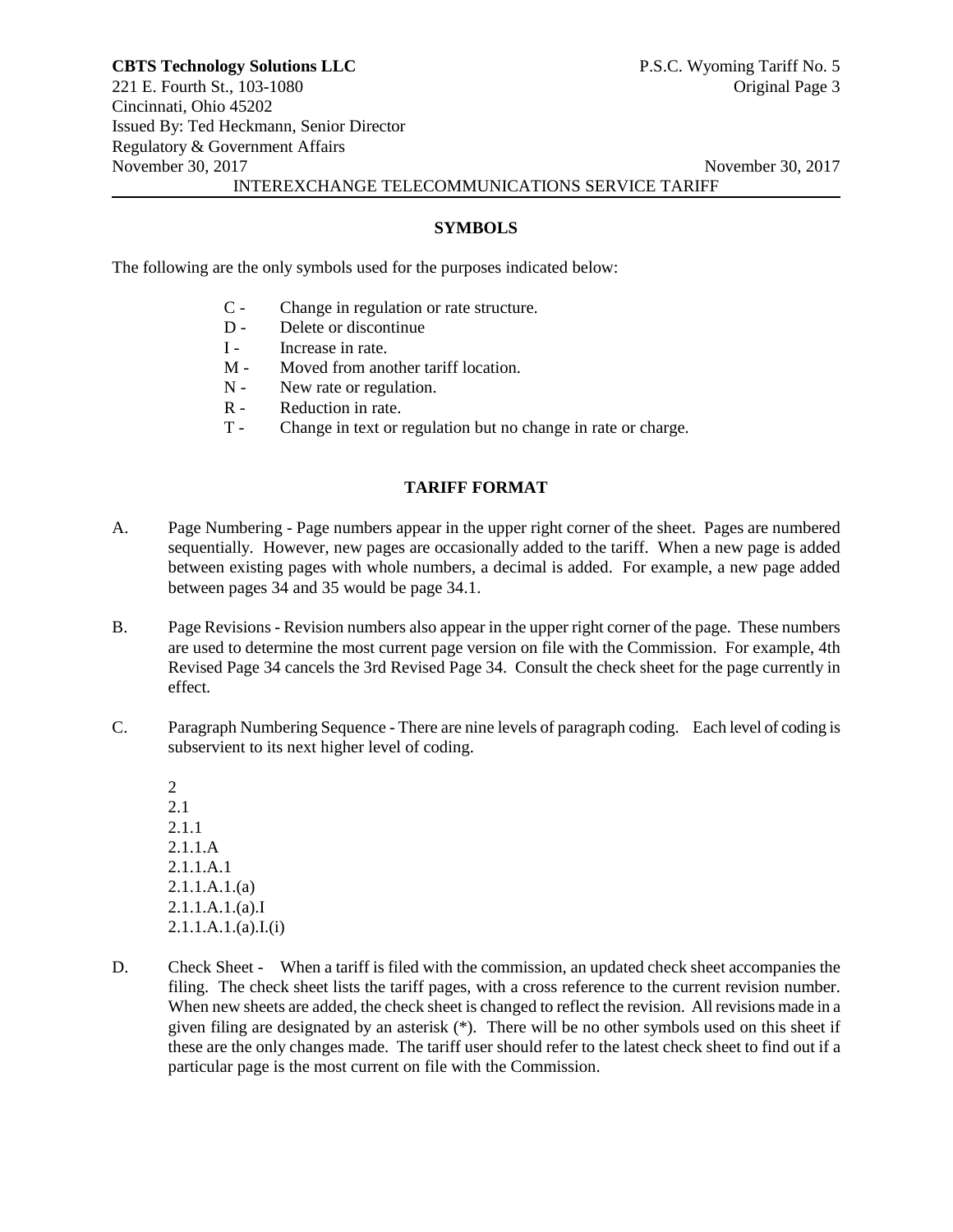# **SECTION 1 - TECHNICAL TERMS AND ABBREVIATIONS**

#### 1.1 Definitions

Application for Service - a standard order form which includes all pertinent billing, technical and other descriptive information which will enable the carrier to provide the communication service.

ASR (Access Service Request) - Service order processed to the underlying local exchange or interexchange carrier.

Authorization Code - a numerical code, one or more of which are assigned to a customer to enable a reseller to identify use of service on its account and to bill the customer accordingly for such service. Multiple authorization codes may be assigned to a customer to identify individual users or groups of users on its account.

Authorized User - a person, firm, corporation or other entity authorized by the customer to receive or send communications.

Automatic Dialing Device - an apparatus provided by the carrier which, when attached to customer's telephone equipment, dials the carrier's facilities, emits an authorization code, and forwards the called number to the carrier's facilities.

Bandwidth - the total frequency band allocated for a channel.

Business Customer - any Customer of the Company who is not a Residential Customer as described herein.

Busy Hour - the two consecutive half hours during which the greatest volume of traffic is handled.

Cancellation of Order - a customer-initiated request to discontinue processing a service order, either in part or in its entirety, prior to its completion.

Carrier - CBTS Technology Solutions LLC, unless specifically stated otherwise.

Casual Caller – A caller that has not affirmatively selected the Company as its choice of a longdistance service provider in advance of placing a long-distance call.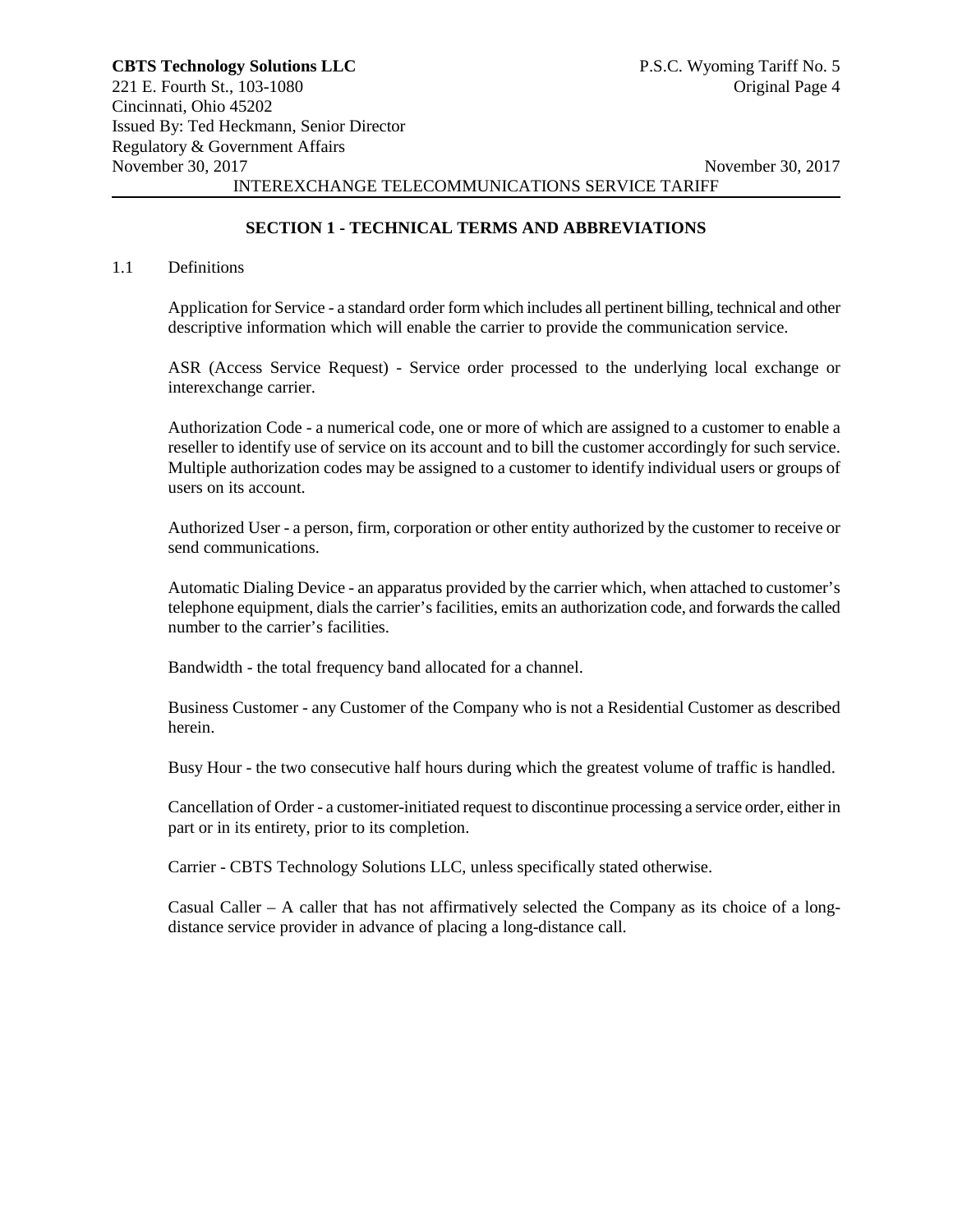## **SECTION 1 - TECHNICAL TERMS AND ABBREVIATIONS, (CONT'D.)**

## **1**.1 Definitions, (Cont'd.)

Company - CBTS Technology Solutions LLC, sometimes referred to as a carrier

Completed Calls - calls answered at the distance end. If a customer is charged for an incomplete call, the Company will issue a one-minute credit upon the customer's request.

Custom Account Coding - key, legend or table created by the customer for a unique project or account numbers for its private use.

Customer - the person, firm, corporation or other entity that orders or uses service and is responsible for payment of the rates and charges under a contract or this tariff.

Customer Premises Equipment - communications equipment located at the customer's premises. Such equipment may be provided by the customer or by The Company.

Day Rate Period - unless otherwise specified in this tariff, the Day Rate Period applies during the hours of 8:00 a.m. to, but not including 5:00 p.m., Monday through Friday.

Dedicated Port - a port on reseller's switch which is dedicated, at extra charge, to customer's exclusive use, and which is connected to the customer's premises by a private line furnished by the customer or the customer's serving local exchange company.

Delinquent or Delinquency - an account for which a bill or payment agreement for services or equipment has not been paid in full on or before the due date. Amounts due and unpaid after the due date may be subject to a late payment charge.

Disconnect - to render inoperable or to disable circuitry thus preventing outgoing and incoming toll communications service.

Dialed Number Information Service (DNIS) - A toll free service option, under which Carrier electronically transmits to Customer, identifying digits (up to 10 digits) that indicate which number was dialed when multiple numbers terminate on the same trunk group.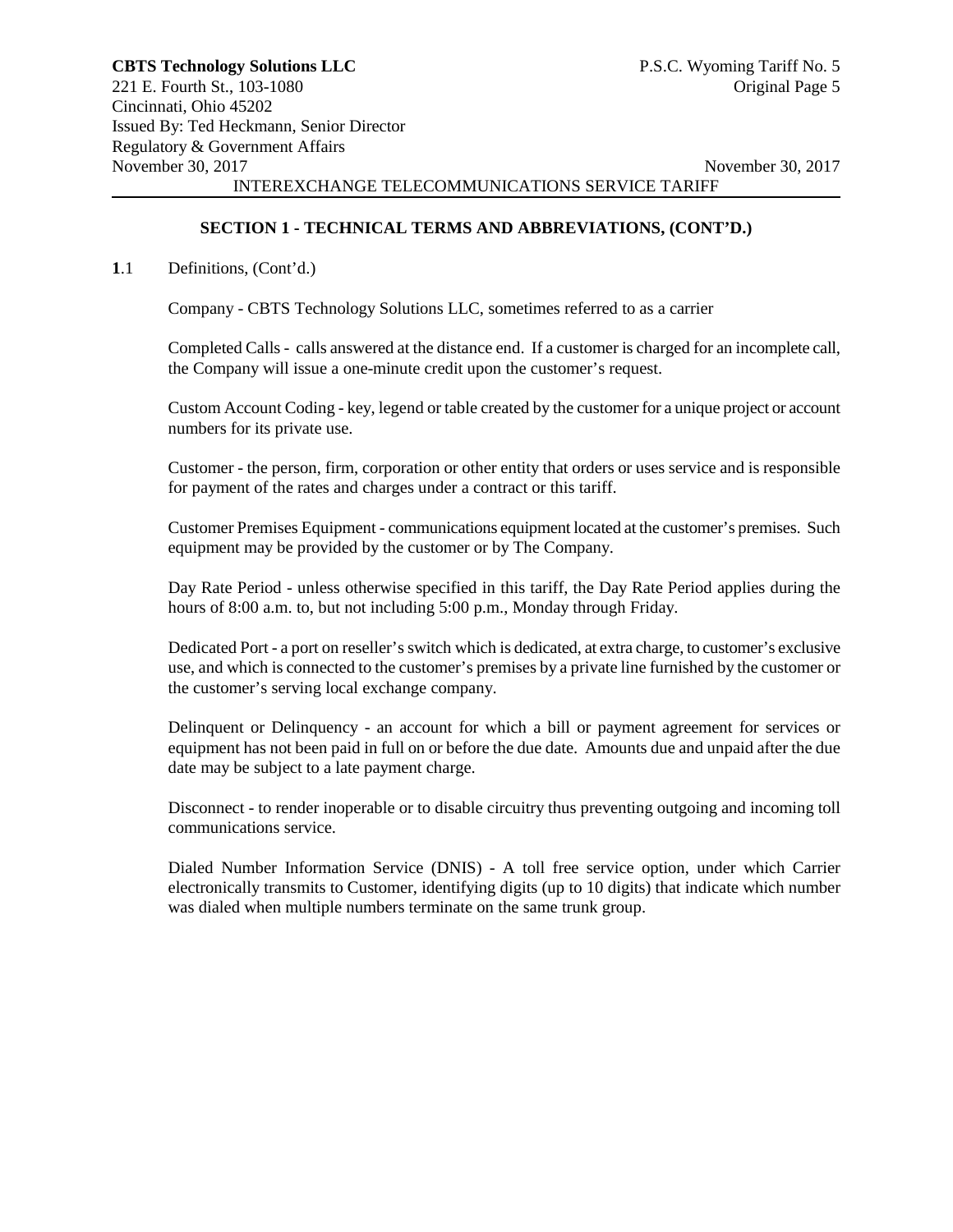# **SECTION 1 - TECHNICAL TERMS AND ABBREVIATIONS, (CONT'D.)**

## 1.1 Definitions, (Cont'd.)

Evening Rate Period - unless otherwise specified in this tariff, the Evening Rate Period applies during the hours of 5:00 p.m. to, but not including 11:00 p.m., Sunday through Friday.

Excessive Call Attempt - a customer attempt to call over the carrier's network using an invalid authorization code during a measured 15-minute period, within which 10 or more incomplete call attempts are made by the customer from the same customer line, and where those attempts do not complete because the customer has not used a valid authorization code.

Expedite - The best effort acceleration of the installation date in advance of commitment date provided by the Company.

Holidays - for the purposes of this tariff recognized holidays are New Year's Day, Memorial Day, Independence Day, Labor Day, Thanksgiving Day and Christmas day.

Holiday Rate Period - the evening rate will apply to calls made on the Company recognized holidays, provided, however, that calls made on holidays during the Night/Weekend Rate Period shall be billed at the lower of the Evening Rate and the Night/Weekend Rate.

Interexchange Utility - a utility, resale carrier or other entity that provides intrastate telecommunications services and facilities between exchanges within the state, without regard to how such traffic is carried. A local exchange utility that provides exchange service may also be considered an interexchange utility.

Local Distribution Area - metropolitan locations served by the Company which have been defined by the local exchange telephone company as a local calling area under its local exchange tariff.

Measured Use Service - the provision of long distance measured time communications telephone service to customers who access the carrier's services at its switching and call processing equipment by means of access facilities obtained from another carrier by the customer or otherwise provided at its own expense (the customer is responsible for arranging for the access line).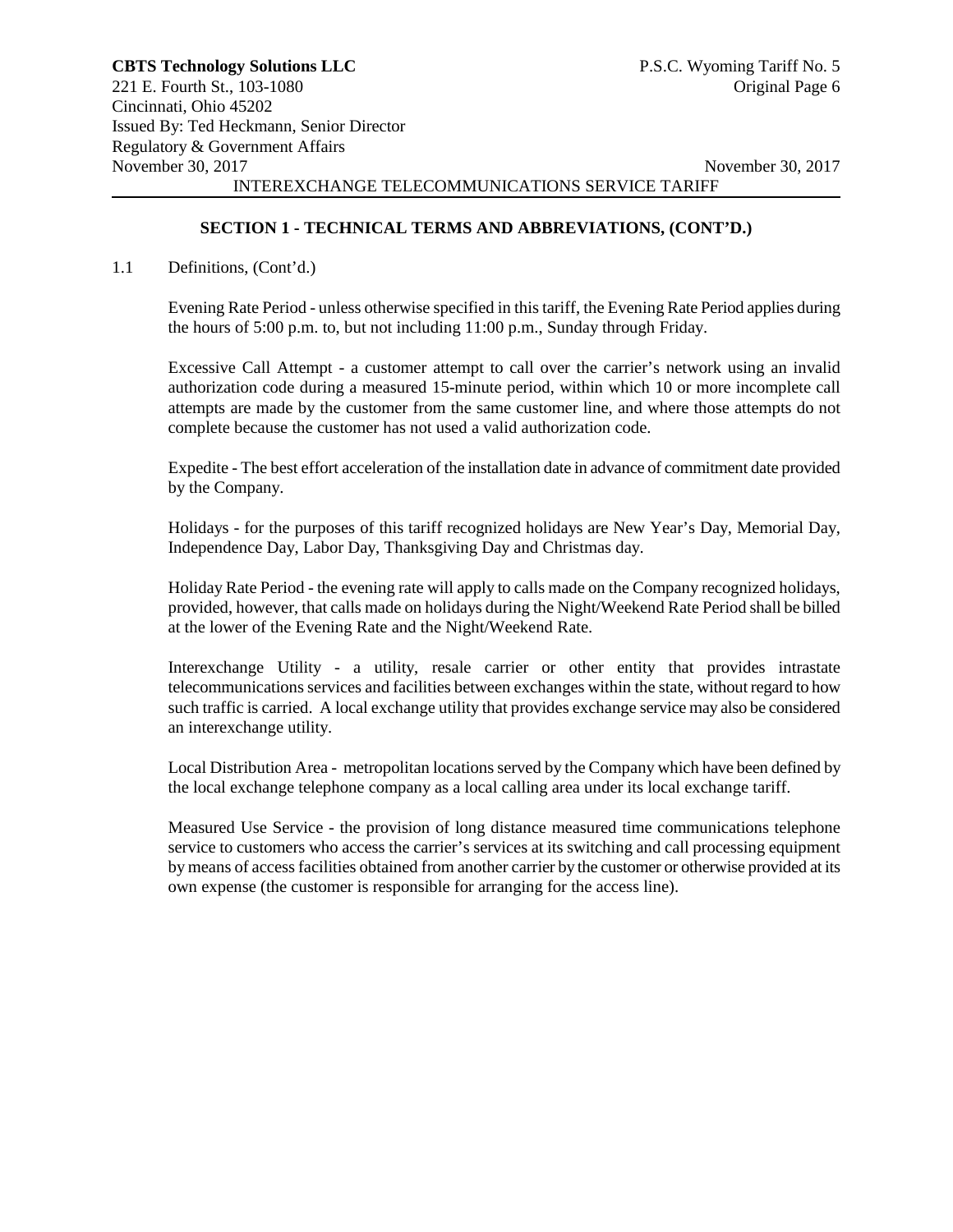#### **SECTION 1 - TECHNICAL TERMS AND ABBREVIATIONS, (CONT'D.)**

#### 1.1 Definitions, (Cont'd.)

Message - a completed telephone call by a customer or end user.

Network Terminal - any location where the Company provides services described herein.

Night/Weekend Rate Period - unless otherwise specified in this tariff, the Night/Weekend Rate Period applies during the hours of 11:00 p.m. to, but not including 8:00 a.m., Monday through Friday; all day Saturday; and from 8:00 a.m. to, but not including 5:00 p.m. Sunday.

Normal Business Hours - the hours of 8:00 a.m. to 5:00 p.m., Monday through Friday, excluding holidays.

Physical Change - the modification of a circuit, dedicated access line, or port at the request of the customer requiring an actual material change.

Post-engineering - After provisioning of service elements.

Pre-engineering - Prior to provisioning of service elements.

Premises - the space occupied by an individual customer in a building, in adjoining buildings occupied entirely by that customer, or on contiguous property occupied by the customer separated only by a public thoroughfare, a railroad right of way or a natural barrier.

Rate - money, charge, fee or other recurring assessment billed to customers for services or equipment.

Residential Customer - For the purpose of this tariff, a Residential Customer is a Customer of the Company whose primary use of the Company's service is for personal use in a house, apartment or other residential dwelling. A Residential Customer is also a Customer who accesses the Company's service using an access line that has not been assigned a business class of service by the local service provider.

Routing Function - terminating number for toll free service may be designated by time of day, day of the week, region of originating ANI or percentage of calls.

Suspension - temporary disconnection or impairment of service which disables either outgoing or incoming toll communications services provided by the Company.

Speed Number - a signaling arrangement by which a customer may elect to dial a pre-programmed four-digit number in place of a designated ten-digit number.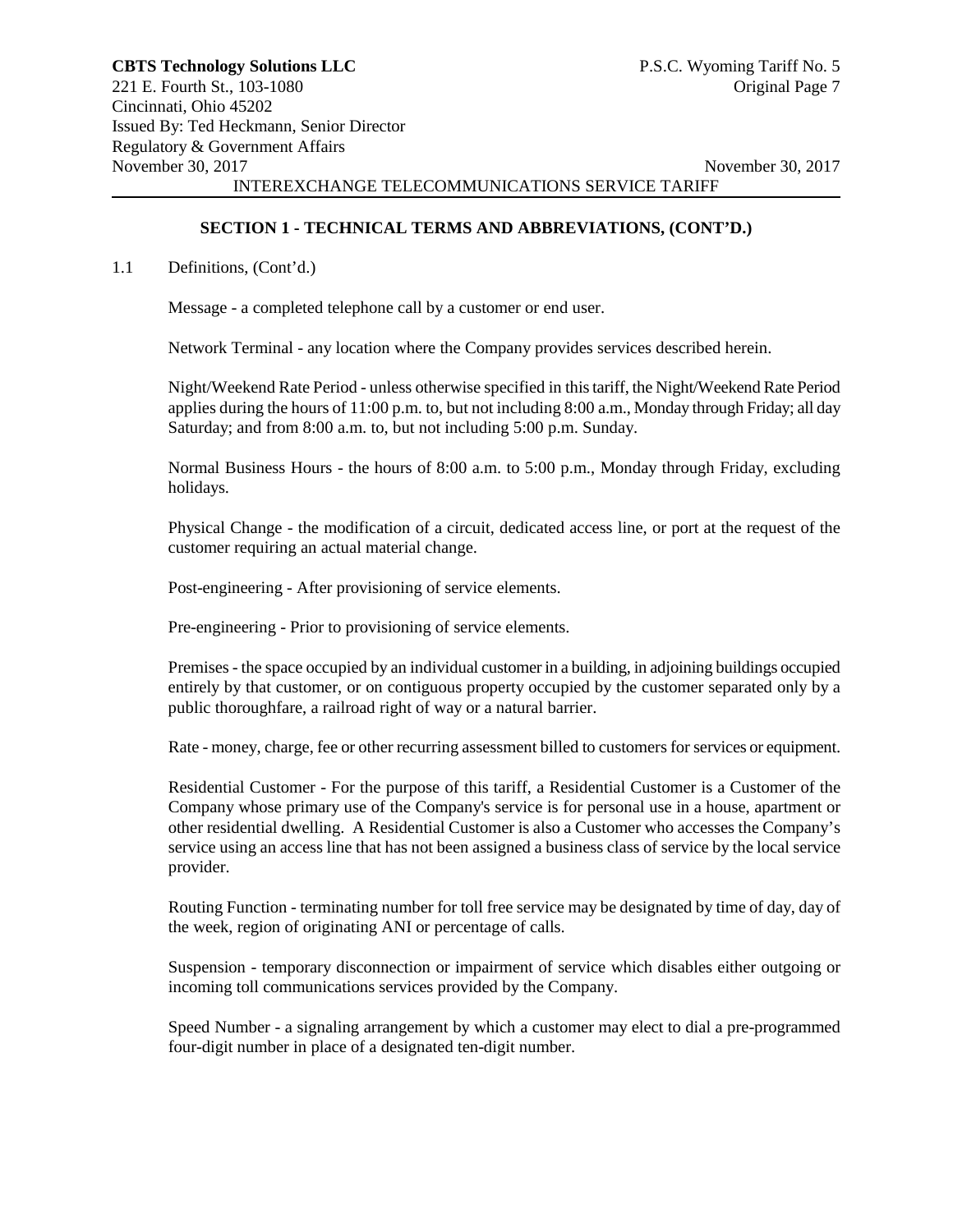# **SECTION 1 - TECHNICAL TERMS AND ABBREVIATIONS, (CONT'D.)**

1.1 Definitions, (Cont'd.)

Terminal Equipment - telephone instruments, including pay telephone equipment, the common equipment of large and small key and PBX systems and other devices and apparatus, and associated wiring, which are intended to be connected electrically, acoustically or inductively to the telecommunication system.

Toll Free Service - a service that provides long distance calling to a predesignated destination where charges are the responsibility of the call terminated party.

United States - the forty-eight contiguous United States and the District of Columbia.

Validated Account Codes - account codes that have restricted access.

1.2 Abbreviations:

CPE - Customer Premises Equipment

LATA - Local Access and Transport Area

- LDA Local Distribution Area
- LEC Local Exchange Carrier
- MTS Message Telecommunications Service
- NSF Non-sufficient funds
- PBX Private Branch Exchange
- SAL Special Access Line
- V&H Vertical and Horizontal Coordinates
- WATS Wide Area Telephone Service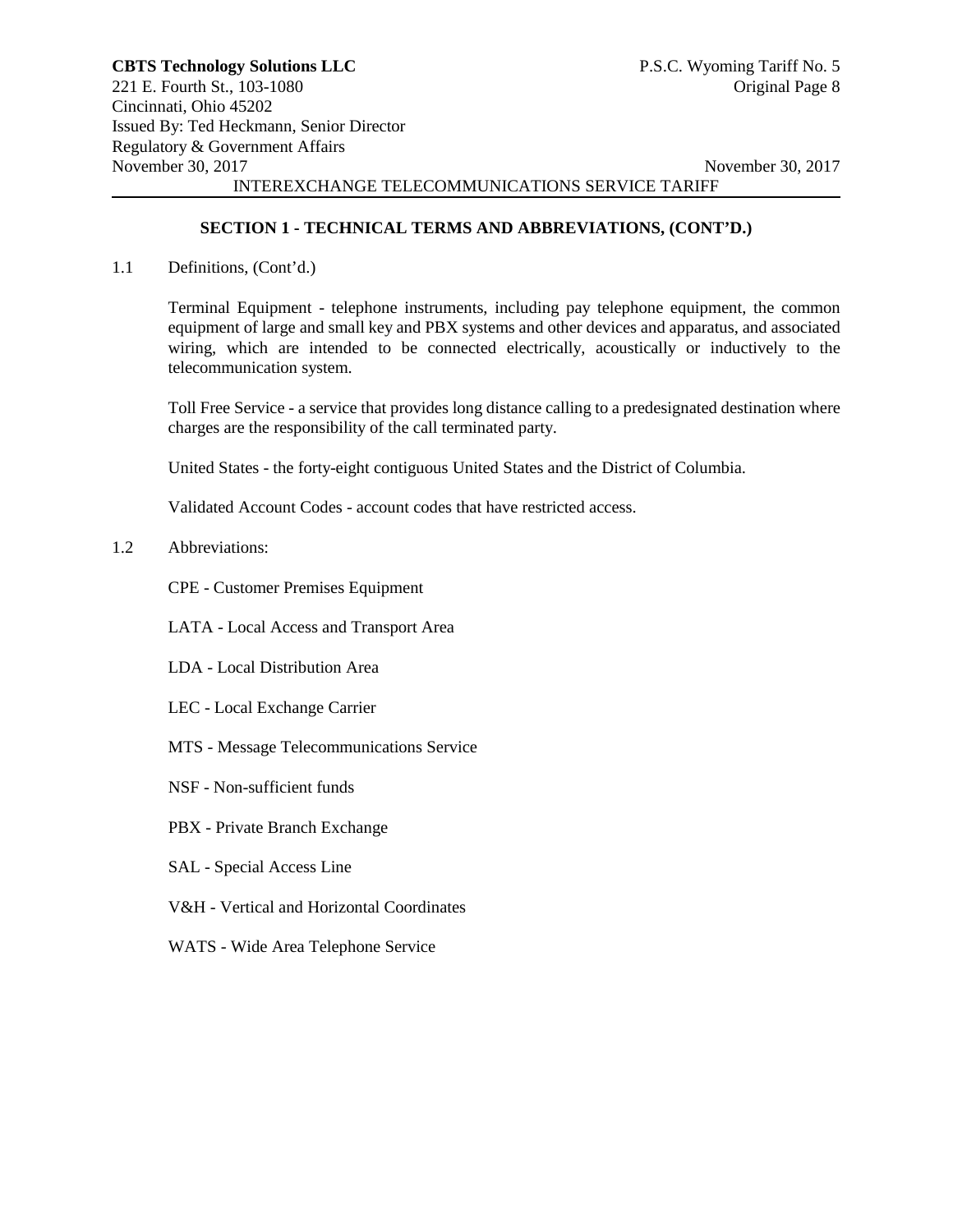# **SECTION 2 - REGULATIONS**

#### 2.1 Undertaking of the Company

The Company provides long distance message telecommunications service to customers for their direct transmission of voice, data and other types of telecommunications.

Communications originate when the customer accesses the Company directly or through the facilities of another carrier via one or more access lines, equal access or on a dial-up basis. The Company may act as the customer's agent for ordering access connection facilities provided by other carriers or entities when authorized by the customer, to allow connection of a customer's location to the Company's network. The customer shall be responsible for all charges due for such service arrangements.

The Company's services are provided on a monthly basis, unless otherwise stated in this tariff. Services are available twenty-four (24) hours per day, seven (7) days per week.

#### 2.2 Limitations on Service

- 2.2.1 Service is offered subject to the availability of the necessary facilities and/or equipment and subject to the provisions of this tariff.
- 2.2.2 The Company reserves the right to discontinue furnishing service upon written notice, when necessitated by conditions beyond its control or when the customer is using the service in violation of the provisions of this tariff or in violation of the law.
- 2.2.3 To the extent that any conflict arises between the terms and conditions of a service agreement or other contract and the terms and conditions of this tariff, the tariff shall prevail.
- 2.2.4 Title to all equipment provided by the Company under this tariff remains with the Company.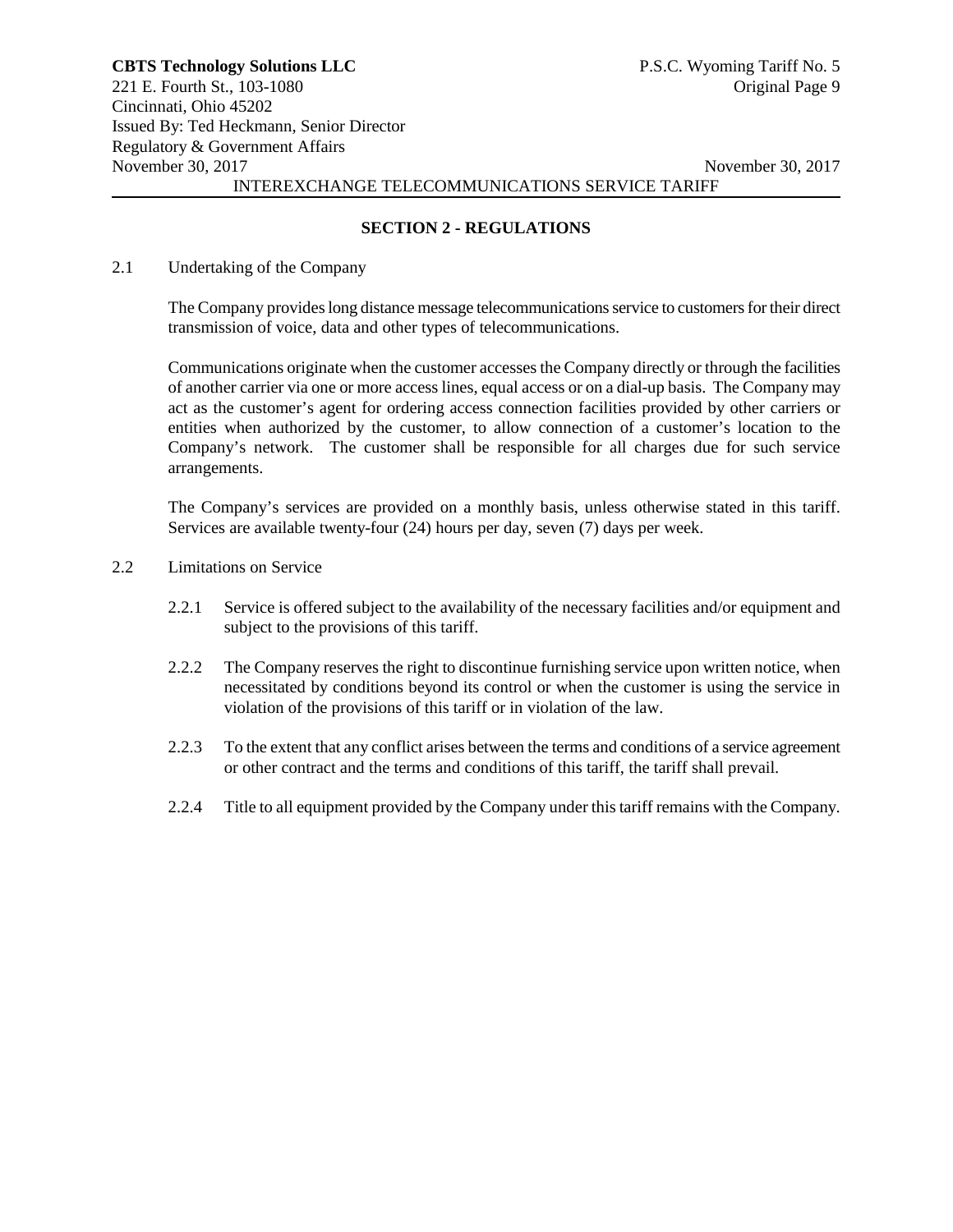# **SECTION 2 – REGULATIONS, (CONT'D.)**

- 2.2 Limitations on Service, (Cont'd.)
	- 2.2.5 The customer may not transfer or assign the use of service provided under this tariff except with the prior written consent of the Company. Such transfer or assignment shall only apply where there is no interruption in the use or location of the service, and all regulations and conditions contained in this tariff, as well as all conditions for service, shall apply to all such permitted assignees or transferees.
	- 2.2.6 Customer may request Carrier to assign one or more sub-accounts for billing purposes, and to direct sub-account invoices to customer's affiliates or other designated entities for payment. Such requests shall not affect the liability of the customer, who shall remain solely liable to the Company for payment of all invoices for service requested and obtained by customer, whether invoiced by the Company to the customer, the customer's affiliates, or other designated entities.
- 2.3 Use of Service

Service may not be used for any unlawful purposes or for any purpose for which any payment or other compensation is received by the customer, except where the customer is a duly authorized and regulated common carrier.

- 2.4 Limitation of Liability
	- 2.4.1 In view of the fact that the customer has exclusive control of its communications over the facilities furnished by the Company, and other uses for which facilities may be furnished by the Company, and because of the unavoidableness of errors incident to the services and to the use of such facilities of the Company, the services and facilities furnished by the Company are subject to the regulations and limitations specified herein.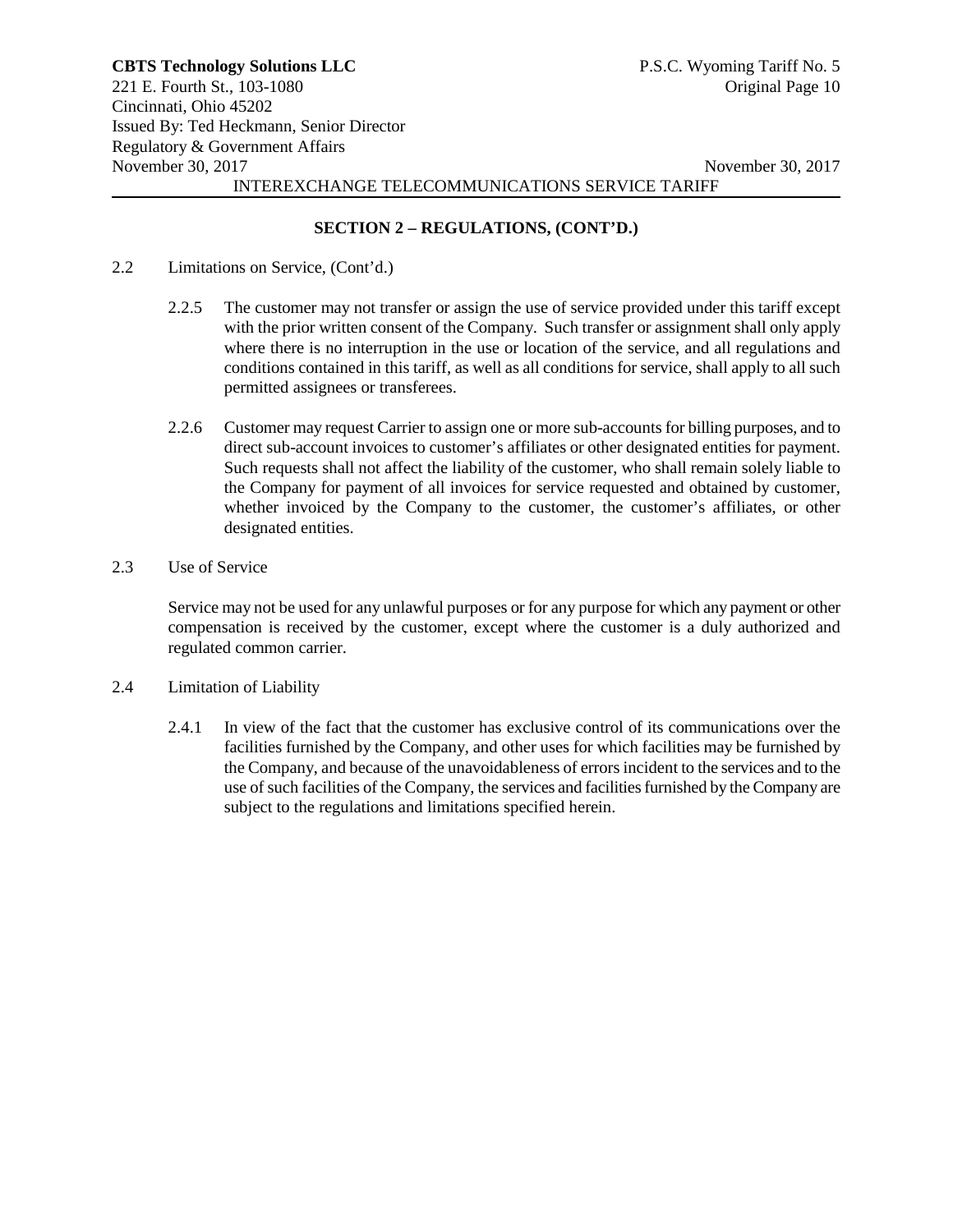# **SECTION 2 – REGULATIONS, (CONT'D.)**

- 2.4 Limitation of Liability, (Cont'd.)
	- 2.4.2 The Company's failure to provide or maintain facilities under this tariff shall be excused by labor difficulties, governmental orders, civil commotions, acts of God and other circumstances beyond the Company's reasonable control, subject to the interruption allowance provisions under this tariff.
	- 2.4.3 Defacement of premises No liability shall attach to the Company by reason of any defacement or damage to the customer's premises resulting from the existence of the Company's equipment or facilities on such premises, or by the installation or removal thereof, when such defacement or damage is not the result of the negligence of the Company or its employees.
	- 2.4.4 Indemnification The Company's liability, if any, for its gross negligence or willful misconduct is not limited by this tariff. With respect to any other claim or suit by a customer or by any others, the customer indemnifies and saves harmless the Company against claims, losses or suits for injury to or death of any person, or damage to any property which arises from the use, placement or presence of the Company's equipment, facilities and associated wiring of the customer's premises and further the customer indemnifies and saves harmless the Company against claims for libel, slander, invasion of privacy or the infringement of copyright arising directly or indirectly from the material transmitted over the facilities of the Company or the use thereof by the customer; against claims for infringement of patents arising from combining with or using in connection with, facilities furnished by the Company and apparatus, equipment and systems provided by the customer; and against all other claims arising out of any act or omission of the customer in connection with the services or facilities provided by the Company. No agents or employees of other carriers shall be deemed to be agents or employees of the Company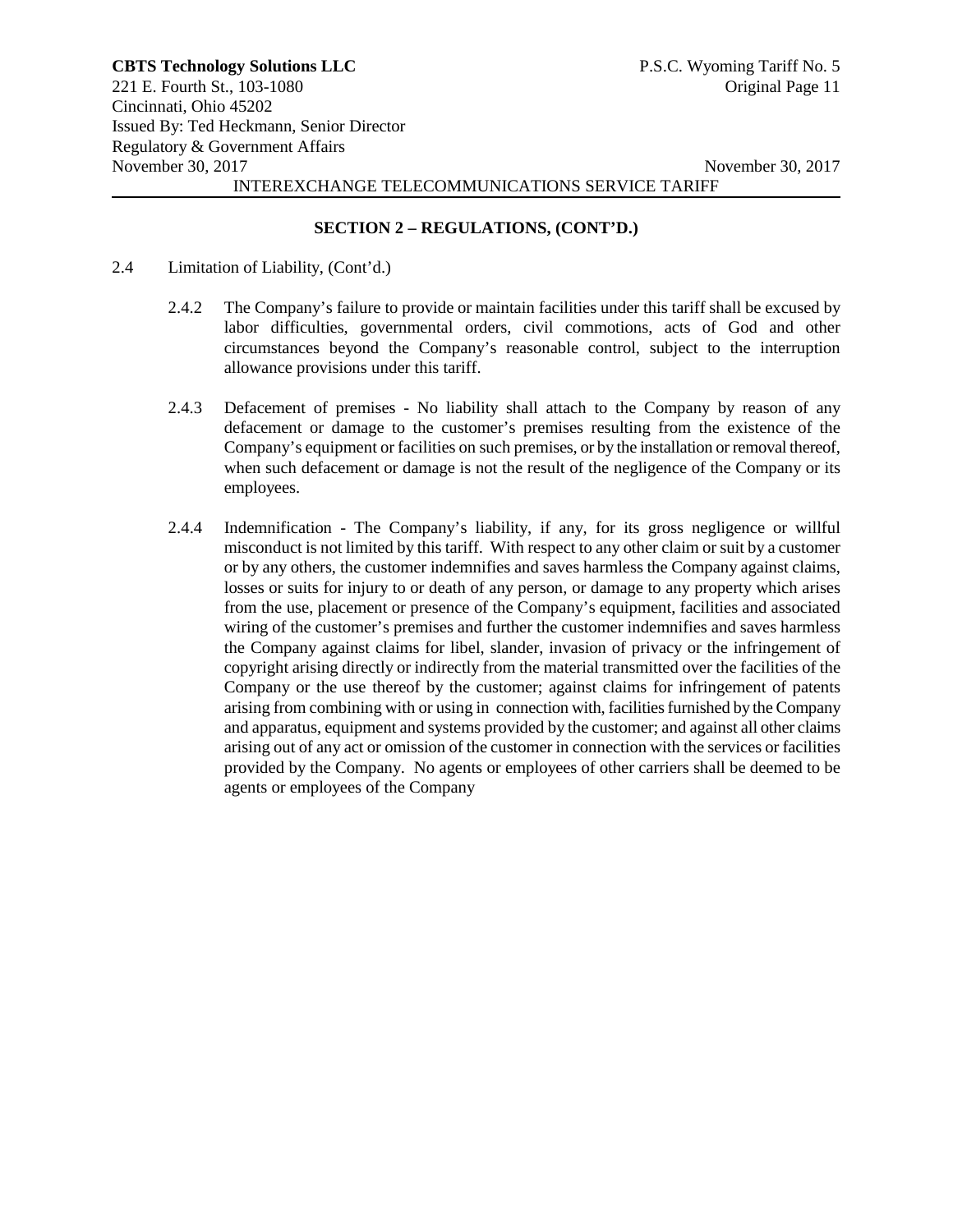# **SECTION 2 – REGULATIONS, (CONT'D.)**

- 2.4 Limitation of Liability, (Cont'd.)
	- 2.4.5 The Company's liability, if any, for its gross negligence or willful misconduct is not limited by this tariff. With respect to any other claim or suit, by a customer or any others, for damages arising out of mistakes, omissions, interruptions, delays or errors, or defects in transmission occurring in the course of furnishing service hereunder, the Company's liability, if any, shall not exceed an amount equivalent to the proportionate charge to the customer for the period of service during which such mistake, omission, interruption, delay, error, or defect in transmission or service occurs and continues. This liability shall be in addition to any amounts that may otherwise be due to the customer under this tariff as an allowance for interruptions. However, any such mistakes, omission, interruptions, delays, errors, or defects in transmission or service which are caused or contributed to by the negligence or willful act of the customer, or authorized user, or joint user, or which arise from the use of customer provided facilities or equipment shall not result in the imposition of any liability whatsoever upon the Company.
	- 2.4.6 The Company shall not be liable for any damages, including usage charges, that the customer may incur as a result of the unauthorized use of authorization codes or communications equipment. The unauthorized use of communications equipment includes, but is not limited to, the placement of calls from the customer's premises, and the placement of calls through equipment controlled and/or provided by the customer, that are transmitted over the Company's network without the authorization of the customer. The customer shall be fully liable for all such usage charges.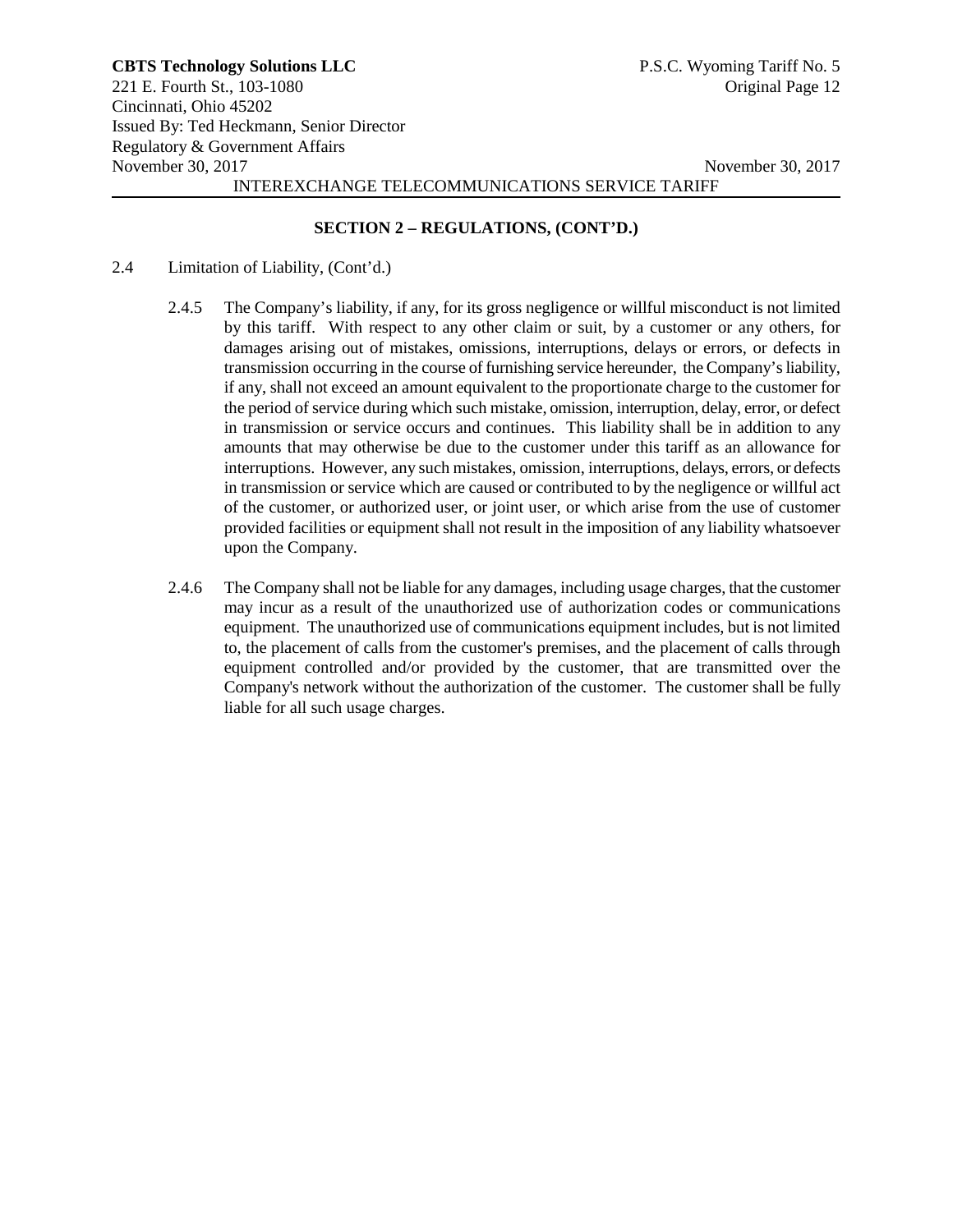# **SECTION 2 – REGULATIONS, (CONT'D.)**

#### 2.5 Interruption of Service

- 2.5.1 If a customer's service is interrupted other than by the negligence or willful act of the customer, and it remains out of order for eight normal working hours or longer after access to the premises is made available and after being reported to be out of order, appropriate adjustments or refunds shall be made to the customer. The amount of adjustment or refund shall be determined on the basis of the known period of interruption, generally beginning from the time the service interruption is first reported. The refund to the customer shall be a pro rata part of the monthly recurring charges (but not for per minute or per call charges) for the period of days and that portion of the service facilities rendered useless or inoperative. The refund may be accomplished by a credit on a subsequent bill for the service.
- 2.5.2 A credit allowance for interruptions of service which are not due to the Company's testing or adjusting, to the negligence of the customer, or to the failure of the channels, equipment, and/or communications systems provided by the customer, are subject to the general liability provisions set forth herein. It shall be the obligation of the customer to notify the carrier of any interruption in service. Before giving such notice, the customer shall ascertain that the trouble is not being caused by any action or omission by or within the customer's control and is not in wiring or equipment connected to the carrier terminal.

# 2.6 Restoration of Service

The use and restoration of service in emergencies shall be in accordance with the Part 64, Sub-part D of the Federal Communications Commission's rules and Regulations which specifies the priority system for such activities.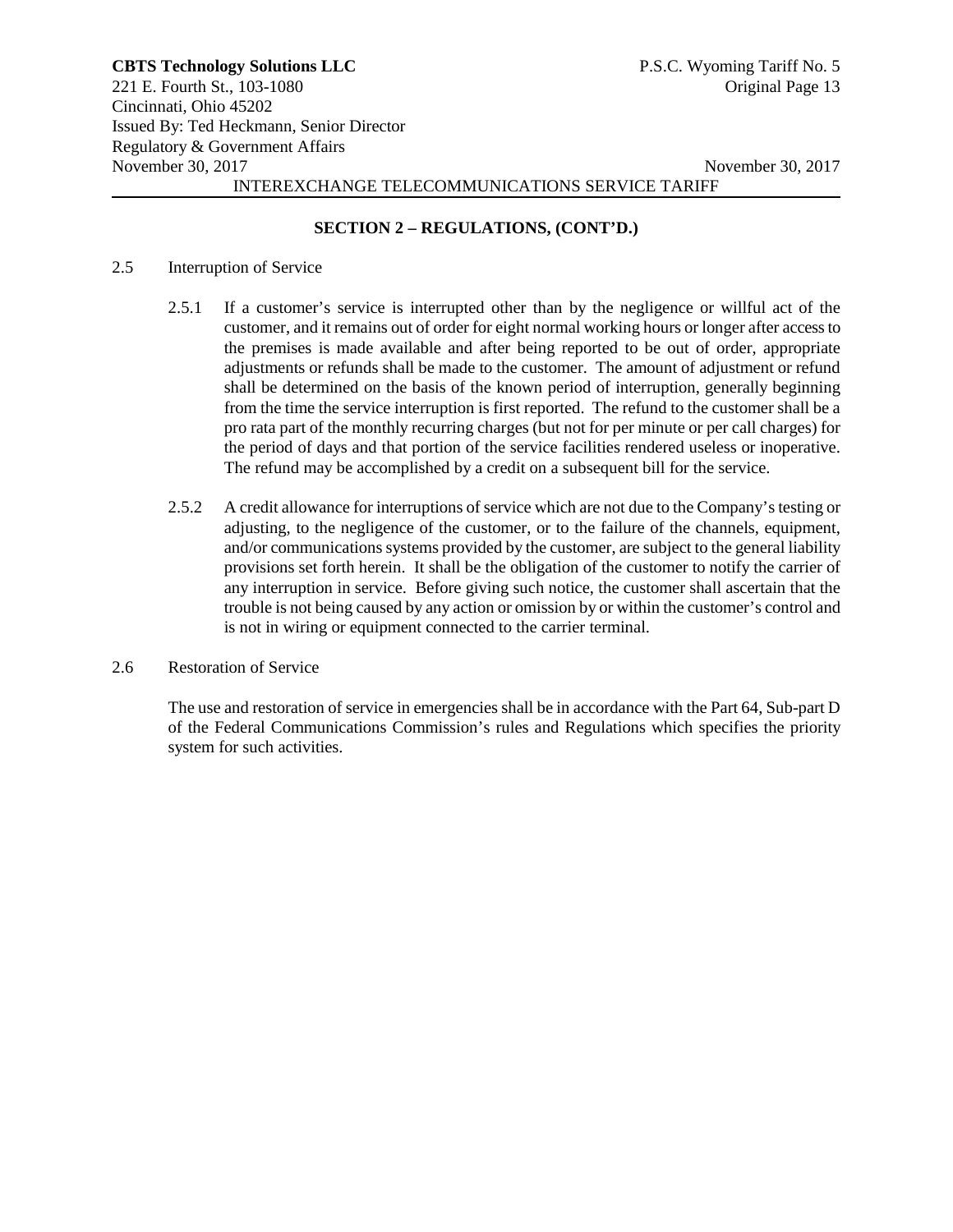# **SECTION 2 – REGULATIONS, (CONT'D.)**

#### 2.7 Customer Responsibility

- 2.7.1 All customers assume general responsibilities in connection with the provisions and use of the Company's service. When facilities, equipment, and/or communication systems provided by others are connected to the Company's facilities, the customer assumes additional responsibilities. All customers are responsible for the following:
	- A. The customer is responsible for placing orders for service, paying all charges for service rendered by the Company and complying with all of the Company's regulations governing the service. The customer is also responsible for assuring that its users comply with regulations.
	- B. When placing an order for service, the customer must provide:
		- 1. The names and addresses of the persons responsible for the payment of service charges, and
		- 2. The names, telephone numbers, and addresses of the customer contact persons.
	- C. The customer must pay the Company for the replacement or repair of the Company's equipment when the damage results from:
		- 1. The negligence or willful act of the customer or user;
		- 2. Improper use of service; and
		- 3. Any use of equipment or service provided by others.
	- D. After receipt of payment for the damages, the Company will cooperate with the customer in prosecuting a claim against any third party causing damage.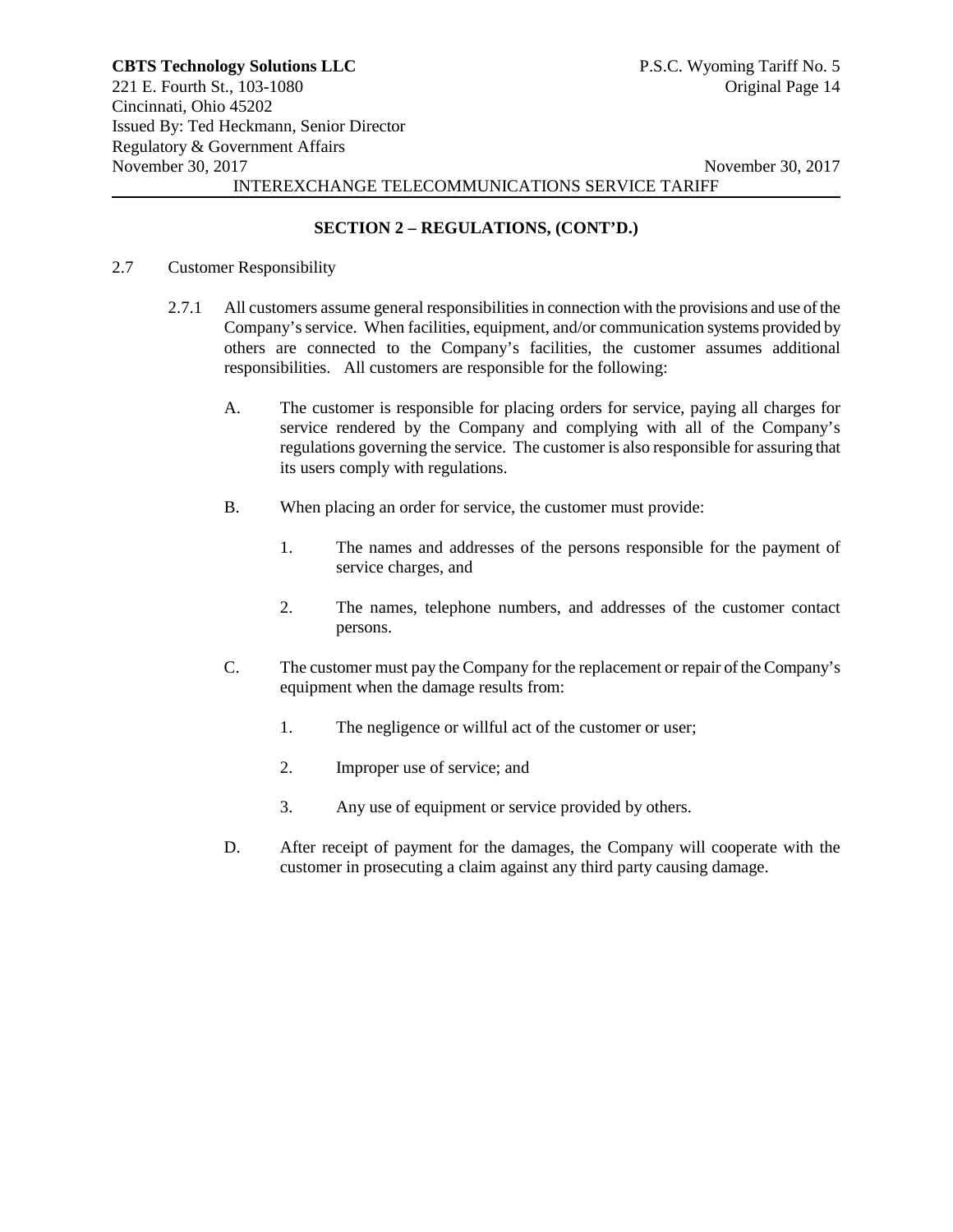# **SECTION 2 – REGULATIONS, (CONT'D.)**

- 2.7 Customer Responsibility, (Cont'd.)
	- 2.7.2 Upon reasonable notice, the equipment provided by the Company shall be made available for such tests and adjustments as may be necessary to maintain them in satisfactory condition. No interruption allowance will be granted for the time during which such tests and adjustments are made.
	- 2.7.3 Deposits

Applicants or customers whose financial condition is not acceptable to the Company or is not a matter of general knowledge, may be required to make, at any time, a cash deposit up to an amount equaling two and one-half times (2.5x) one (1) month's actual or estimated charges for the purpose of guaranteeing final payment for service, in accordance with the rules of the Commission. Interest on cash deposits will be payable per the deposit rules and regulations prescribed by the Commission for the period during which the deposit is held. Such deposit will be refunded or credited to the customer upon termination or after one year of prompt payment for service.

2.7.4 Credit Allowance

Credit for failure of service or equipment will be allowed only when failure is caused by or occurs in equipment owned, provided and billed for, by the Company.

- A. Credit allowances for failure of service or equipment starts when the customer notifies the Company of the failure or when the Company becomes aware of the failure and ceases when the operation has been restored and an attempt has been made to notify the customer.
- B. The customer shall notify the Company of failures of service or equipment and make reasonable attempts to ascertain that the failure is not caused by the customer or in wiring or equipment connected to the terminal.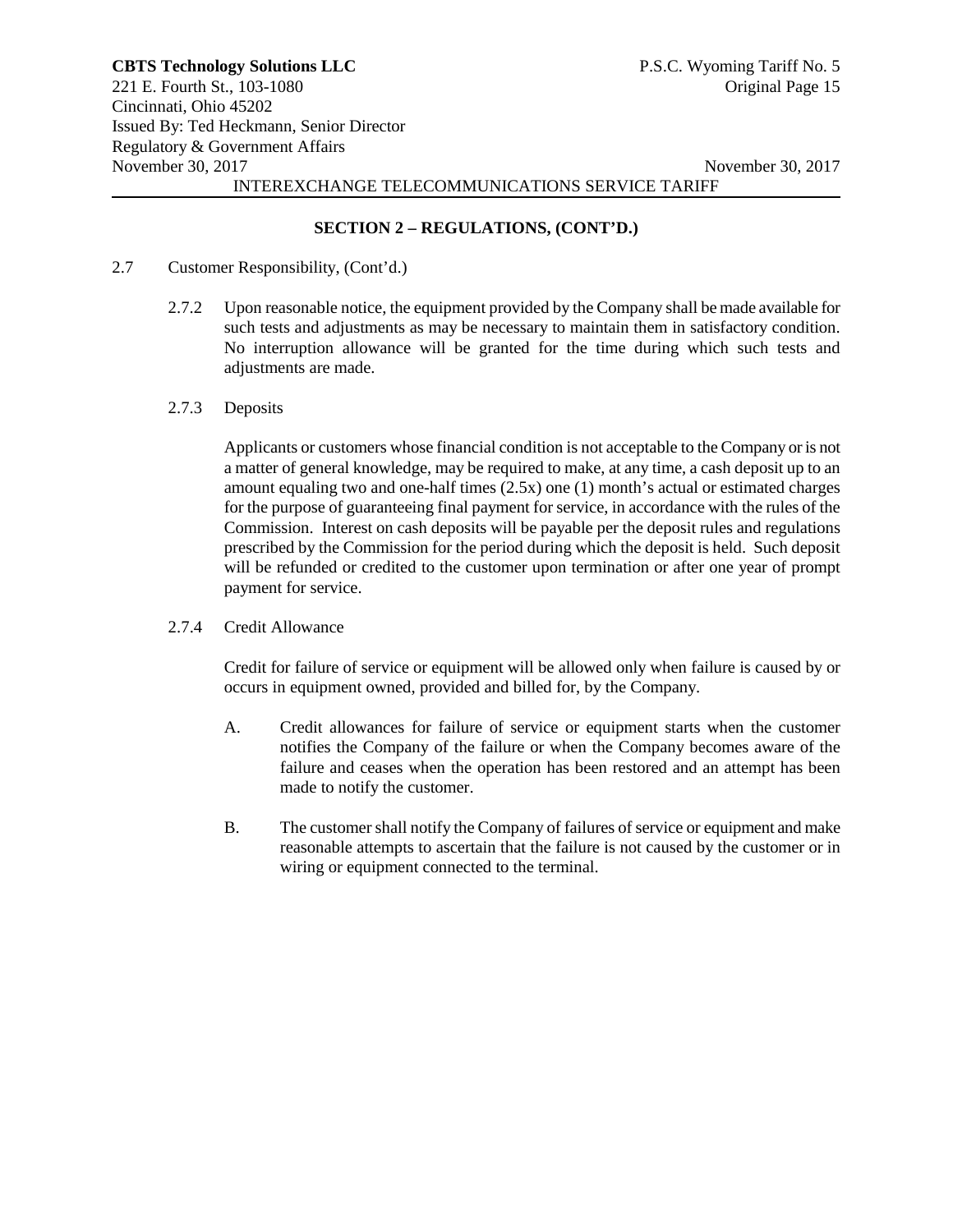# **SECTION 2 – REGULATIONS, (CONT'D.)**

- 2.7 Customer Responsibility, (Cont'd.)
	- 2.7.4 Credit Allowance, (Cont'd.)
		- C. Only those portions of the service or equipment operation disabled will be credited. No credit allowances will be made for:
			- 1. Interruptions of service resulting from the Company performing routine maintenance;
			- 2. Interruptions of service for implementation of a customer order for a change in the service;
			- 3. Interruption caused by the negligence of the customer or an authorized user;
			- 4. Interruptions of service because of the failure of service or equipment due to the customer or authorized user provided facilities.
	- 2.7.5 Cancellation by Customer

If a customer orders services requiring special equipment and/or facilities dedicated to the customer's use and then cancels its order before the service begins, before a completion of the minimum period mutually agreed upon by the customer and the Company, a charge will be made to the customer for the non-recoverable portions of expenditures or liabilities incurred expressly on behalf of the customer by the Company and not fully reimbursed by installation and monthly charges. If, based on such an order, any construction has either begun or been completed, but no such services provided, the non-recoverable cost of such construction shall be borne by the customer.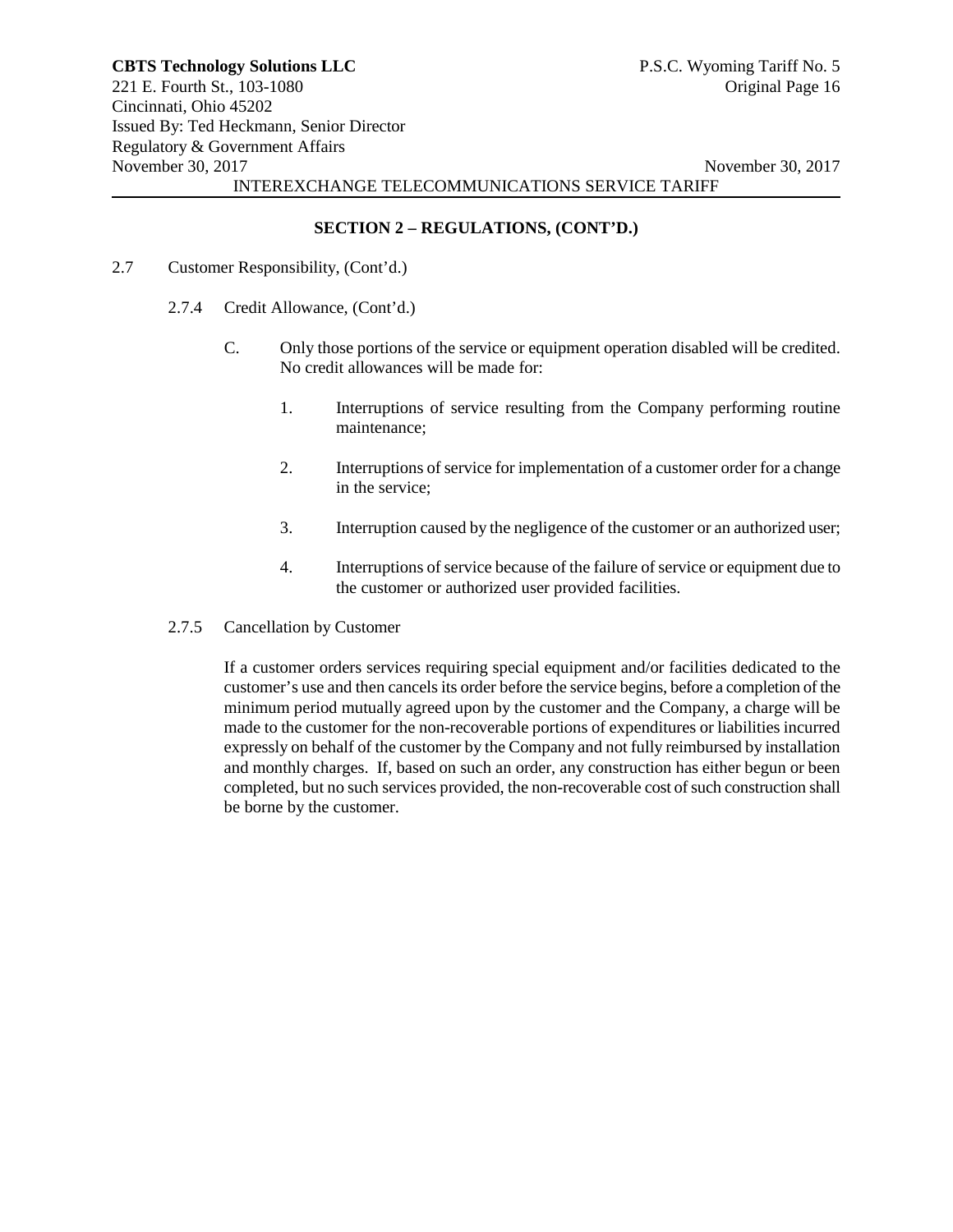## **SECTION 2 – REGULATIONS, (CONT'D.)**

- 2.7 Customer Responsibility, (Cont'd.)
	- 2.7.6 Payment and Charges for Services

Charges for service are applied on a recurring and nonrecurring basis. Service is provided and billed on a monthly basis. Service continues to be provided until disconnection is requested by the customer in writing, or until canceled by the Company pursuant to this tariff.

A. Payment of Charges

Payment will be due upon receipt of the statement. A payment is considered delinquent thirty (30) days after rendition of the bill. A bill is considered rendered when deposited in the U.S. Mail for delivery to customer's last known address.

- 1. The customer is responsible for payment of all charges for service furnished to the customer. Charges based on actual usage during a month will be billed monthly in arrears. All fixed monthly and nonrecurring charges for services ordered will be billed monthly in advance.
- 2. Service may be denied or discontinued by the Company for non-payment of past due or delinquent amounts due the Company. Restoration of service will be subject to all applicable installation charges. Disconnection may not occur before thirty (30) days from invoice and the Company must give five (5) days written notice before any disconnection can occur.
- 2.7.7 Application of Rates

The rates for service are those in effect for the period that service is furnished.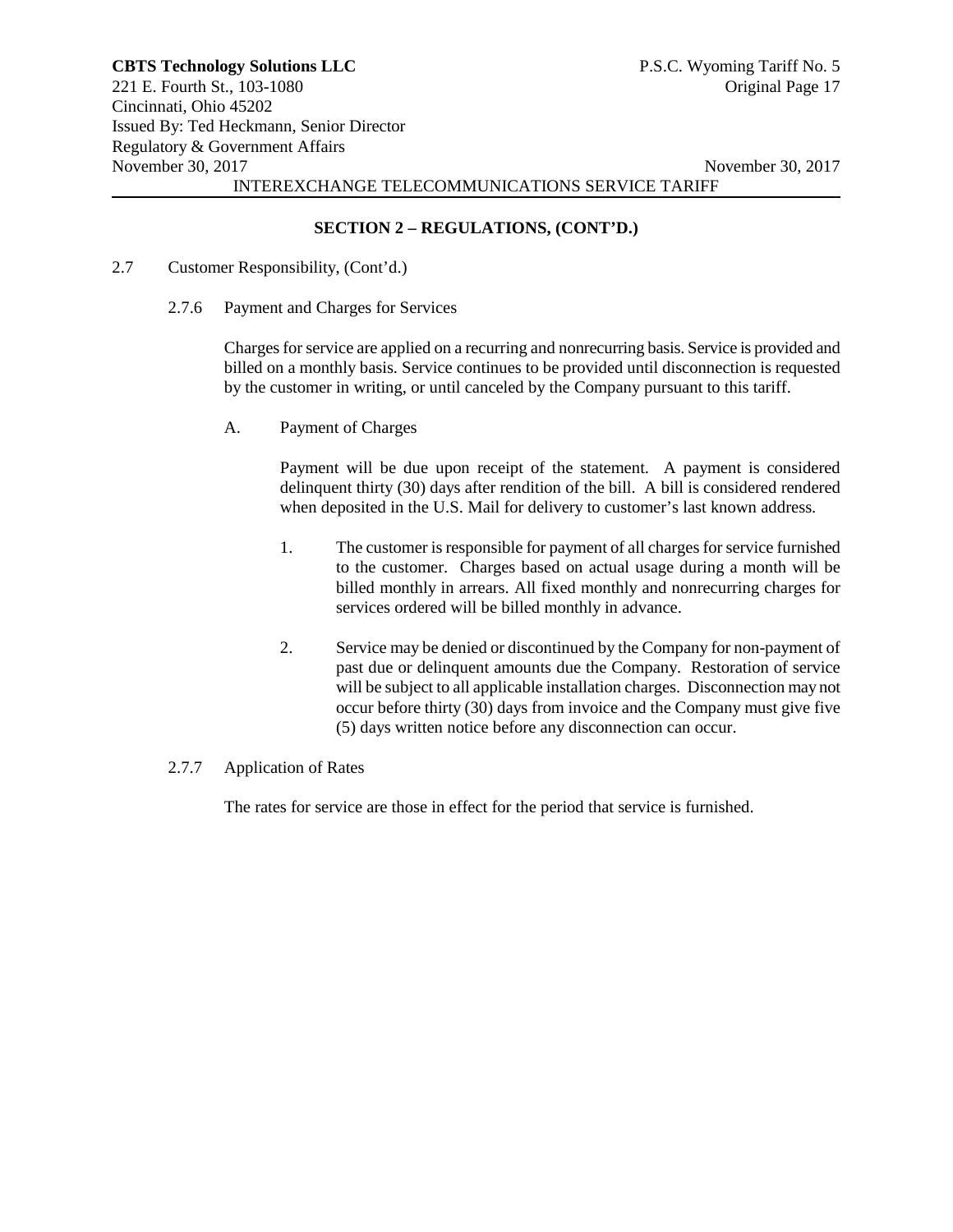# **SECTION 2 – REGULATIONS, (CONT'D.)**

- 2.8 Responsibility of the Company
	- 2.8.1 Calculation of Credit Allowance Under the limitations of section 2.7.4, when service is interrupted the credit allowance will be computed on the following basis.
		- A. No credit shall be allowed for an interruption of less than two hours.
		- B. The customer shall be credited for an interruption of two hours or major fraction thereof that the interruption continues.
		- C. Where there has been an outage, and a minimum usage charge applies, and the customer fails to meet the minimum usage, a credit shall be applied against that minimum. The credit shall equal 1/360th of the monthly minimum charges associated with the portion of service disabled for each period of two hours or major fraction thereof that the interruption continues.
	- 2.8.2 Cancellation of Credit

Where the Company cancels a service or the provision of equipment and the final service period is less than the monthly billing period, a credit will be issued for any amounts billed in advance, prorated at 1/30th of the monthly recurring charge for each day the service was rendered or the equipment was provided. This credit will be issued to the customer or applied against the balance remaining on the customer's account.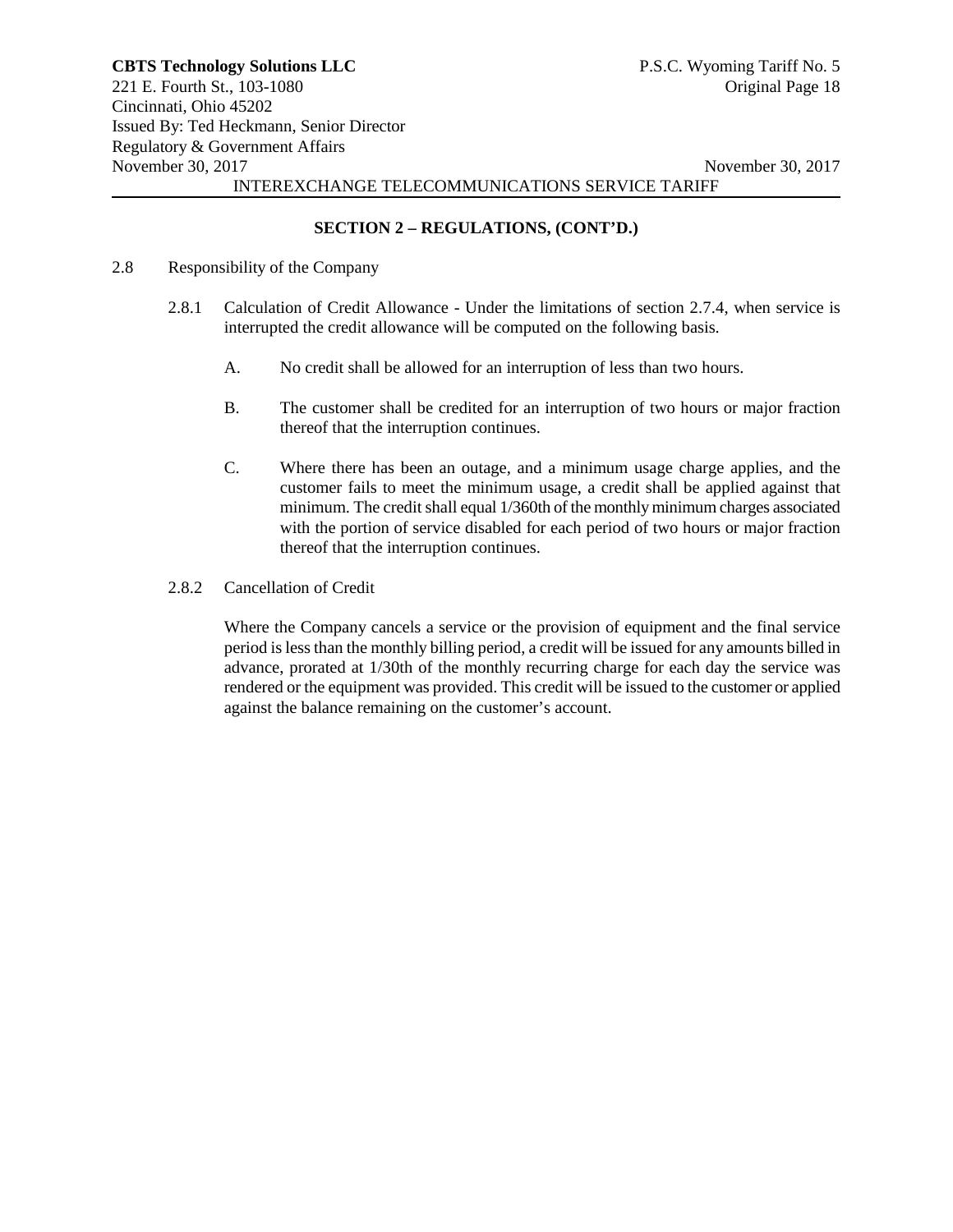# **SECTION 2 – REGULATIONS, (CONT'D.)**

- 2.8 Responsibility of the Company, (Cont'd.)
	- 2.8.3 Disconnection of Service by the Company

Upon five (5) days written notice, the Company may discontinue service or cancel an application for service without incurring any liability for any of the following reasons:

- A. Non-payment of any sum due to the Company for service for more than thirty days beyond the date of rendition of the bill for such service;
- B. Violation of any regulation governing the service under this tariff;
- C. Violation of any law, rule, or regulation of an government authority having jurisdiction over the service; or
- D. The Company is prohibited from furnishing services by order of a court or other government authority having jurisdiction.
- E. Customer uses equipment is such a manner as to adversely affect the Company's equipment or service to others.
- 2.8.4 Fractional Charges

Charges for a fractional part of a month (which follows a full month) are calculated by counting the number of days remaining in the billing period after service is furnished or has been discontinued. The number of days remaining in the billing period are counted starting with the day after the service was furnished or discontinued. Divide that figure by thirty days. The resultant fraction is then multiplied by the monthly charge to arrive at the fractional monthly charge.

2.8.5 Insufficient Fund Checks

Customers will be charged \$20.00 on all checks issued to the Company which are returned due to insufficient funds. At the discretion of the Company, the insufficient funds check charge may be waived under appropriate circumstances (e.g. a bank error).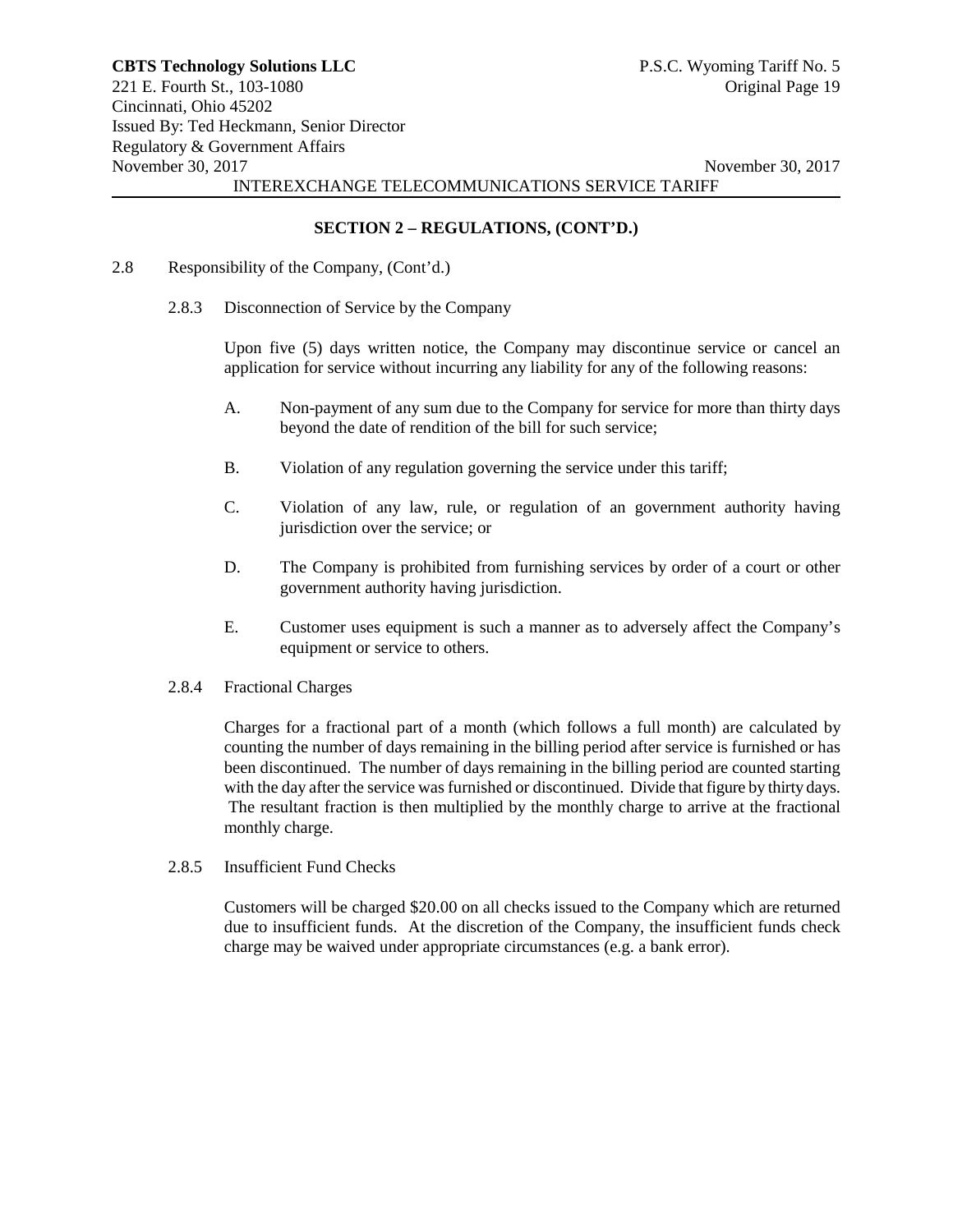# **SECTION 2 – REGULATIONS, (CONT'D.)**

#### 2.9 Taxes and Fees

- 2.9.1 All state and local taxes (e.g., gross receipts tax, sales tax, municipal utilities tax) are not included in the rates under this tariff, but shall be listed as separate line items on the customer's bill.
- 2.9.2 To the extent that a municipality, other political subdivision or local agency of government, or commission imposes and collects from the Company a gross receipts tax, occupation tax, license tax, permit fee, franchise fee, or regulatory fee, such taxes and fees shall, as allowed by law, be billed pro rata to the customer receiving service from the Company within the territorial limits of such municipality, other political subdivision or local agency of government.
- 2.9.3 Service shall not be subject to taxes for a given taxing jurisdiction if the customer provides the Company with written verification, acceptable to the Company and to the relevant taxing jurisdiction, that the customer has been granted a tax exemption.
- 2.9.4 The Company may adjust its rates or impose additional rates on its customer to recover amounts it is required by governmental or quasi-governmental authorities to collect from or pay to others. The Company may also adjust its rates or impose additional rates to cover the administrative cost of collecting such charges or paying compensation to other entities. Examples of such programs include, but are not limited to, the Universal Service Fund (USF), the Presubscribed Interexchange Carrier Charge (PICC), and compensation to pay telephone service providers for the use of their pay telephones to access the Company's services.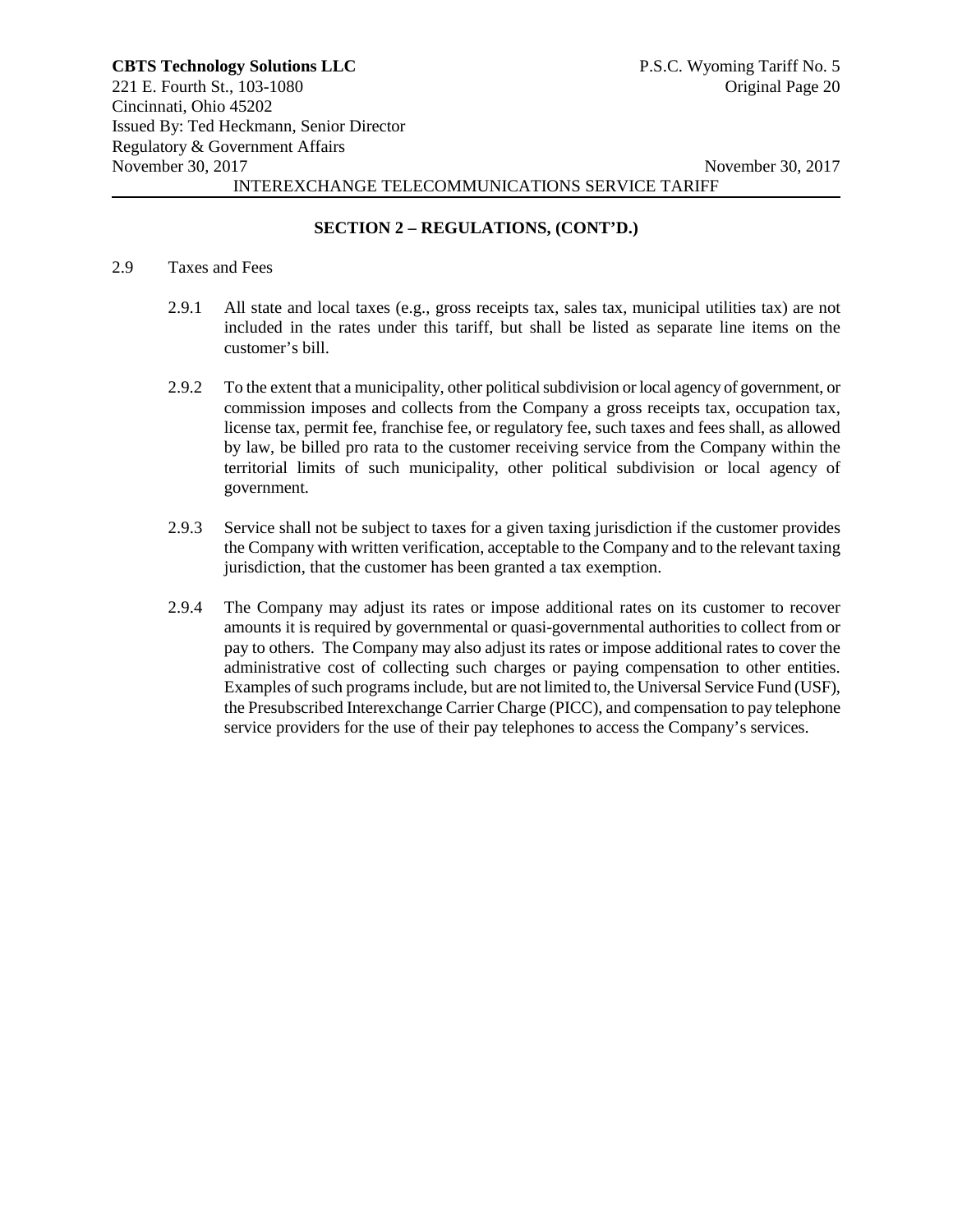# **SECTION 2 – REGULATIONS, (CONT'D.)**

#### 2.10 Unauthorized Carrier Change Charge

Carrier will assess Reseller a \$200.00 Unauthorized Carrier Change Charge (UCCC) for each Primary Interexchange Carrier (PIC) made without prior valid authorization which results in Carrier being named in a complaint filed with a state or federal regulatory authority or counsel. Continued acts of unauthorized PIC's by any Reseller shall be considered grounds for refusing to provide service to that Reseller.

2.11 Unauthorized Service Change Charge

Carrier will assess Reseller a \$200.00 Unauthorized Service Change Charge (USCC) for each unauthorized addition of services on an end user's bill which results in Carrier being named in a complaint filed with a state or federal regulatory authority or counsel. Continued acts of unauthorized service changes by any Reseller shall be considered grounds for refusing to provide service to that Reseller.

2.12 Universal Service Fund

A monthly Universal Service Fund charge will be added to each bill based upon the total intrastate billed revenues. This charge shall in no event exceed the amount of the Wyoming Public Service Commission assessment levied upon the Company.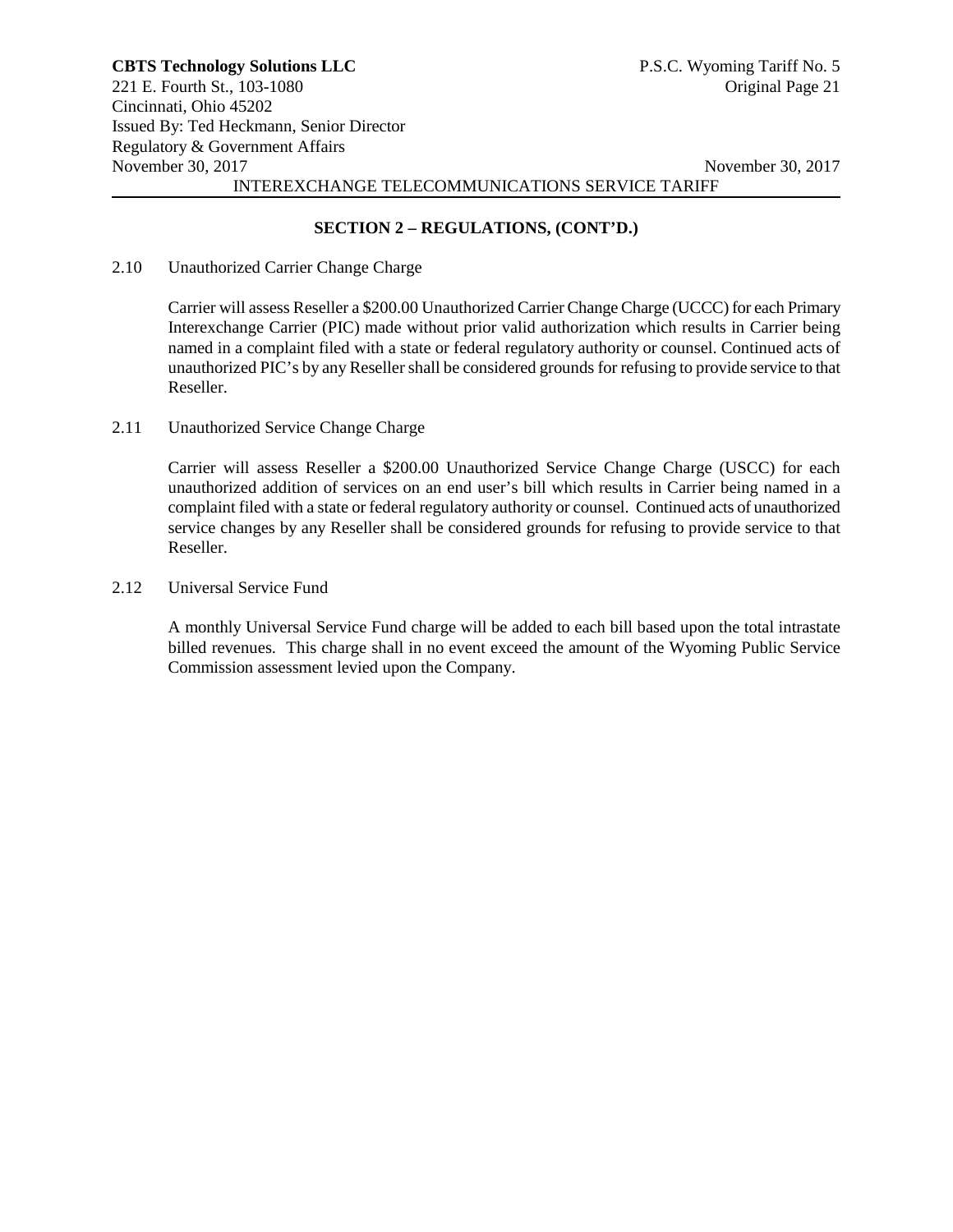#### **SECTION 3 - LONG DISTANCE SERVICES**

#### 3.1 Timing of Calls

- 3.1.1 The customer's monthly usage charges for the Company service are based upon the total number of minutes the customer uses and the service options to which the customer subscribes. Chargeable time begins when the connection is established between the calling station and the called station or PBX. Chargeable time ends when the either party hangs up. If the called station hangs up but the calling station does not, chargeable time ends when the connection is released by automatic timing equipment within the telecommunications network.
- 3.1.2 No charges apply if a call is not completed.

#### 3.2 Start of Billing

For billing purposes, the start of service is the day following acceptance by the customer of the Company's service or equipment. The end of service date is the last day of the minimum notification of cancellation or any portion of the last day, after receipt by the Company of notification of cancellation as described in Section 2 of this tariff.

3.3 Interconnection

Service furnished by the Company may be interconnected with services or facilities of other authorized communications common carriers and with private systems, subject to the technical limitations established by the Company. Service technical limitations established by the Company. Service furnished by the Company is not part of a joint undertaking with such other carriers. Any special interface equipment of the Company and other participating carriers shall be provided at the customer's expense.

Interconnection with the facilities or services of other carriers shall be under the applicable terms and conditions of other carriers' tariffs. The customer is responsible for taking all necessary legal steps for inter connecting its customer-provided terminal equipment or communications systems with the Company's. The customer shall secure all licenses, permits, right-of-ways, and other arrangements necessary for such interconnection.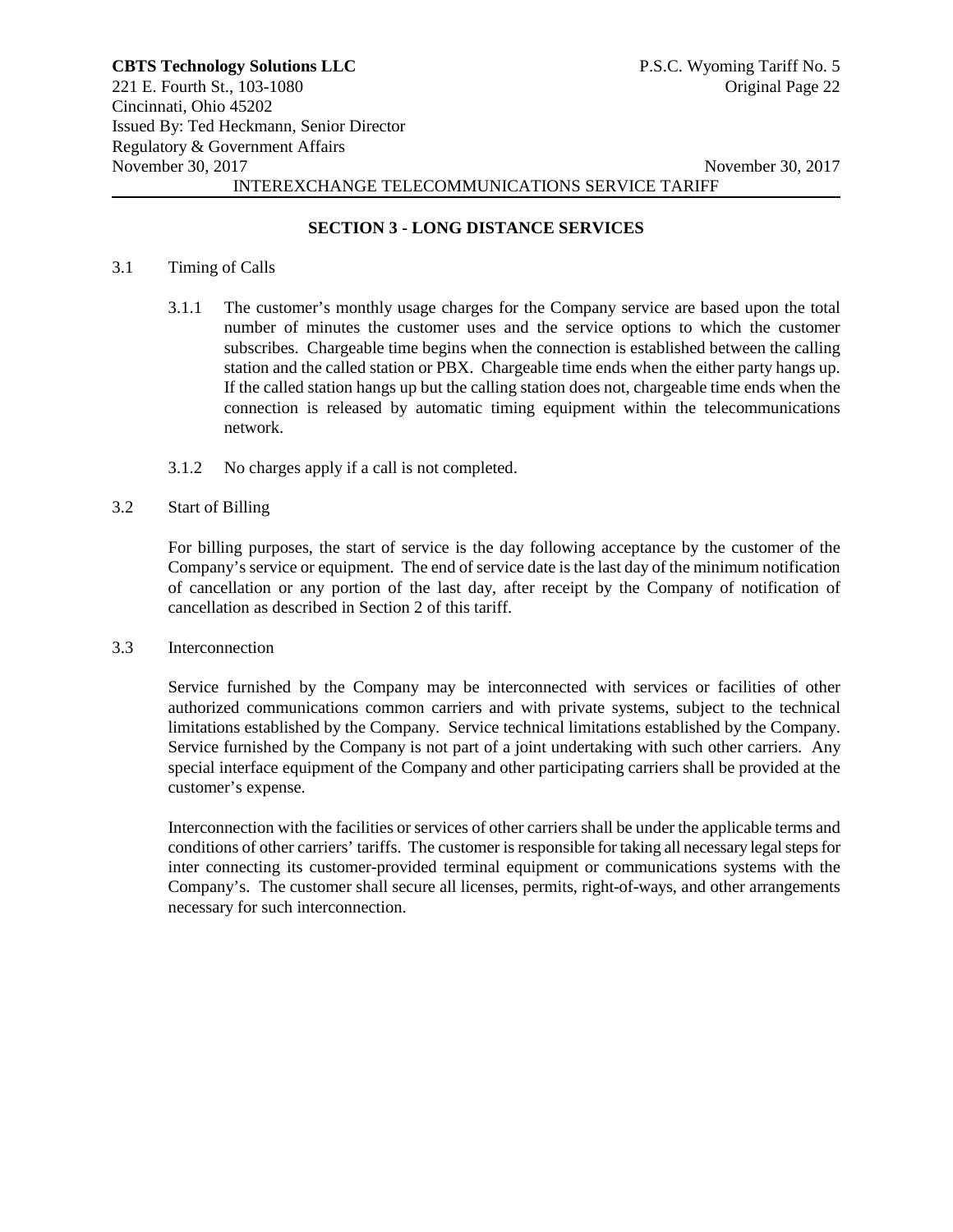# **SECTION 3 - LONG DISTANCE SERVICES, (CONT'D.)**

#### 3.4 Terminal Equipment

The Company's service may be used with or terminated in customer provided terminal equipment or customer provided communication systems, such as teleprinter, handsets, or data sets. Such terminal equipment shall be furnished and maintained at the expense of the customer, except as otherwise provided. The customer is responsible for all costs at its premises, including customer personnel, wiring, electrical power, and the like incurred in its use of the Company's service.

The customer shall ensure that its terminal facilities are of the proper mode, band-width, power, data, speed, and signal level for the intended use of the customer, and that the signals do not damage the Company's equipment, injure personnel or degrade service to other customers.

If the customer fails to maintain and operate its terminal equipment properly, resulting in the occurrence or possibility of harm to the Company's equipment or personnel, or impairment to the quality of service to other customers, the Company may, upon written notice, require the use of protective equipment at the customer's expense. If this fails to produce satisfactory quality and safety of service, the Company may, upon written notice, terminate the customer's service.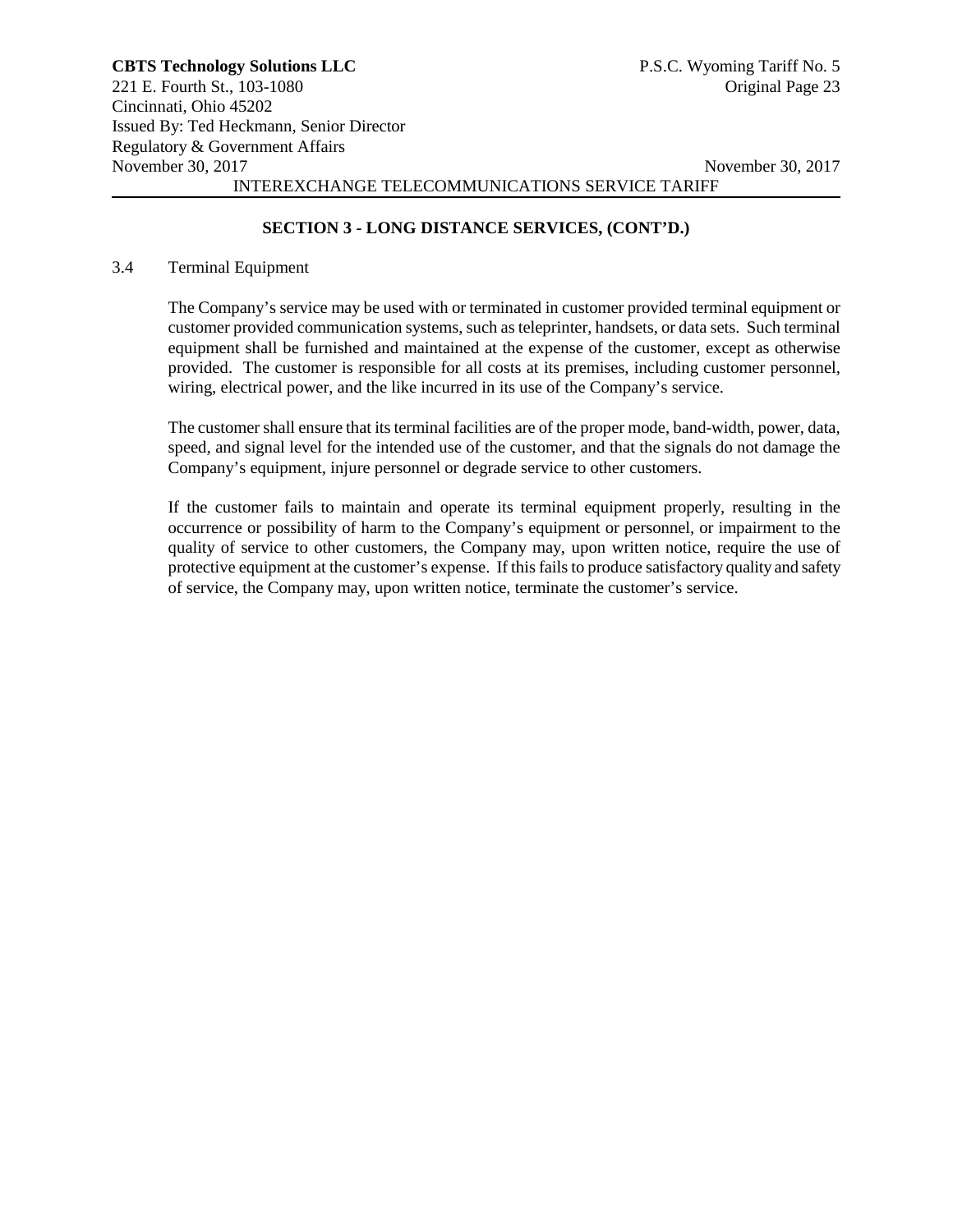# **SECTION 3 - LONG DISTANCE SERVICES, (CONT'D.)**

# 3.5 Calculation of Distance

Usage charges for all mileage sensitive products are based on the airline distance between rate centers associated with the originating and terminating points of the call.

The airline mileage between rate centers is determined by applying the formula below to the vertical and horizontal coordinates associated with the rate centers involved. The Company uses the rate centers and associated vertical and horizontal coordinates that are currently being used within the industry.

Formula:

$$
\sqrt{\frac{\left(V_{1}-V_{2}\right)^{2}+\left(H_{1}-H_{2}\right)^{2}}{10}}
$$

3.6 Minimum Call Completion Rate

The customer can expect a call completion rate of 99% per 100 calls attempted during peak use periods for all Feature Group  $D(1+)$  services. The Company will engineer its switching systems on the basis that ninety-nine percent (99%) of the customers accessing their system will be served during the busy hour.

3.7 Special Service Arrangements

Special Service Arrangement charges will be based on the estimated cost of furnishing such services including the cost of operating and maintaining such a service, the cost of equipment and materials used in providing such a service, the cost of installation including engineering, labor supervision, transportation, and the cost of any other specific item associated with the particular Special Service Arrangement request.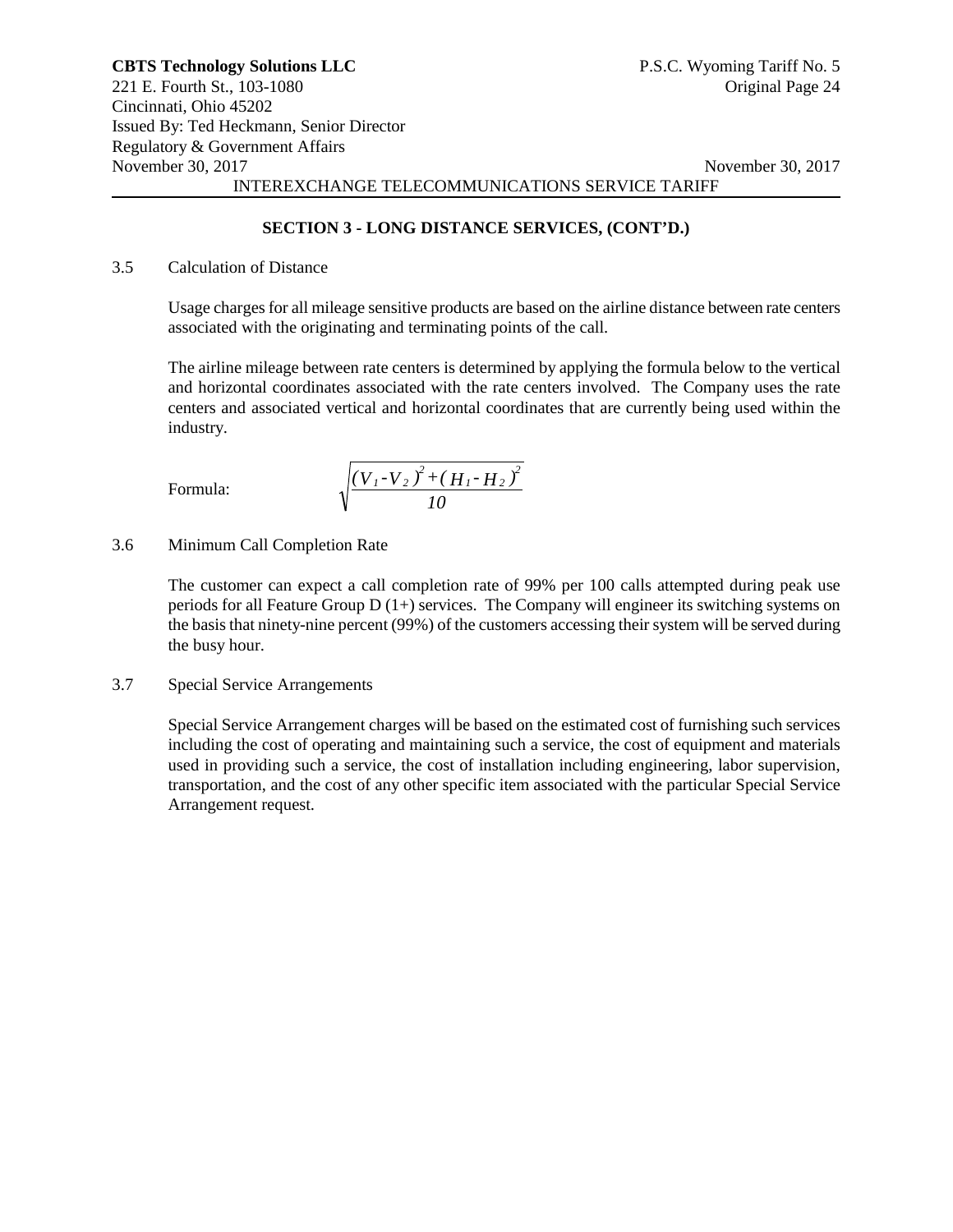# **SECTION 3 - LONG DISTANCE SERVICES, (CONT'D.)**

#### 3.8 General

The Company offers Message Telecommunications Service or MTS, outbound Wide Area Telecommunications Service (WATS), Inbound 800 Service, Travel Card Service, Operator Assisted calling programs, Private Line Services and Frame Relay Service. The customer's total monthly use of Carrier's service is charged at the applicable rates per minute set forth herein.

#### 3.8.1 Message Telecommunications Service (MTS)

MTS or 1+ dialing is achieved by when the LEC programs the customer's telephone lines to automatically route  $1+$  calls to the Company's network. Service is billed in six  $(6)$  second increments, with a minimum billing of thirty (30) seconds for business customers and sixty (60) second increments, with a minimum billing of sixty (60) seconds for residential customers.

#### 3.8.2 Toll Free (i.e., 800/888) Service

Toll Free Service is inbound telecommunications service which permits calls to be completed to the customer's location without charge to the calling party. Accessto the service is gained by dialing a ten-digit telephone number which terminates at the customer's location. Toll Free Services originate via normal shared use facilities and are terminated via the customers' local exchange service access line.

The Company will accept a prospective Toll Free Service at customer's request for up to ten (10) toll free telephone numbers and will reserve such numbers on a first-come first-served basis. All request for Toll Free Service number reservations must be written, dated and signed by the customer. The Company does not guarantee the availability of numbers until assigned. The requested Toll Free Service telephone numbers, if available, will be reserved for and furnished to the customer.

If a customer who has received a Toll Free Service number does not subscribe to Toll Free Service within thirty (30) days, the Company reserves the right to re-assign the number to another customer.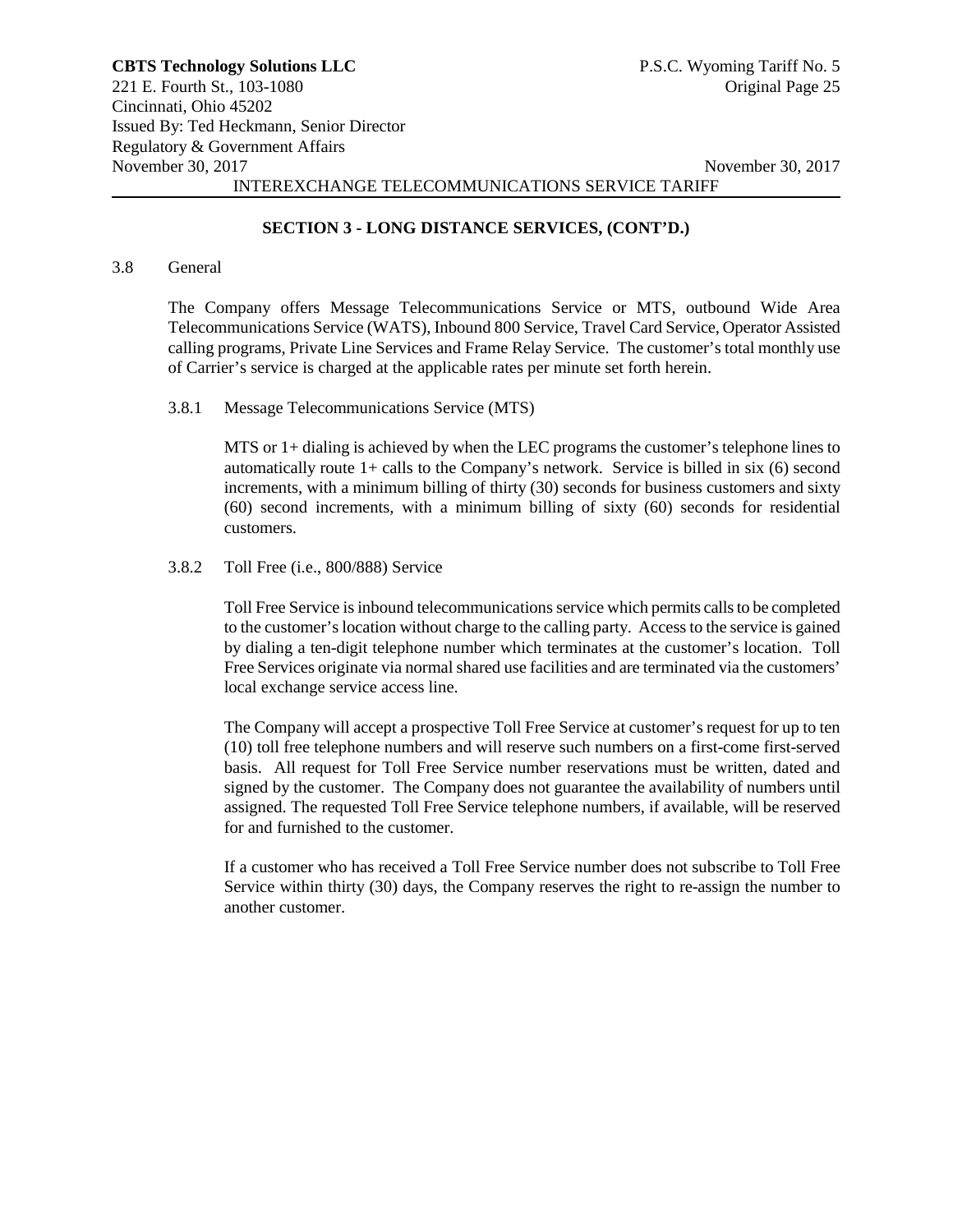# **SECTION 3 - LONG DISTANCE SERVICES, (CONT'D.)**

#### 3.8 General, (Cont'd.)

3.8.3 Calling Card Service

Calling Card Service allows subscribers who are away from home or office to place calls by gaining access to the Company's network via an 800 number. Calling Card Service is provided upon request to presubscribed customer and is not a stand-alone product.

3.8.4 Directory Assistance

Listed telephone numbers will be provided to requesting customers at a per call charge.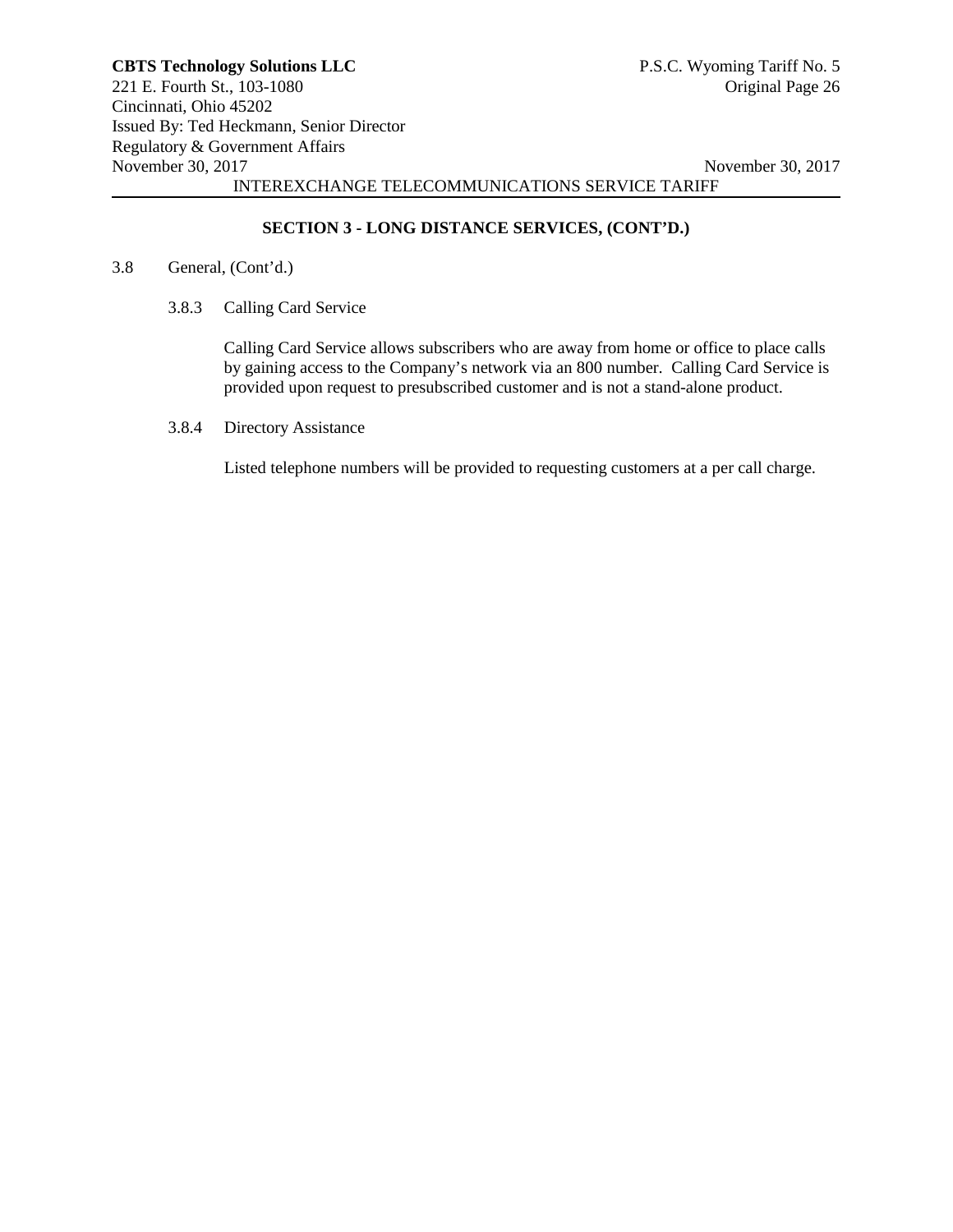# **SECTION 3 - LONG DISTANCE SERVICES, (CONT'D.)**

- 3.9 Usage Charges and Billing Increments
	- 3.9.1 Usage Charges

Usage charges are determined by the time of day rate periods and minutes of use within each rate period. The rate period is determined by the time and day of call origination at the customer's location.

3.9.2 Billing Increments

Unless specifically stated in the product description, usage is billed in sixty (60) second increments.

3.10 Casual Calling Plan

Per Minute Rate: \$0.20

3.11 Pay Telephone (Payphone) Surcharge

A surcharge shall be assessed for each call made from a pay telephone to a Company-provided tollfree number or placed by using a travel card and dialing the Company's prefix in the form 101XXXX. This charge is to compensate the Company for the Federal Communications Commission assessment which is paid by the Company to pay telephone service providers for the use of their pay telephone instruments.

Per Call Charge:  $$0.60$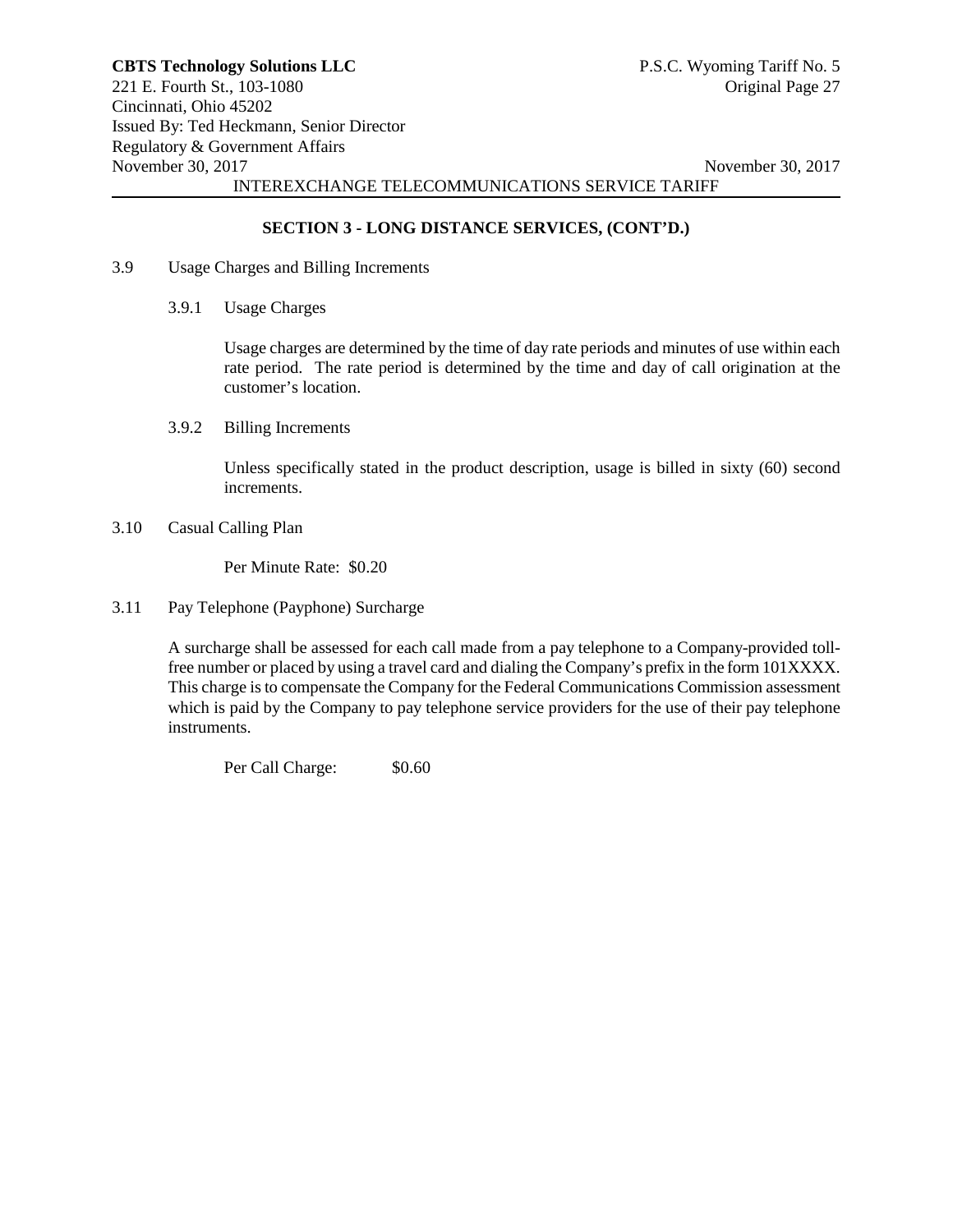# **SECTION 3 - LONG DISTANCE SERVICES, (CONT'D.)**

## 3.12 Calling Card Services

Per Minute Rates (unless stated otherwise in toll plan rates)

|      | Residence                               | \$0.25/minute                         |
|------|-----------------------------------------|---------------------------------------|
|      | <b>Business</b>                         | \$0.23/minute                         |
|      | Surcharge                               |                                       |
|      | Domestic                                | \$0.69 per call                       |
| 3.13 | Toll Free (i.e., 800/888) Service Rates |                                       |
|      | <b>Monthly Service Charge</b>           | \$7.50                                |
|      | Time of Day Routing Service:            | \$100.00 per setup, change or removal |
|      | Area Code blocking:                     | \$100.00 per setup, change or removal |
|      | 800 Directory Service:                  |                                       |
|      | <b>Monthly Service Charge</b>           | \$13.69                               |
|      | <b>Initial Charge</b>                   | \$15.00                               |
| 3.14 | Directory Assistance Charge             |                                       |
|      | Per Call Charge                         | \$0.80                                |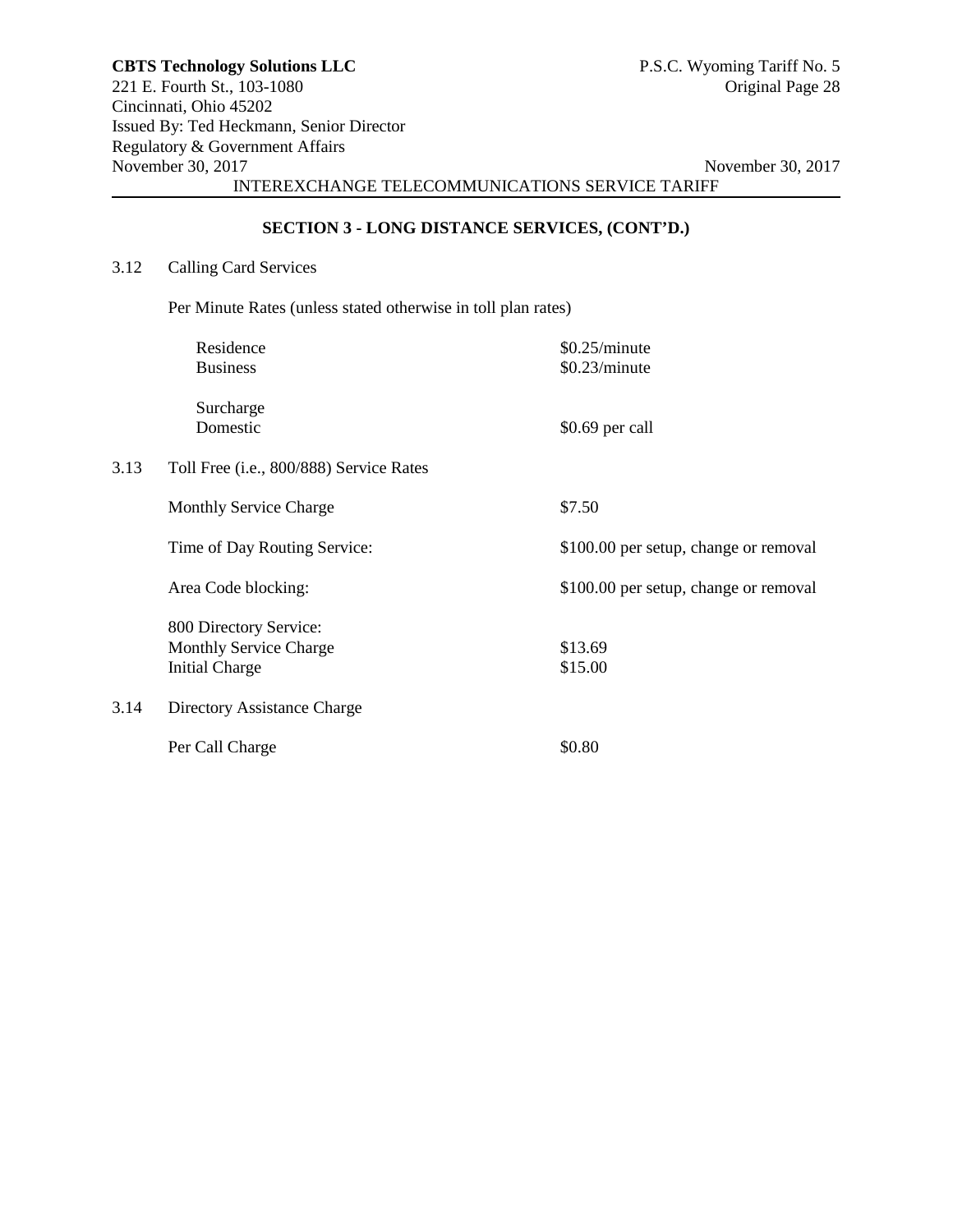# **SECTION 3 - LONG DISTANCE SERVICES, (CONT'D.)**

#### 3.15 Operator Services

Operator services are available to Consumers from any Customer location. Operator Services allows the Consumer to place a call from a Customer location and arrange for billing other than to the originating telephone number. Calls are rounded up to the next whole minute for billing purposes and are billed to the Consumer through the monthly bill of the Consumer's local exchange carrier.

The following billing arrangements are available to Consumers through the Company's Operator Services:

#### a) Customer Dialed Calling/Credit Card

This is a service whereby the end user dials all of the digits necessary to route and bill the call without any operator assistance. Such calls may be billed either to a telephone company issued calling card or a commercial credit card.

#### b) Operator Station

This is a service whereby the caller places a non-person-to-person call with the assistance of an operator (live or automated). When placing an operator station call, the caller is connected to a non-specified individual at the terminating end. Such calls may be billed to a calling card, credit card, the called number (collect) or a valid third-party telephone number.

# c) Person-to-Person

This is a service whereby the person originating the call specifies to Cincinnati Bell Any Distance Inc.'s operator a particular person to be reached, or a particular person, station, room number, department, or office to be reached through a PBX attendant. Person-to-person calls may be billed to a calling card, credit card, the called number (collect) or a valid third-party telephone number.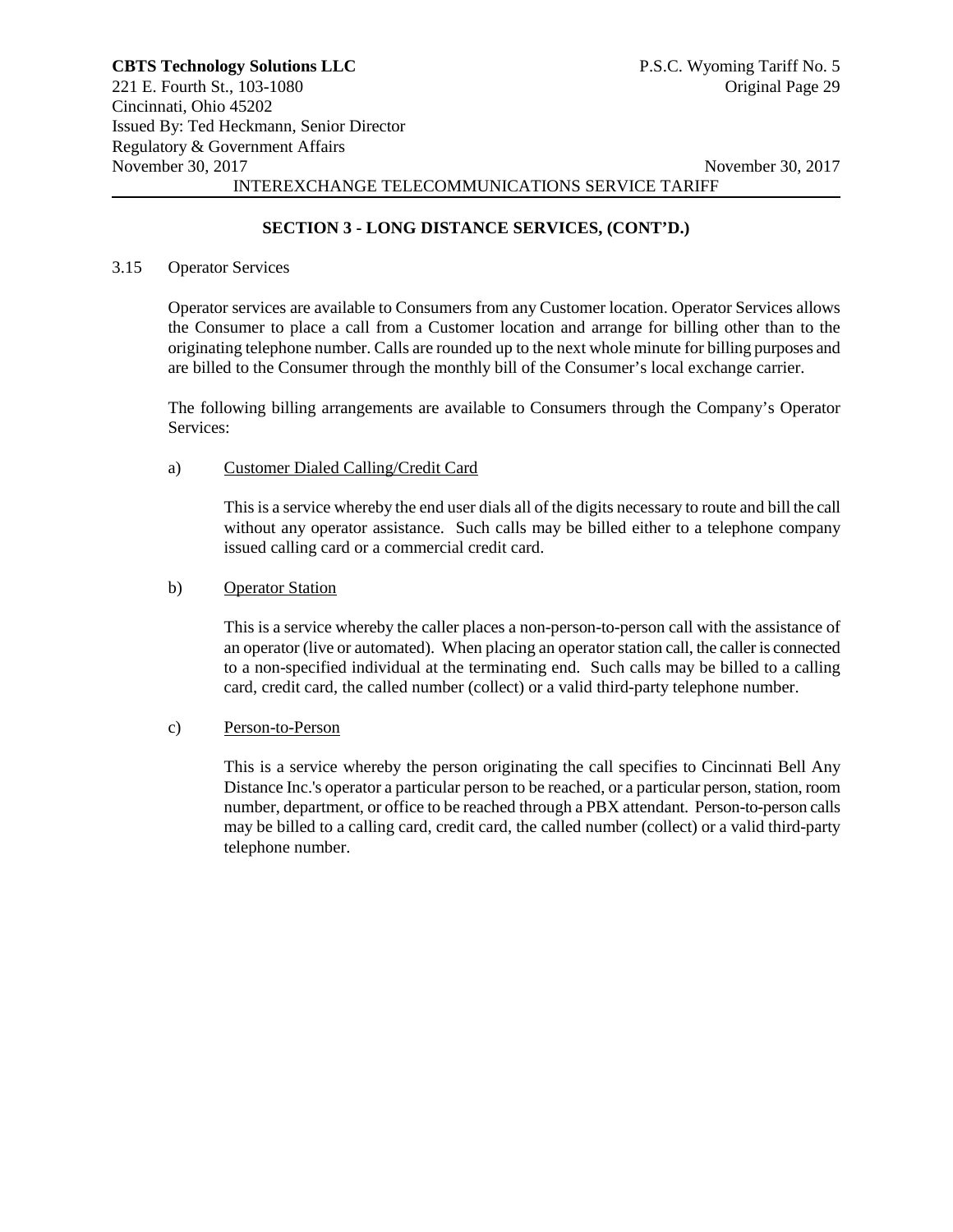# **SECTION 3 - LONG DISTANCE SERVICES, (CONT'D.)**

3.15 Operator Services, (Cont'd.)

3.15.1 Rates

| Per Minute Rates                                                                   | \$1.15            |
|------------------------------------------------------------------------------------|-------------------|
| <b>Operator Assisted Surcharges:</b>                                               |                   |
| <b>Customer Dialed Calling Card Station</b><br><b>Operator Dialed Calling Card</b> | \$4.50<br>\$7.50  |
| <b>Operator Station</b>                                                            | \$12.50           |
| <b>Billed to Third Party</b><br>Person to Person                                   | \$9.99<br>\$12.50 |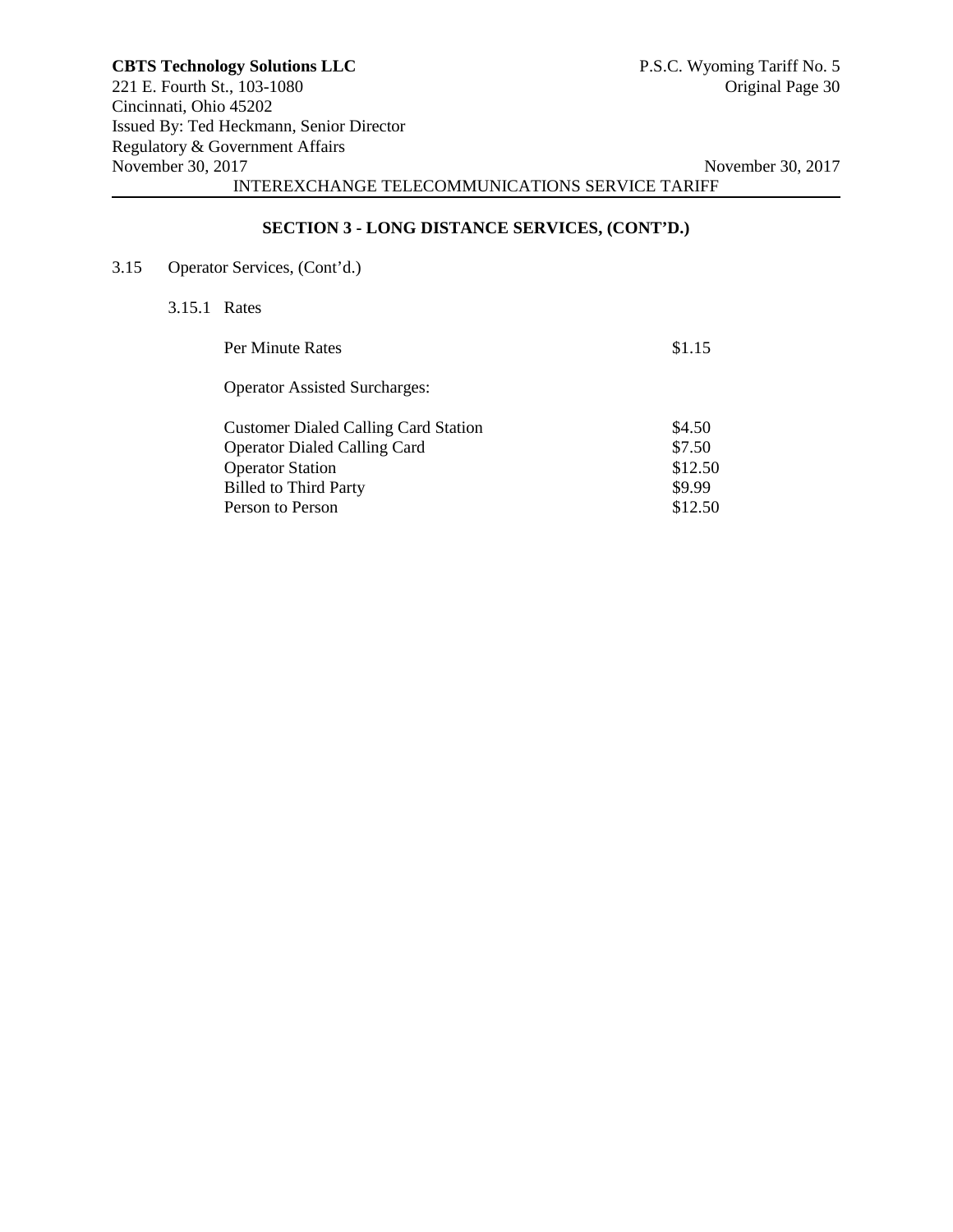# **SECTION 3 - LONG DISTANCE SERVICES, (CONT'D.)**

#### 3.16 Residential Toll Plans

3.16.1 Service Descriptions

#### AnyTime 500 (Product 64)

For a monthly service fee, customers subscribing to this plan will receive 500 minutes of outbound domestic long distance each month. A per minute rate will apply after the initial 500 minutes. Plan a calling card. 8XX service is available for a monthly service fee. Call detail will be provided on monthly bills only when plan minutes are exceeded or upon customer's request.

#### AnyTime 750 (Product 189)

For a monthly service fee, customers subscribing to this plan will receive 750 minutes of outbound domestic long distance each month. A per minute rate will apply after the initial 750 minutes. Plan a calling card. 8XX service is available for a monthly service fee. Call detail will be provided on monthly bills only when plan minutes are exceeded or upon customer's request.

#### AnyTime 1000 (Product 198)

For a monthly service fee, customers subscribing to this plan will receive 1000 minutes of outbound domestic long distance each month. A per minute rate will apply after the initial 1000 minutes. Plan a calling card. 8XX service is available for a monthly service fee. Call detail will be provided on monthly bills only when plan minutes are exceeded or upon customer's request.

#### Basic II (Product 368)

There is a \$6.95 monthly, minimum usage charge associated with this plan. Calls that will be applied to the minimum usage include inbound and outbound toll calls, calling card calls; collect calls, and operator-assisted calls. Plan includes a calling card.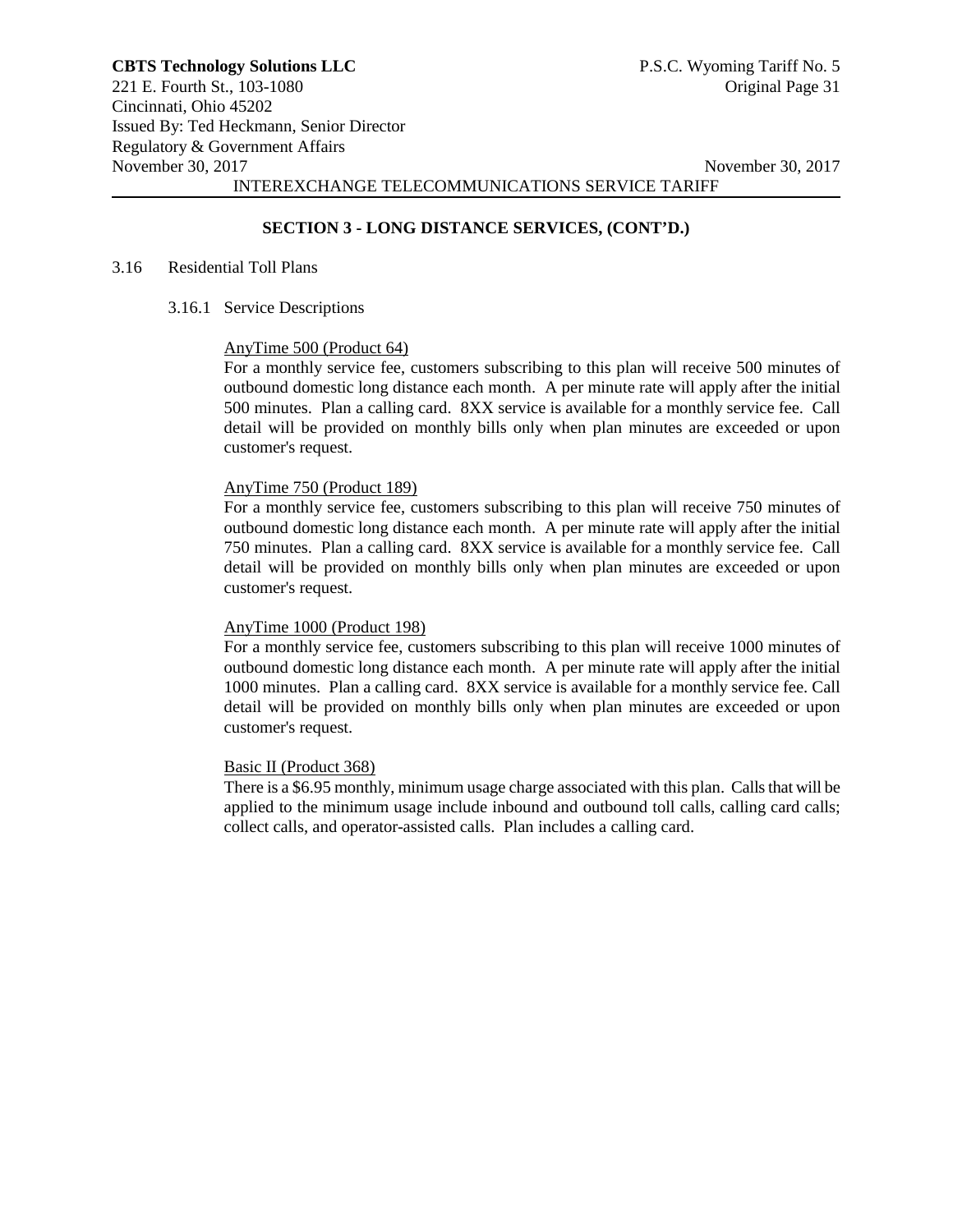## **SECTION 3 - LONG DISTANCE SERVICES, (CONT'D.)**

#### 3.16 Residential Toll Plans, (Cont'd.)

3.16.1 Service Descriptions, (Cont'd.)

#### AnyTime 375 (Product 951)

For a monthly service fee, customers subscribing to this plan will receive 375 minutes of outbound domestic long distance each month. A per minute rate will apply after the initial 375 minutes. Plan includes a calling card. 8XX service is available for a monthly service fee. Call detail will be provided on monthly bills only when plan minutes are exceeded or upon customer's request.

## AnyTime 100 (Product 591)

For a monthly service fee, customers subscribing to this plan will receive 100 minutes of outbound domestic long distance each month. A per minute rate will apply after the initial 100 minutes. Plan includes a calling card. 8XX service is available for a monthly service fee. Call detail will be provided on monthly bills only when plan minutes are exceeded or upon customer's request.

#### AnyTime 5000 (Product 597)

For a monthly service fee, customers subscribing to this plan will receive 5000 minutes of outbound domestic long distance each month. A per minute rate will apply after the initial 5000 minutes. Plan includes a calling card. 8XX service is available for a monthly service fee. Call detail will be provided on monthly bills only when plan minutes are exceeded or upon customer's request.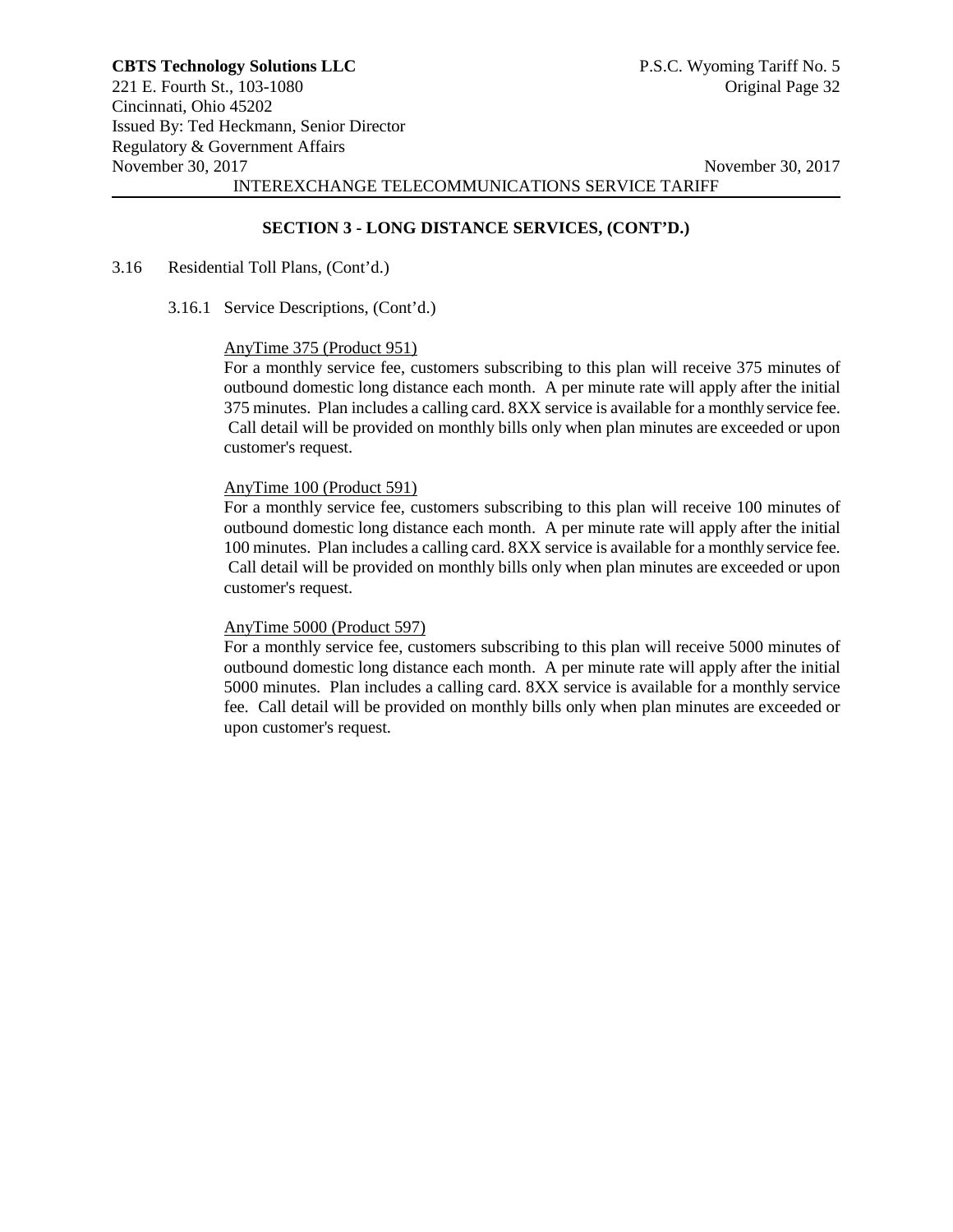# **SECTION 3 - LONG DISTANCE SERVICES, (CONT'D.)**

- 3.16 Residential Toll Plans, (Cont'd.)
	- 3.16.2 Rates and Charges

| AnyTime 500 (Product 64)                                                  |         |
|---------------------------------------------------------------------------|---------|
| <b>Rates Per Minute</b>                                                   |         |
| $1+$ Outbound                                                             | \$0.06  |
| 8XX Inbound                                                               | \$0.06  |
| Monthly Service Fee:                                                      | \$20.00 |
| Outbound rate applies after the first 500 domestic direct dialed minutes  |         |
| AnyTime 750 (Product 189)                                                 |         |
| <b>Rates Per Minute</b>                                                   |         |
| $1+$ Outbound/8XX Inbound                                                 | \$0.06  |
| 8XX Inbound                                                               | \$0.06  |
|                                                                           | \$30.00 |
| Monthly Service Fee:                                                      |         |
| Outbound rate applies after the first 750 domestic direct dialed minutes  |         |
| AnyTime 1000 (Product 198)                                                |         |
| <b>Rates Per Minute</b>                                                   |         |
| $1+$ Outbound                                                             | \$0.06  |
| 8XX Inbound                                                               | \$0.06  |
| Monthly Service Fee:                                                      | \$40.00 |
| Outbound rate applies after the first 1000 domestic direct dialed minutes |         |
| Basic II (Product 368)                                                    |         |
| Rates Per minute                                                          |         |
| $1+$ Outbound                                                             | \$0.10  |
| 8XX Inbound                                                               | \$0.15  |
| Monthly minimum usage charge:                                             | \$6.95  |
|                                                                           |         |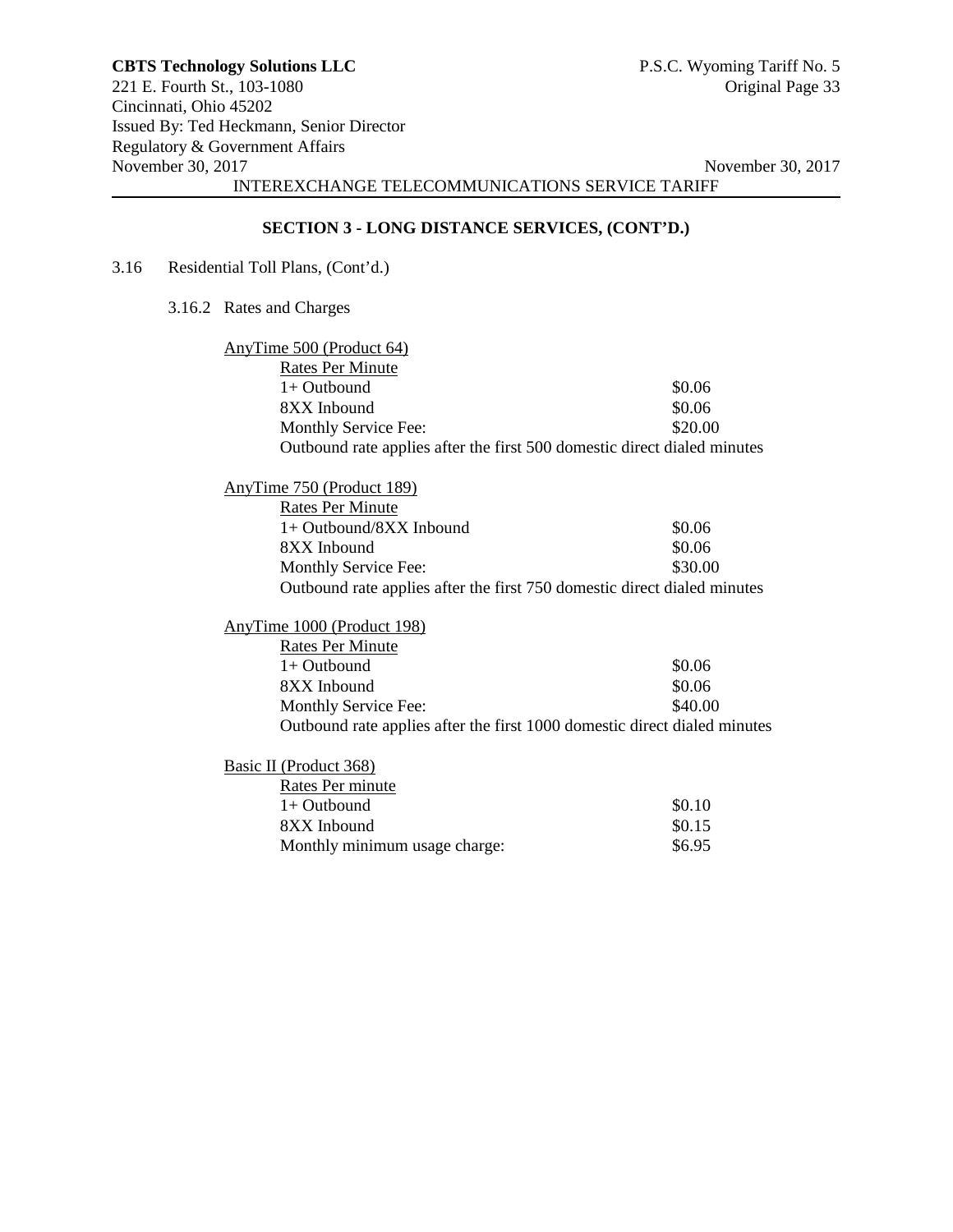# **SECTION 3 - LONG DISTANCE SERVICES, (CONT'D.)**

3.16 Residential Toll Plans, (Cont'd.)

3.16.2 Rates and Charges, (Cont'd.)

| AnyTime 100 (Product 591)                                                |         |
|--------------------------------------------------------------------------|---------|
| Rates Per minute                                                         |         |
| $1+$ Outbound                                                            | \$0.07  |
| 8XX Inbound                                                              | \$0.07  |
| Monthly Service Fee:                                                     | \$10.00 |
| Outbound rate applies after the first 100 domestic direct dialed minutes |         |

| AnyTime 5000 (Product 597)                                                |          |
|---------------------------------------------------------------------------|----------|
| Rates Per minute                                                          |          |
| $1+$ Outbound                                                             | \$0.06   |
| 8XX Inbound                                                               | \$0.06   |
| Monthly Service Fee:                                                      | \$200.00 |
| Outbound rate applies after the first 5000 domestic direct dialed minutes |          |

AnyTime 375 (Product 951)

| Rates Per minute                                                         |         |
|--------------------------------------------------------------------------|---------|
| $1+$ Outbound                                                            | \$0.07  |
| 8XX Inbound                                                              | \$0.07  |
| Monthly Service Fee:                                                     | \$15.00 |
| Outbound rate applies after the first 375 domestic direct dialed minutes |         |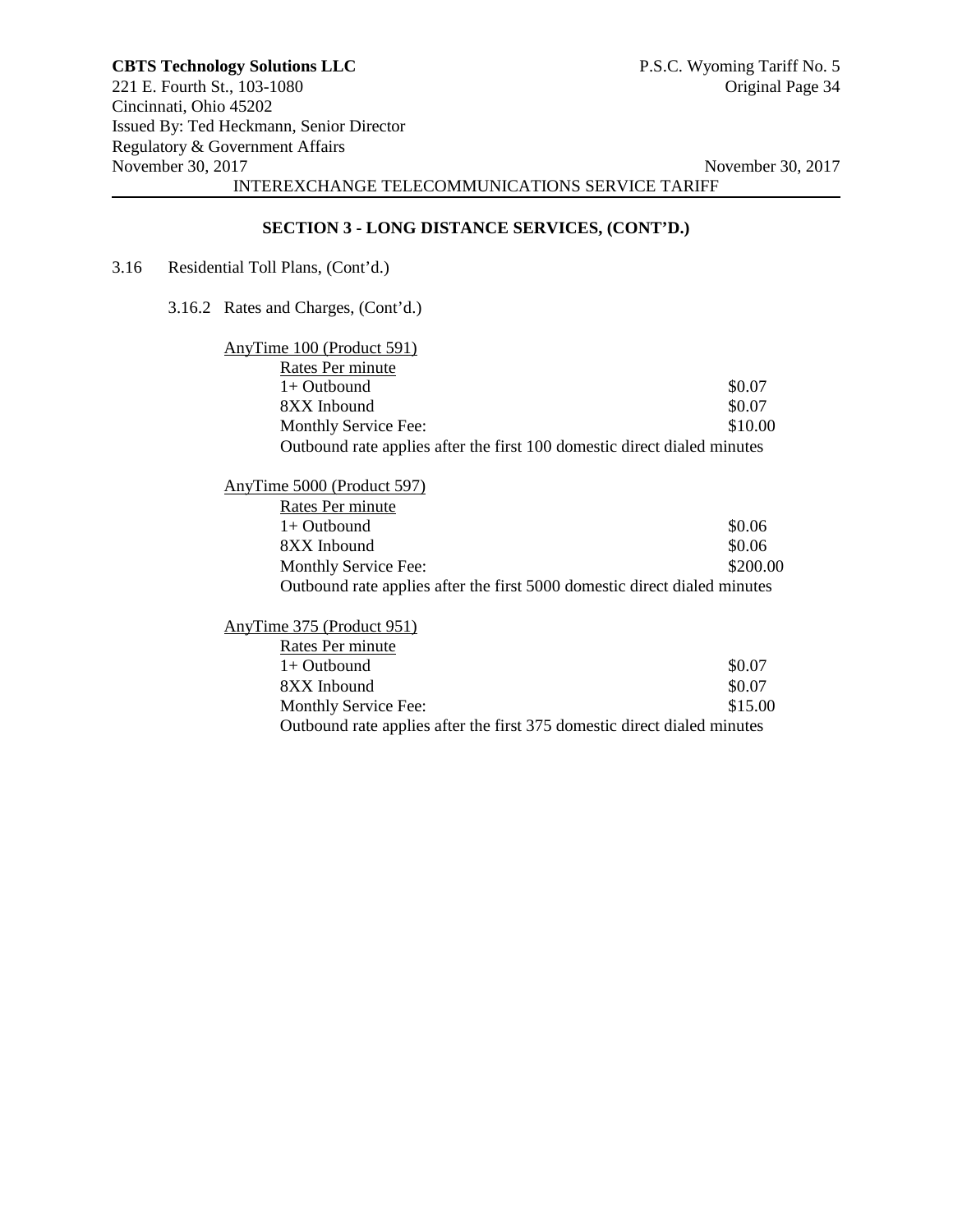# **SECTION 3 - LONG DISTANCE SERVICES, (CONT'D.)**

#### 3.17 Business Toll Plans

3.17.1 Service Descriptions

#### AnyTime 500 (Product 391)

For a monthly service fee, customers subscribing to this plan will receive 500 minutes of outbound domestic long distance each month. A per minute rate will apply after the initial 500 minutes. Plan includes a calling card. 8XX service is available for a monthly service fee. Call detail will be provided on monthly bills only when plan minutes are exceeded or upon customer's request.

#### AnyTime 750 (Product 393)

For a monthly service fee, customers subscribing to this plan will receive 750 minutes of outbound domestic long distance each month. A per minute rate will apply after the initial 750 minutes. Plan includes a calling card. 8XX service is available for a monthly service fee. Call detail will be provided on monthly bills only when plan minutes are exceeded or upon customer's request

# AnyTime 1000 (Product 395)

For a monthly service fee, customers subscribing to this plan will receive 1000 minutes of outbound domestic long distance each month. A per minute rate will apply after the initial 1000 minutes. Plan includes a calling card. 8XX service is available for a monthly service fee. Call detail will be provided on monthly bills only when plan minutes are exceeded or upon customer's request.

#### Business Basic II (Product 358) – Business

There is a \$6.95 monthly, minimum usage charge associated with this plan. Calls that will applied to the minimum usage include inbound and outbound toll calls, calling card calls; collect calls, and operator-assisted calls. Plan includes a calling card.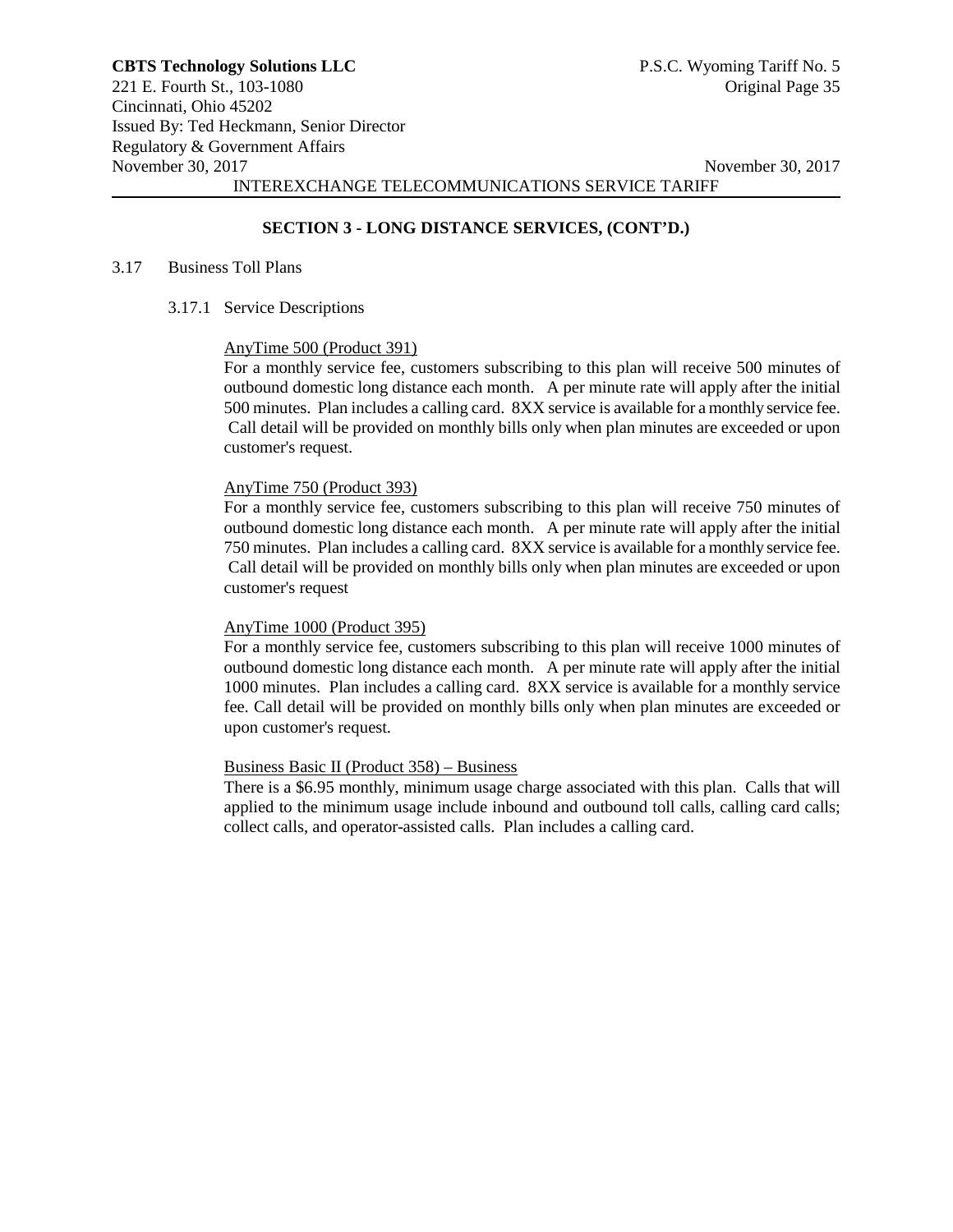## **SECTION 3 - LONG DISTANCE SERVICES, (CONT'D.)**

#### 3.17 Business Toll Plans, (Cont'd.)

3.17.1 Service Descriptions, (Cont'd.)

#### AnyTime 100 (Product 593)

For a monthly service fee, customers subscribing to this plan will receive 100 minutes of outbound domestic long distance each month. A per minute rate will apply after the initial 100 minutes. Plan includes a calling card. 8XX service is available for a monthly service fee. Call detail will be provided on monthly bills only when plan minutes are exceeded or upon customer's request.

# AnyTime 375 (Product 948)

For a monthly service fee, customers subscribing to this plan will receive 375 minutes of outbound domestic long distance each month. A per minute rate will apply after the initial 375 minutes. Plan includes a calling card. 8XX service is available for a monthly service fee. Call detail will be provided on monthly bills only when plan minutes are exceeded or upon customer's request.

#### AnyTime 4000 (Product 475)

For a monthly service fee, customers subscribing to this plan will receive 4000 minutes of outbound domestic long distance each month. A per minute rate will apply after the initial 4000 minutes. Plan includes a calling card. 8XX service is available for a monthly service fee. Call detail will be provided on monthly bills only when plan minutes are exceeded or upon customer's request.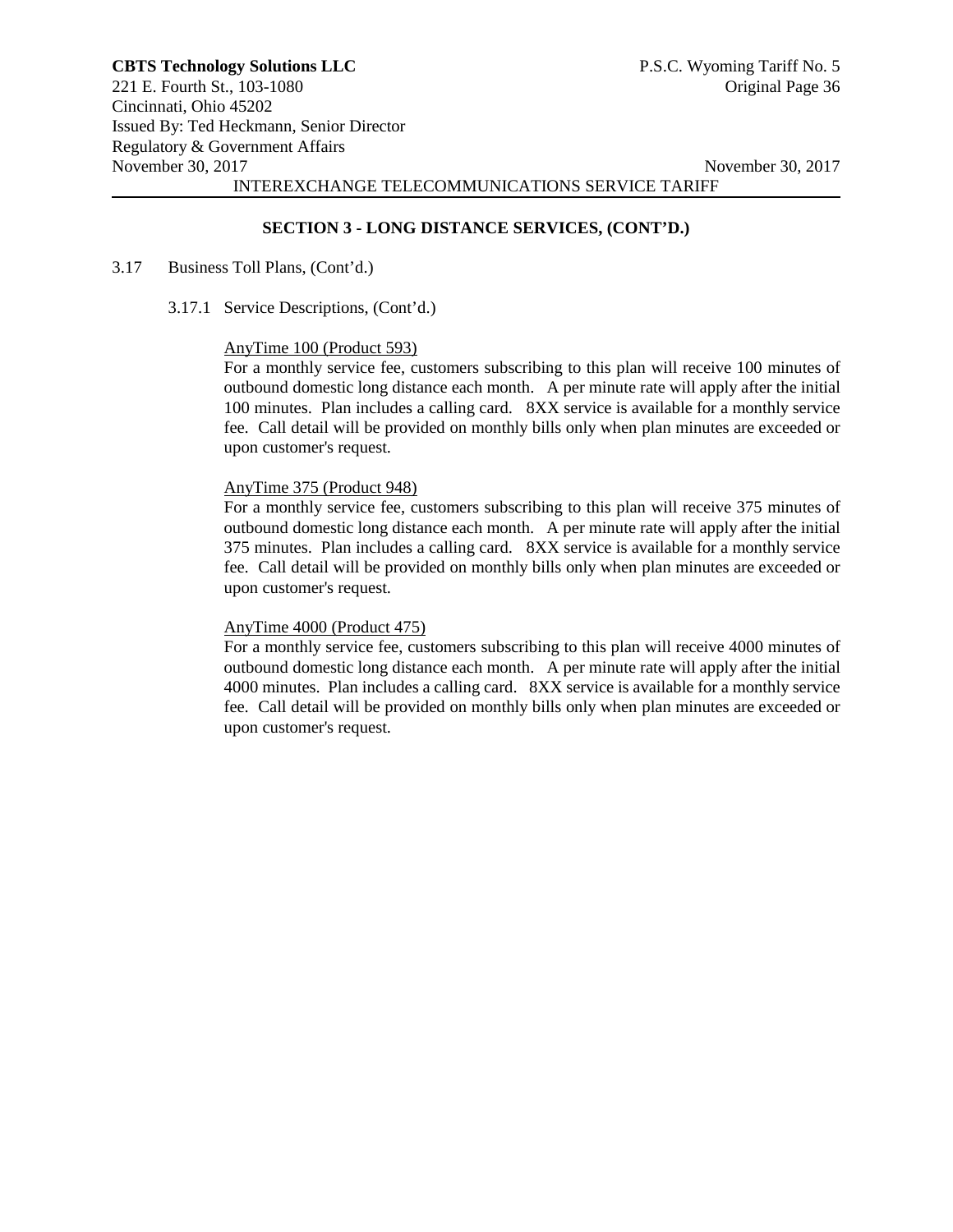# **SECTION 3 - LONG DISTANCE SERVICES, (CONT'D.)**

- 3.17 Business Toll Plans, (Cont'd.)
	- 3.17.2 Rates and Charges

| AnyTime 500 (Product 391)                                                 |         |
|---------------------------------------------------------------------------|---------|
| <b>Rates Per Minute</b>                                                   |         |
| $1+$ Outbound                                                             | \$0.06  |
| 8XX Inbound                                                               | \$0.06  |
| Monthly Service Fee:                                                      | \$20.00 |
| Outbound rate applies after the first 500 domestic direct dialed minutes  |         |
| AnyTime 750 (Product 393)                                                 |         |
| <b>Rates Per Minute</b>                                                   |         |
| $1+$ Outbound                                                             | \$0.06  |
| 8XX Inbound                                                               | \$0.06  |
| Monthly Service Fee:                                                      | \$30.00 |
| Outbound rate applies after the first 750 domestic direct dialed minutes  |         |
| AnyTime 1000 (Product 395)                                                |         |
| <b>Rates Per Minute</b>                                                   |         |
| $1+$ Outbound                                                             | \$0.06  |
| 8XX Inbound                                                               | \$0.06  |
| Monthly Service Fee:                                                      | \$40.00 |
| Outbound rate applies after the first 1000 domestic direct dialed minutes |         |
| <b>Business Basic II (Product 358)</b>                                    |         |
| Rates Per minute                                                          |         |
| $1+$ Outbound                                                             | \$0.09  |
| 8XX Inbound                                                               | \$0.15  |
| Monthly minimum usage charge:                                             | \$6.95  |
|                                                                           |         |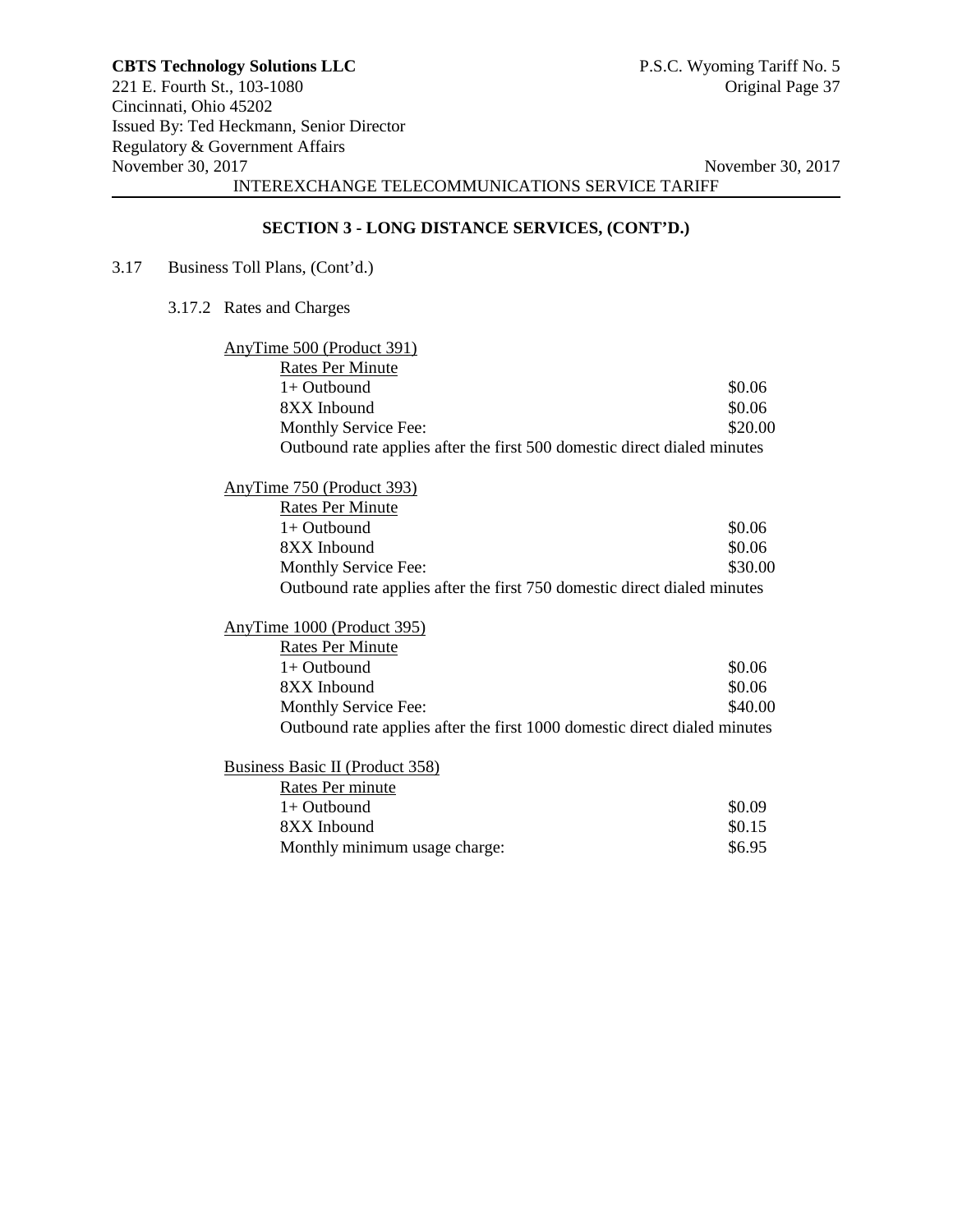# **SECTION 3 - LONG DISTANCE SERVICES, (CONT'D.)**

3.17 Business Toll Plans, (Cont'd.)

3.17.2 Rates and Charges, (Cont'd.)

| AnyTime 100 (Product 593)                                                 |         |
|---------------------------------------------------------------------------|---------|
| Rates Per minute                                                          |         |
| $1+$ Outbound                                                             | \$0.07  |
| 8XX Inbound                                                               | \$0.07  |
| Monthly Service Fee:                                                      | \$10.00 |
| Outbound rate applies after the first 5000 domestic direct dialed minutes |         |

| AnyTime 375 (Product 948)                                                         |         |
|-----------------------------------------------------------------------------------|---------|
| Rates Per minute                                                                  |         |
| $1+$ Outbound                                                                     | \$0.07  |
| 8XX Inbound                                                                       | \$0.07  |
| Monthly Service Fee:                                                              | \$15.00 |
| Outbound rate applies to calls after the first 375 domestic direct dialed minutes |         |

AnyTime 4000 (Product 475)

| Rates Per minute                                                          |          |
|---------------------------------------------------------------------------|----------|
| $1+$ Outbound                                                             | \$0.0375 |
| 8XX Inbound                                                               | \$0.0375 |
| Monthly Service Fee:                                                      | \$150.00 |
| Outbound rate applies after the first 4000 domestic direct dialed minutes |          |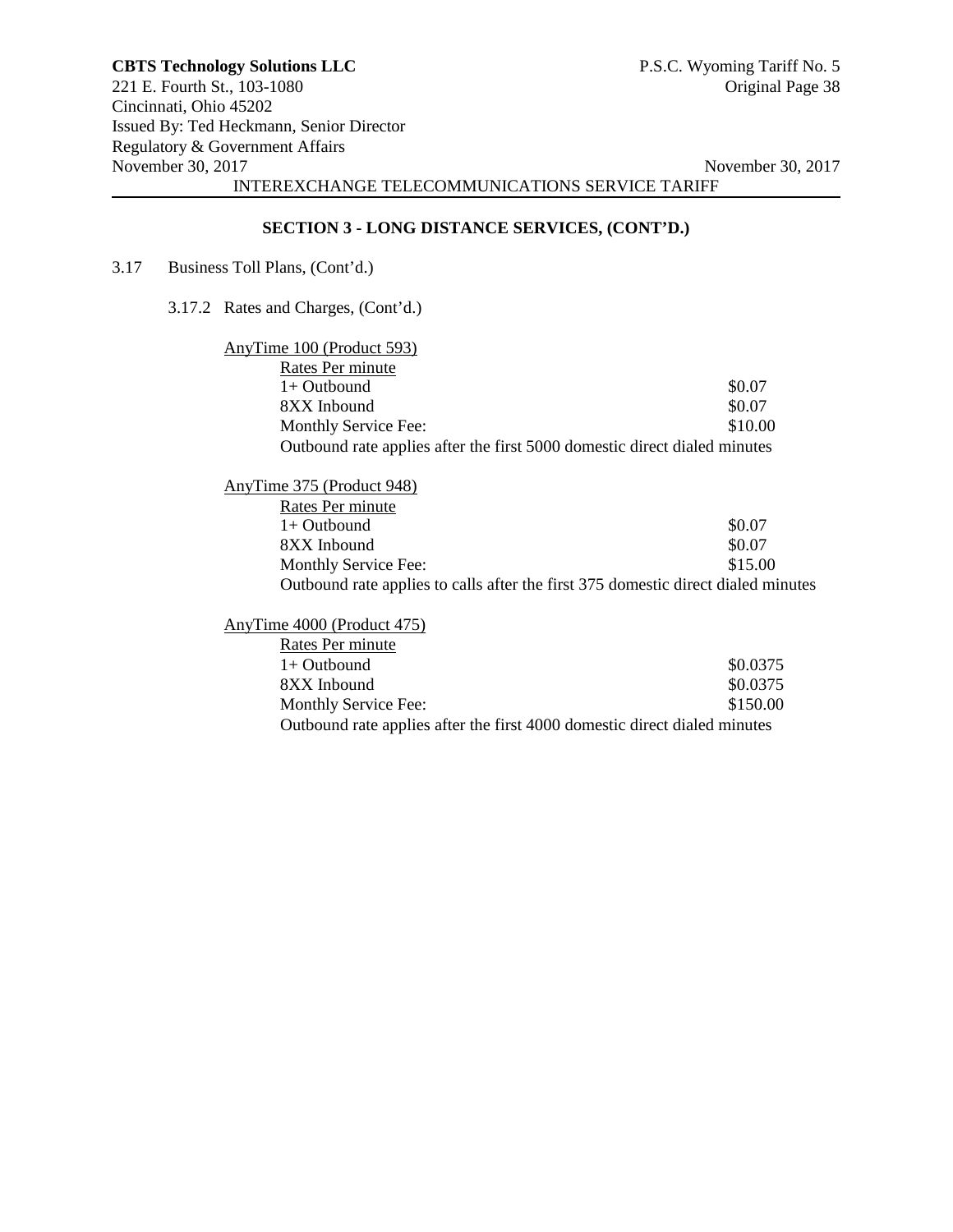**SECTION 4 - OBSOLETE SERVICE OFFERINGS**

- 4.1 Obsolete Service Offerings Formerly Offered by Cincinnati Bell Long Distance, Inc.
	- 4.1.1 Business Outbound Standard Service

Switched 1+ Long Distance Service allows Business Customers to make direct dialed longdistance calls. Customers access the service via local exchange company-provided Feature Group D switched access circuits. For billing purposes, call timing is rounded up to the nearest six (6) second increment after the initial minimum period of thirty (30) seconds.

|                  | PEAK     | OFF-PEAK |
|------------------|----------|----------|
| Rate per minute: | \$0.1700 | \$0.1700 |

#### 4.1.2 Business In-Bound "Toll-Free" Service

Switched In-Bound 800 Service is a "toll-free calling" service offered to business customers. The CBLD Customer is billed for each 800/888 call, rather than the call originator. Calls terminate to the Customer over local exchange Company provided switched access circuits. For billing purposes, call timing is rounded up to the nearest six (6) second increment after the initial minimum period of thirty (30) seconds.

|                  | PEAK     | OFF-PEAK |
|------------------|----------|----------|
| Rate per minute: | \$0.1700 | \$0.1700 |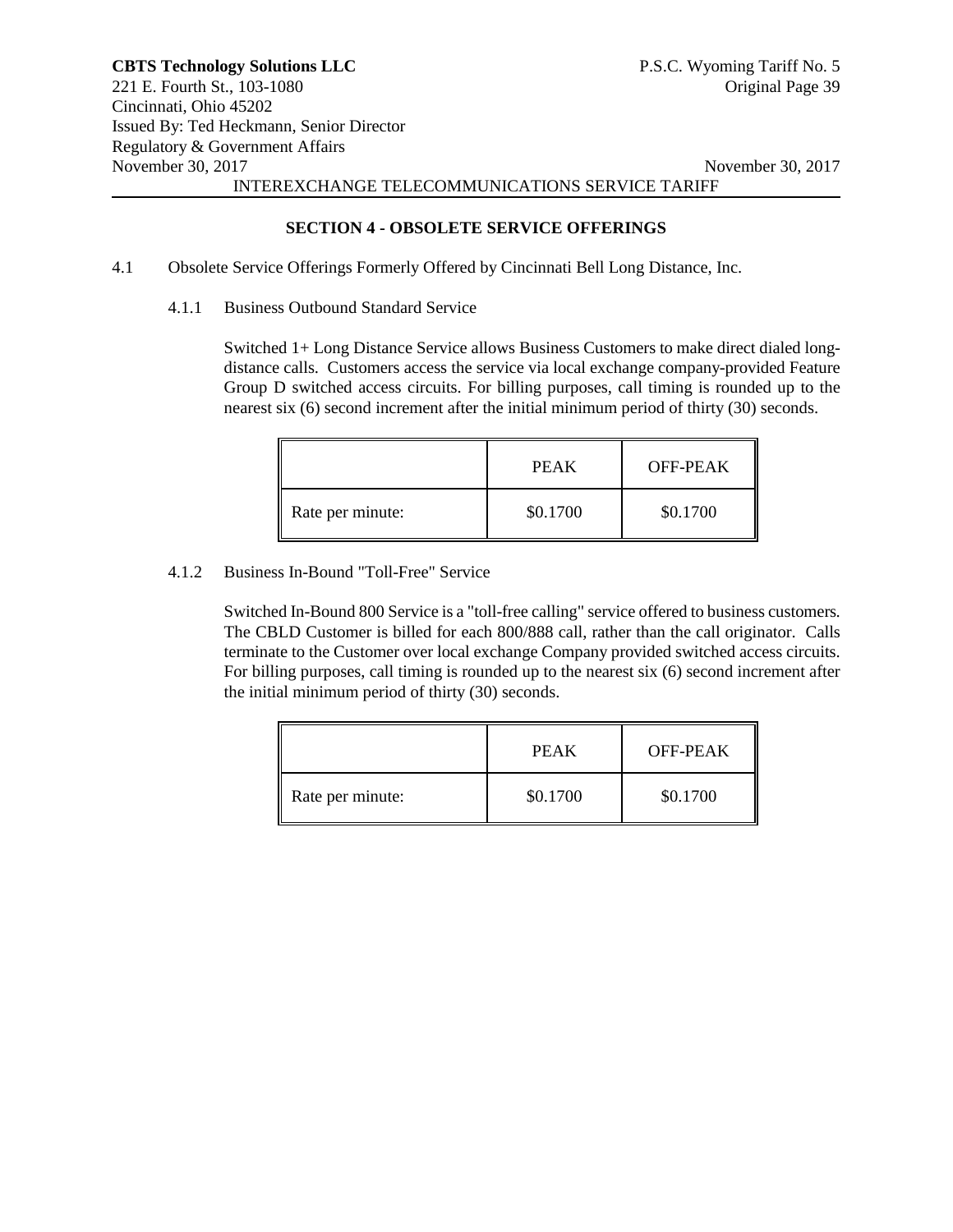## **SECTION 4 - OBSOLETE SERVICE OFFERINGS, (CONT'D.)**

- 4.1 Obsolete Service Offerings Formerly Offered by Cincinnati Bell Long Distance, Inc., (Cont'd.)
	- 4.1.3 TravelMaster Select Service

TravelMaster Select Service enables customers to use CBLD's service while away from their home or office. Customers must dial an access code in addition to an authorization number and the destination telephone number. Calls are billed in six (6) second increments with a minimum call duration of thirty (30) seconds.

| Rate per minute: | \$0.2500 |
|------------------|----------|
| Rate per call:   | \$0.0000 |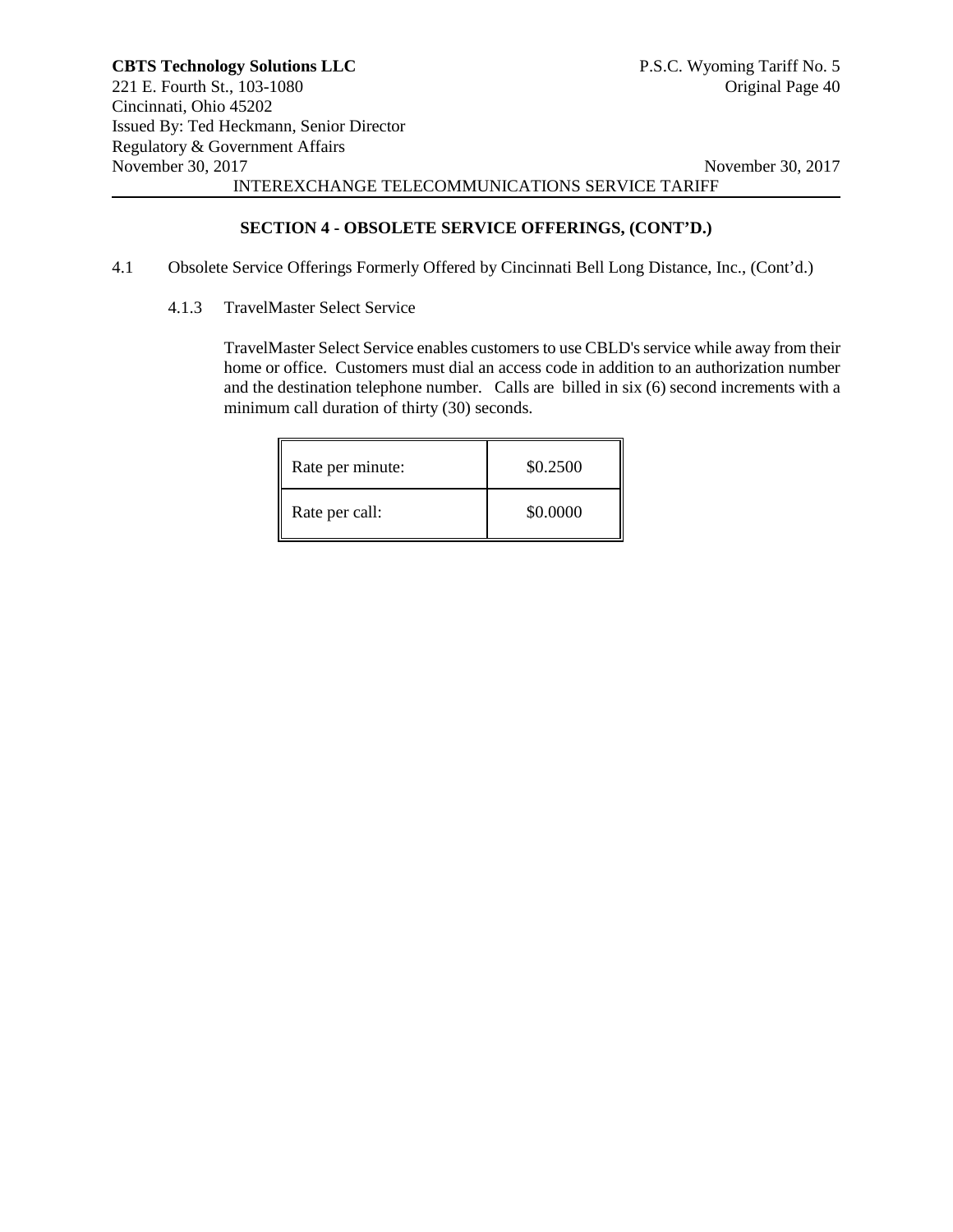# **SECTION 4 - OBSOLETE SERVICE OFFERINGS, (CONT'D.)**

- 4.1 Obsolete Service Offerings Formerly Offered by Cincinnati Bell Long Distance, Inc., (Cont'd.)
	- 4.1.4 Directory Assistance

Directory Assistance is available to Customers of CBLD. A Directory Assistance charge applies to each call to the Directory Assistance Bureau. Up to two requests may be made on each call to Directory Assistance. The Directory Assistance charge applies to each call regardless of whether the Directory Assistance Bureau is able to furnish the requested telephone number.

Per call to Directory Assistance: \$0.65

4.1.5 Debit Card/Prepaid Card Service

The CBLD Debit Card/Prepaid Card allows customers to pay a fixed dollar amount in advance for long distance calling over CBLD's network. Customers use an "800/888" number for access from touch tone phones. Customers can place direct dial calls using the service. Cards are decremented for each minute or fractional minute of use as set forth below. As calls are placed, charges for the call are deducted on a real-time basis until the full amount of the card is exhausted. Customers will be notified in advance of the exhaustion of the card. Payment must be received by the Company or its authorized agent prior to activation of the account.

The following types of calls may not be completed using the Debit Card/Prepaid Card:

- \* calls to 700, 800, and 900 numbers<br>\* calls to directory assistance
- calls to directory assistance
- \* operator assisted calls
- \* conference calls<br>\* calls requiring times
- calls requiring time and/or charges

Rate per minute:  $$0.33$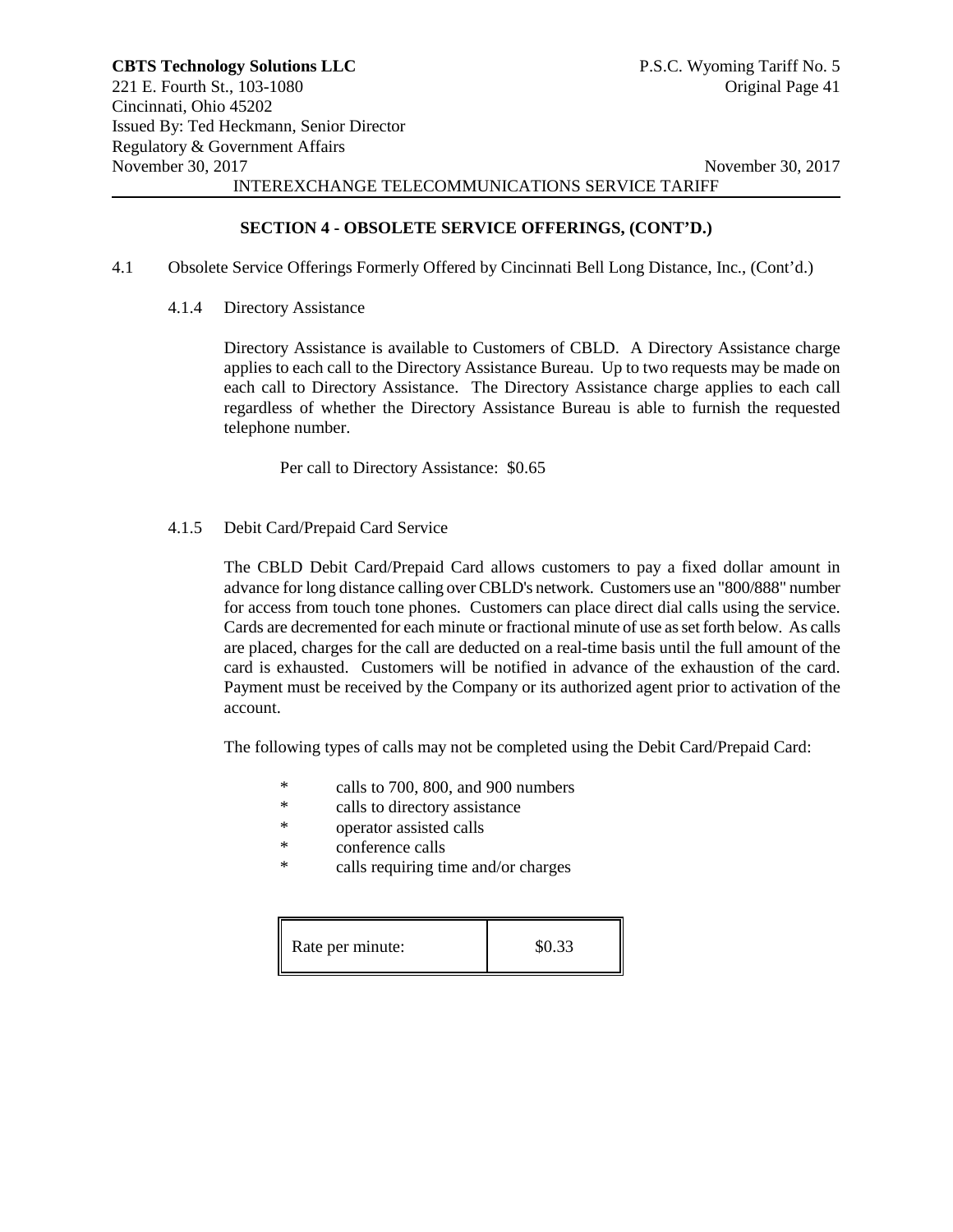#### **SECTION 4 - OBSOLETE SERVICE OFFERINGS, (CONT'D.)**

- 4.1 Obsolete Service Offerings Formerly Offered by Cincinnati Bell Long Distance, Inc., (Cont'd.)
	- 4.1.6 Association Program

The following program is offered to qualified Association Groups for their association members. Association Groups include, but are not limited to, trade associations, professional or social associations, nonprofit groups, or other bona fide associations. Association Groups who will jointly market the company's service are required to qualify as an Agent of the Company. To qualify for this program, Association Groups must have sign a minimum of 10 members to CBLD's long distance service and bill a minimum of \$250 per month within six months of beginning service with CBLD. Service is provided to qualified Association Groups under contract. This program offers outbound direct dialing, inbound "toll-free" 800/888 service, and travel service. Calls are billed in six (6) second increments after a minimum call duration of thirty (30) seconds.

Per Minute Rate:

| <b>Product Type</b> | <b>PEAK</b> | <b>OFF-PEAK</b> |
|---------------------|-------------|-----------------|
| Outbound            | \$0.1200    | \$0.1200        |
| Inbound $800/888$   | \$0.1300    | \$0.1300        |
| <b>TravelMaster</b> | \$0.2500    | \$0.2500        |

Directory assistance, per call: \$0.50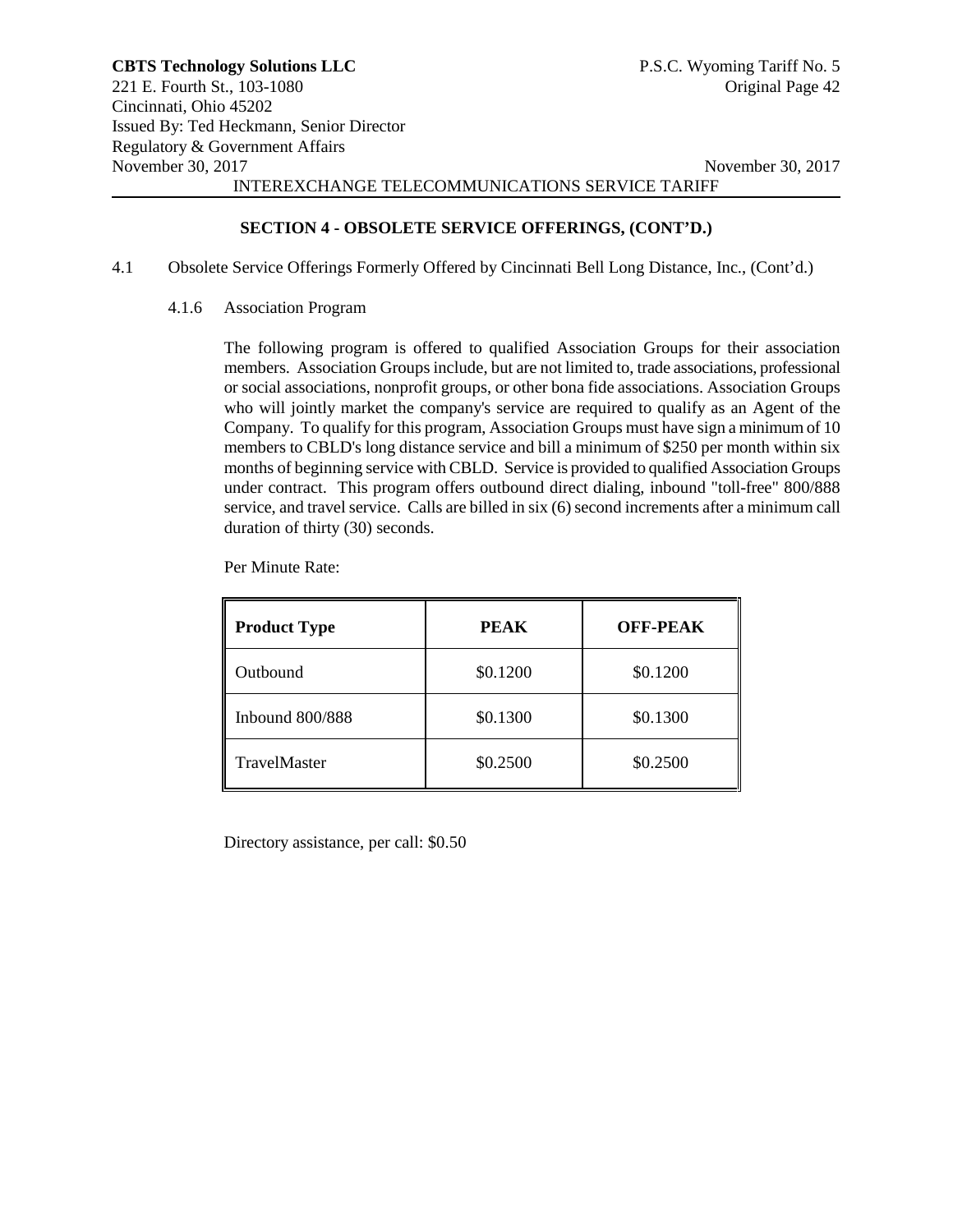## **SECTION 4 - OBSOLETE SERVICE OFFERINGS, (CONT'D.)**

- 4.1 Obsolete Service Offerings Formerly Offered by Cincinnati Bell Long Distance, Inc., (Cont'd.)
	- 4.1.7 Operator Assisted Services

The Company provides the Customer operator services where technically available on a per call service charge basis. The Company's operator services are accessible on a twenty-four (24) hour a day, seven (7) days a week basis. In addition to the usage charges, at least one per-call service charge applies.

1. Rates

| <b>Mileage</b> | Day               |                         | <b>Evening</b>    |                         |                   | Night/Weekend        |
|----------------|-------------------|-------------------------|-------------------|-------------------------|-------------------|----------------------|
|                | Initial<br>Minute | Each<br>Add'l<br>Minute | Initial<br>Minute | Each<br>Add'l<br>Minute | Initial<br>Minute | Each Add'l<br>Minute |
| $1 - 10$       | \$0.1777          | \$0.0900                | \$0.1254          | \$0.0700                | \$0.1100          | \$0.0600             |
| $1 - 22$       | 0.2498            | 0.1500                  | 0.1785            | 0.1000                  | 0.1639            | 0.0900               |
| $23 - 55$      | 0.3548            | 0.2233                  | 0.2569            | 0.1603                  | 0.2140            | 0.1350               |
| 56-124         | 0.3875            | 0.2562                  | 0.2786            | 0.1836                  | 0.2337            | 0.1550               |
| 125-292        | 0.4137            | 0.2955                  | 0.2965            | 0.2119                  | 0.2496            | 0.1783               |
| $293 +$        | 0.4203            | 0.3087                  | 0.3066            | 0.2214                  | 0.2536            | 0.1862               |

a.) Customer Dialed Calling Card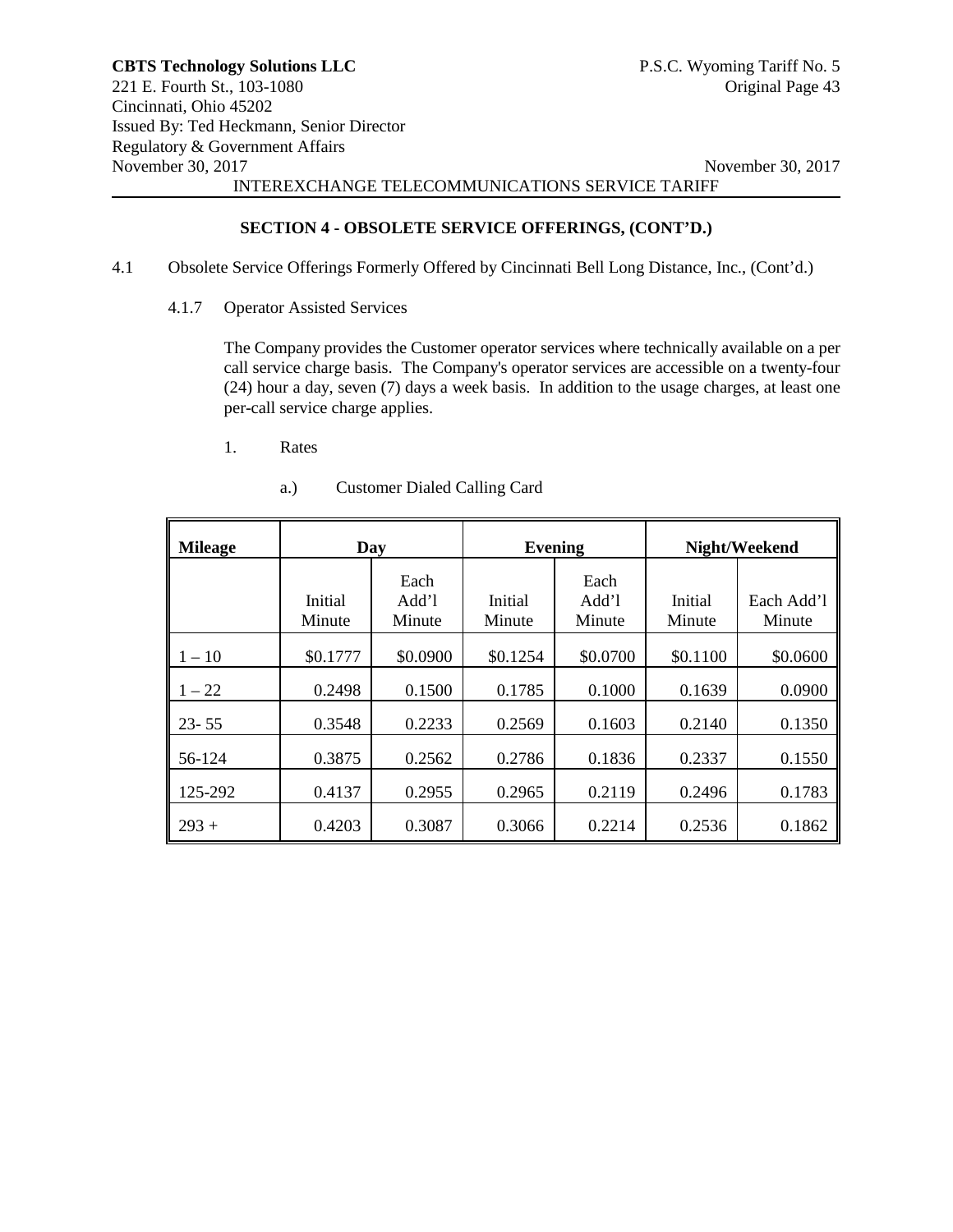# **SECTION 4 - OBSOLETE SERVICE OFFERINGS, (CONT'D.)**

- 4.1 Obsolete Service Offerings Formerly Offered by Cincinnati Bell Long Distance, Inc., (Cont'd.)
	- 4.1.7 Operator Assisted (Cont'd.)
		- 1. Rates (Cont'd.)
			- b.) Operator Dialed Calling Card, Operator Station Collect or Billed to Third Party:

| <b>Mileage</b> | Day               |                         | <b>Evening</b>    |                         |                   | Night/Weekend        |
|----------------|-------------------|-------------------------|-------------------|-------------------------|-------------------|----------------------|
|                | Initial<br>Minute | Each<br>Add'l<br>Minute | Initial<br>Minute | Each<br>Add'l<br>Minute | Initial<br>Minute | Each Add'l<br>Minute |
| $1 - 10$       | \$0.1600          | \$0.0900                | \$0.1100          | \$0.0700                | \$0.1000          | \$0.0600             |
| $1 - 22$       | 0.2192            | 0.1300                  | 0.1600            | 0.0900                  | 0.1500            | 0.0800               |
| $23 - 55$      | 0.3112            | 0.1959                  | 0.2235            | 0.1400                  | 0.1888            | 0.1200               |
| 56-124         | 0.3399            | 0.2247                  | 0.2424            | 0.1600                  | 0.2062            | 0.1400               |
| 125-292        | 0.3629            | 0.2592                  | 0.2580            | 0.1844                  | 0.2202            | 0.1600               |
| $293 +$        | 0.3687            | 0.2708                  | 0.2668            | 0.1926                  | 0.2238            | 0.1643               |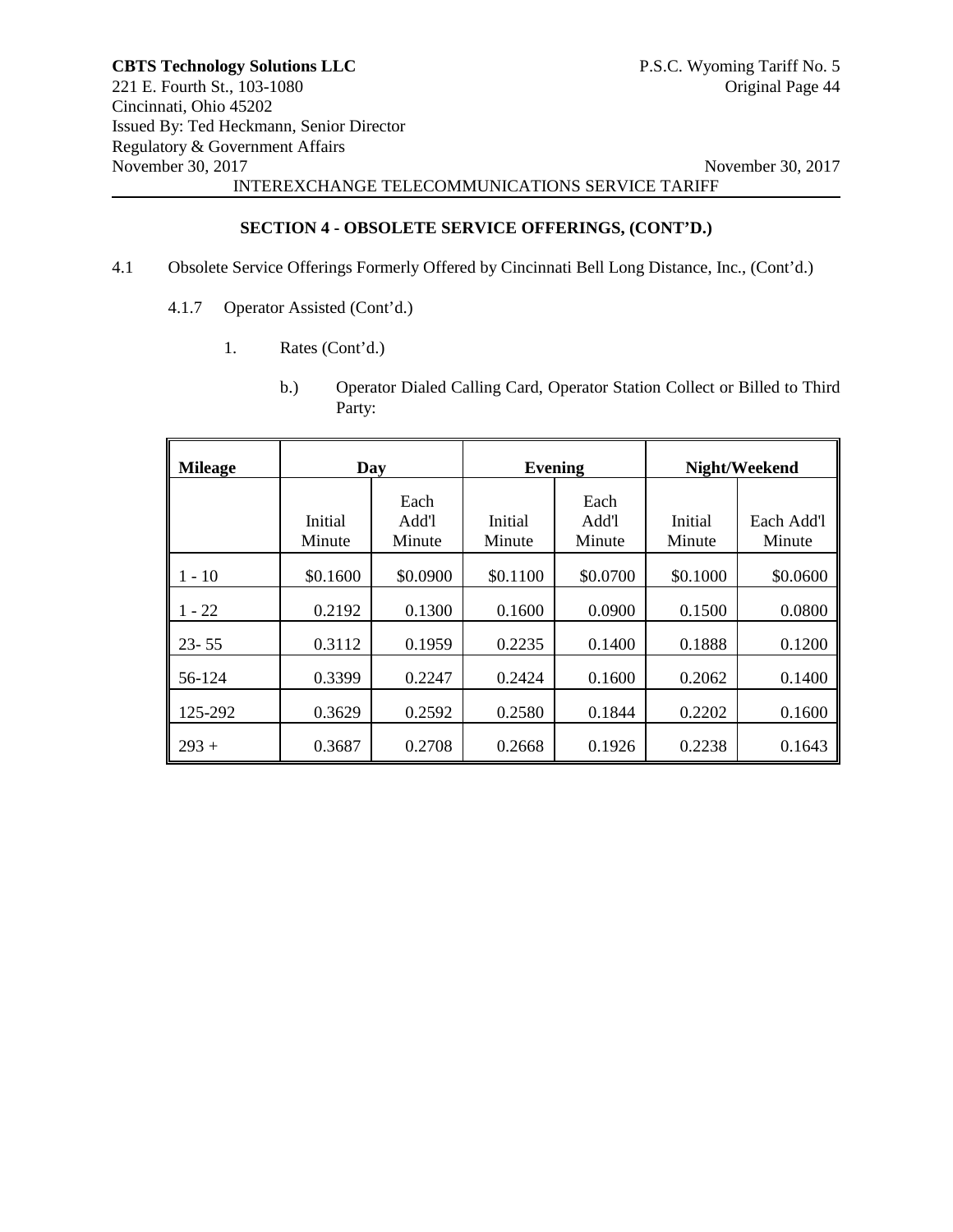# **SECTION 4 - OBSOLETE SERVICE OFFERINGS, (CONT'D.)**

- 4.1 Obsolete Service Offerings Formerly Offered by Cincinnati Bell Long Distance, Inc., (Cont'd.)
	- 4.1.7 Operator Assisted Services (Cont'd.)
		- 1. Rates (Cont'd.)
			- c.) Person-to-Person

| <b>Mileage</b> | Day               |                         | <b>Evening</b>    |                         |                   | Night/Weekend        |
|----------------|-------------------|-------------------------|-------------------|-------------------------|-------------------|----------------------|
|                | Initial<br>Minute | Each<br>Add'l<br>Minute | Initial<br>Minute | Each<br>Add'l<br>Minute | Initial<br>Minute | Each Add'l<br>Minute |
| $-10$          | \$0.2078          | \$0.1000                | \$0.1500          | \$0.0800                | \$0.1300          | \$0.0700             |
| $-22$          | 0.2922            | 0.1676                  | 0.1998            | 0.1100                  | 0.1928            | 0.1000               |
| $23 - 55$      | 0.4149            | 0.2612                  | 0.2877            | 0.1795                  | 0.2517            | 0.1600               |
| 56-124         | 0.4532            | 0.2996                  | 0.3120            | 0.2056                  | 0.2750            | 0.1818               |
| 125-292        | 0.4839            | 0.3457                  | 0.3321            | 0.2328                  | 0.2937            | 0.2098               |
| $293 +$        | 0.4916            | 0.3610                  | 0.3434            | 0.2479                  | 0.2984            | 0.2191               |

4.1.8 Per Call Operator Service Charges

| <b>Customer Dialed Calling Card</b><br><b>Operator Dialed Calling Card</b> | \$0.80<br>\$2.25 |
|----------------------------------------------------------------------------|------------------|
| <b>Operator Station</b>                                                    |                  |
| Collect                                                                    | \$2.25           |
| <b>Billed to Third Party</b>                                               | \$2.35           |
| Person-to-Person                                                           | \$4.90           |
|                                                                            |                  |
| <b>Operator Dialed Surcharge:</b>                                          | \$1.15           |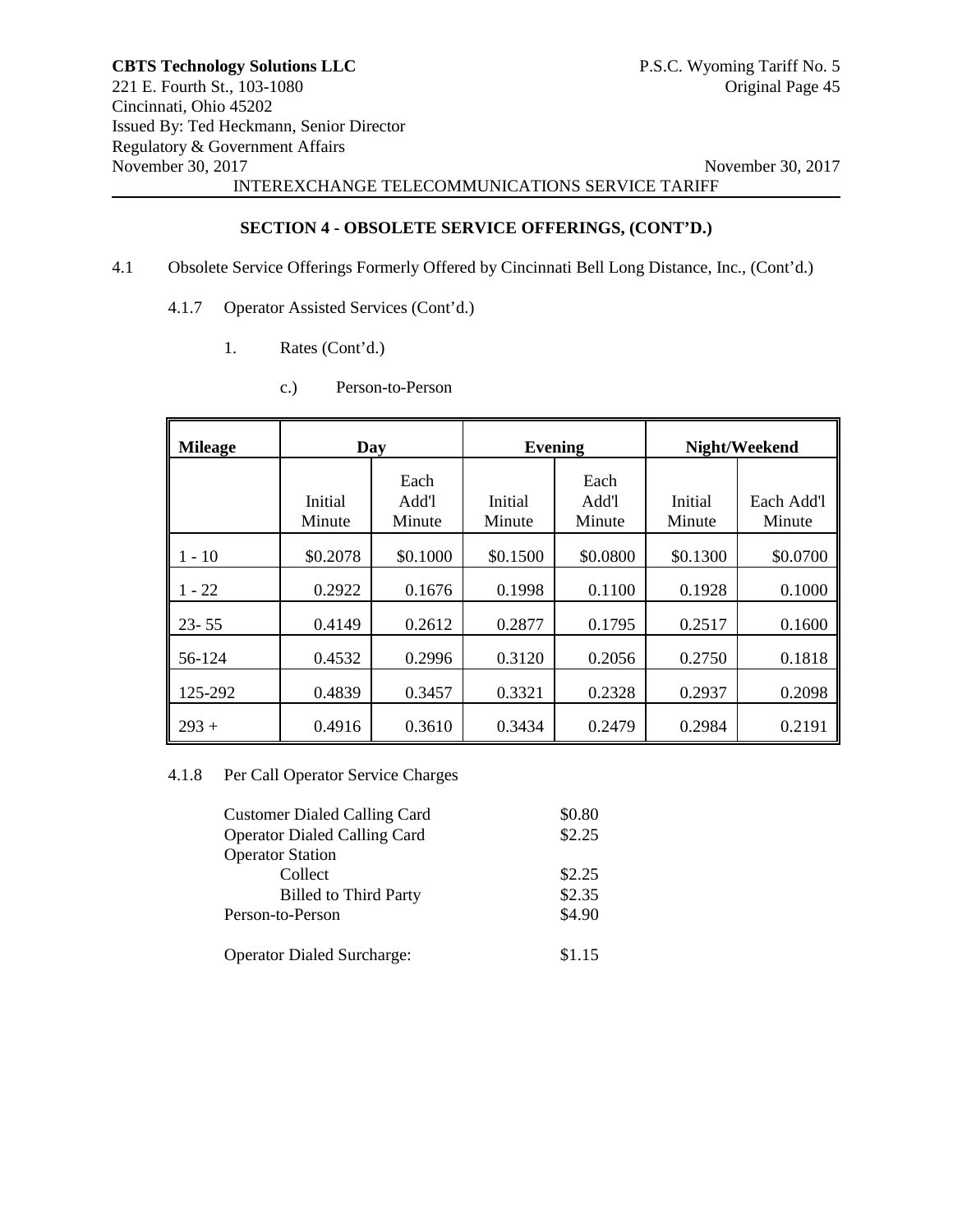# **SECTION 4 - OBSOLETE SERVICE OFFERINGS, (CONT'D.)**

- 4.1 Obsolete Service Offerings Formerly Offered by Cincinnati Bell Long Distance, Inc., (Cont'd.)
	- 4.1.9 Network Plus

Network Plus Service is a switched service which allows Customers to make direct dialed long distance calls and receive toll free inbound service for the same per minute rate. For billing purposes, call timing is rounded up to the nearest six (6) second increment after the initial minimum period of six (6) seconds.

Calls are not time-of-day or mileage sensitive. Customers are billed based on actual monthly usage billing. All domestic interstate and intrastate usage contributes to and receives the volume discount.

In addition to the volume discount, Customers may receive an additional discount by signing a term commitment of 24 months or 36 months.

1. Rates

Per Minute Rates:  $$0.2700$ 

| <b>Monthly Billing</b> | Percentage Discount |
|------------------------|---------------------|
| $$0.00 -$<br>\$49.99   | 0%                  |
| $$50.00 - $99.99$      | 5%                  |
| $$100.00 - $499.99$    | 15%                 |
| $$500.00 - $999.99$    | 20%                 |
| $$1000.00 - $2499.99$  | 25%                 |
| $$2500.00+$            | 30%                 |

a.) Volume Discount:

b.) Term Discount:

| 24-month term commitment | .5% |
|--------------------------|-----|
| 36-month term commitment | 7%  |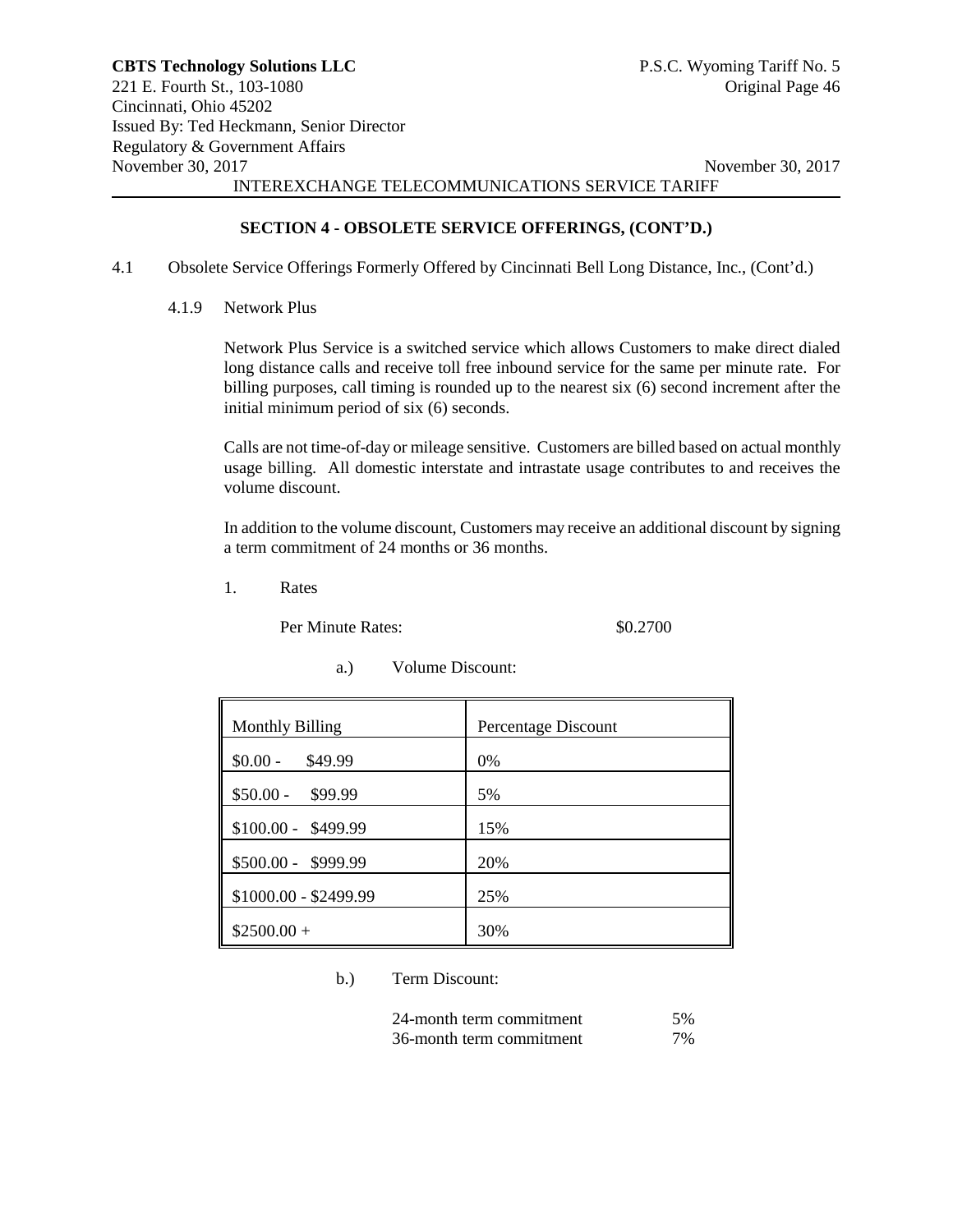# **SECTION 4 - OBSOLETE SERVICE OFFERINGS, (CONT'D.)**

- 4.1 Obsolete Service Offerings Formerly Offered by Cincinnati Bell Long Distance, Inc., (Cont'd.)
	- 4.1.10 Core Business Service

Core Business Service is a switched bundled service including inbound and outbound calling, a travel card option and access to directory assistance. This service is targeted at business Customers with at least \$25.00 in monthly billing for all Customer locations. Customers choosing this service will be billed the difference between actual usage and the \$25.00 minimum should billing in any given month fall below the stated minimum.

Calls are not time-of-day nor mileage sensitive. Calls are billed in six (6) second increments with an initial increment for billing purposes of six (6) seconds. Travel Card calls are billed in six (6) second increments with an initial period, for billing purposes, of thirty (30) seconds.

Customers receive a discount based upon actual billing per month on combined usage of all interstate, intrastate and international calling including calls to directory assistance and made through the use of a Company travel card. Customers who commit to a 12 or 24-month agreement receive an additional discount.

1. Rates

| Outbound service     | \$0.19 per minute |
|----------------------|-------------------|
| Inbound service      | \$0.19 per minute |
| Travel Card service  | \$0.23 per minute |
| Directory Assistance | \$0.80 per call   |

2. Volume and Term Discount Schedule

|                       | Month-to-Month | 12-month | 24 month |
|-----------------------|----------------|----------|----------|
| <b>Billing Volume</b> |                |          |          |
| \$25.00-\$249.99      | $0.0\%$        | 10.0%    | 15.0%    |
| \$250.00-749.99       | 5.0%           | 15.0%    | 20.0%    |
| $$750.00+$            | 7.5%           | 17.5%    | 22.5%    |